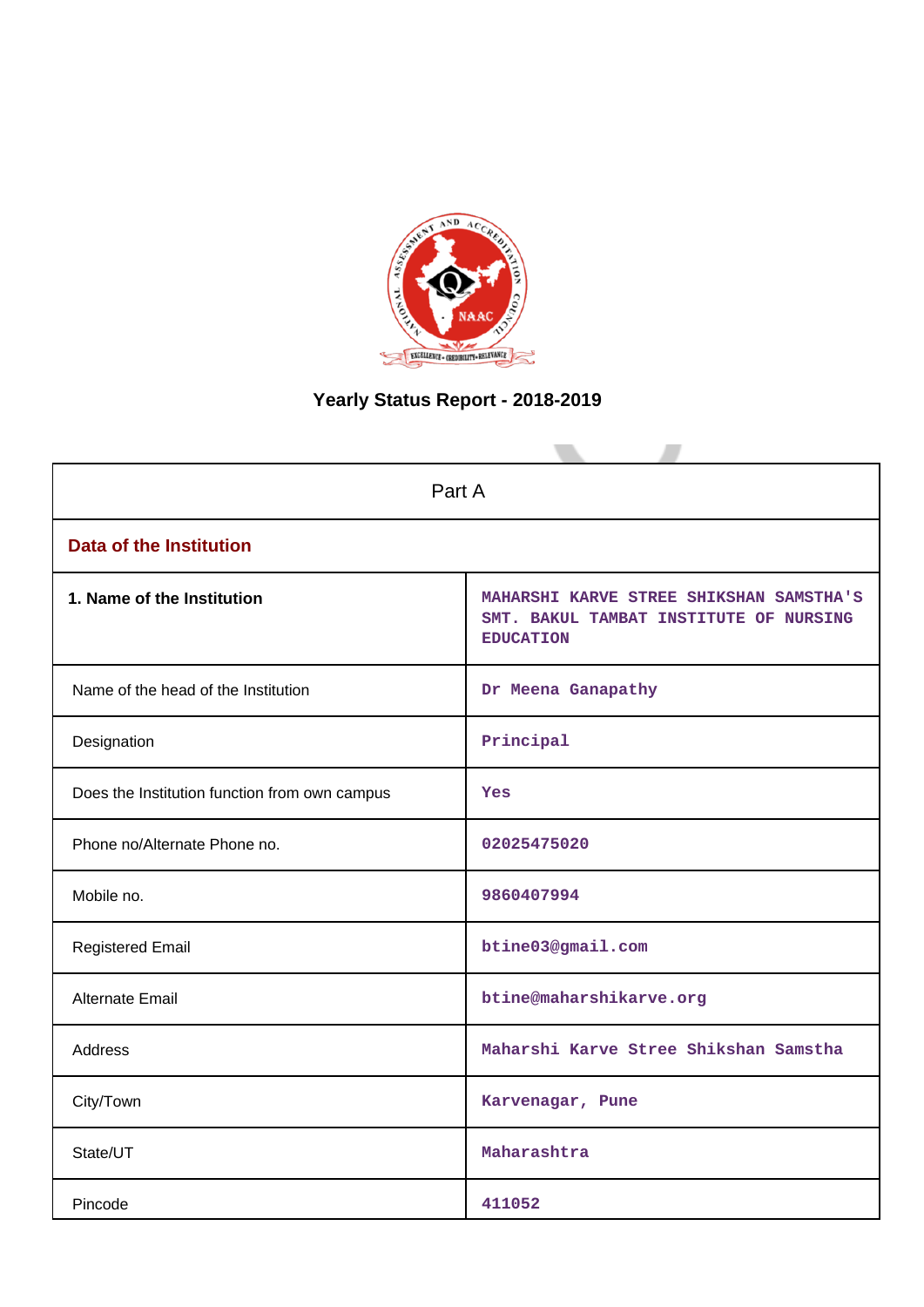| 2. Institutional Status                                  |                                                                                                                                                         |             |                                                                                |                                                                                             |             |  |
|----------------------------------------------------------|---------------------------------------------------------------------------------------------------------------------------------------------------------|-------------|--------------------------------------------------------------------------------|---------------------------------------------------------------------------------------------|-------------|--|
| Affiliated / Constituent                                 |                                                                                                                                                         |             | Affiliated                                                                     |                                                                                             |             |  |
| Type of Institution                                      |                                                                                                                                                         | Women       |                                                                                |                                                                                             |             |  |
| Location                                                 |                                                                                                                                                         |             | Urban                                                                          |                                                                                             |             |  |
| <b>Financial Status</b>                                  |                                                                                                                                                         |             | private                                                                        |                                                                                             |             |  |
| Name of the IQAC co-ordinator/Director                   |                                                                                                                                                         |             | Mrs Nupoor Bhambid                                                             |                                                                                             |             |  |
| Phone no/Alternate Phone no.                             |                                                                                                                                                         |             | 02025477557                                                                    |                                                                                             |             |  |
| Mobile no.                                               |                                                                                                                                                         |             | 9158617275                                                                     |                                                                                             |             |  |
| <b>Registered Email</b>                                  |                                                                                                                                                         |             | btine03@gmail.com                                                              |                                                                                             |             |  |
| <b>Alternate Email</b>                                   |                                                                                                                                                         |             | btine@maharshikarve.org                                                        |                                                                                             |             |  |
| 3. Website Address                                       |                                                                                                                                                         |             |                                                                                |                                                                                             |             |  |
|                                                          | Web-link of the AQAR: (Previous Academic Year)                                                                                                          |             | http://mksssbtine.ac.in/wp-content/u<br>ploads/2018/09/AQAR-2017-18-report.pdf |                                                                                             |             |  |
| 4. Whether Academic Calendar prepared during<br>the year |                                                                                                                                                         |             | Yes                                                                            |                                                                                             |             |  |
| Weblink:                                                 | if yes, whether it is uploaded in the institutional website:                                                                                            |             |                                                                                | http://mksssbtine.ac.in/wp-content/uplo<br>ads/2021/05/2.-Academic-<br>Calendar-2018-19.pdf |             |  |
| <b>5. Accrediation Details</b>                           |                                                                                                                                                         |             |                                                                                |                                                                                             |             |  |
| Cycle                                                    | Grade                                                                                                                                                   | <b>CGPA</b> | Year of                                                                        | Validity                                                                                    |             |  |
|                                                          |                                                                                                                                                         |             | Accrediation                                                                   | Period From                                                                                 | Period To   |  |
| $\mathbf{1}$                                             | $B++$                                                                                                                                                   | 2.76        | 2016                                                                           | 16-Sep-2016                                                                                 | 15-Sep-2021 |  |
|                                                          | 6. Date of Establishment of IQAC                                                                                                                        |             |                                                                                | $01 - Aug - 2015$                                                                           |             |  |
| 7. Internal Quality Assurance System                     |                                                                                                                                                         |             |                                                                                |                                                                                             |             |  |
|                                                          |                                                                                                                                                         |             |                                                                                |                                                                                             |             |  |
|                                                          | Quality initiatives by IQAC during the year for promoting quality culture<br>Item /Title of the quality initiative by<br>Date & Duration<br><b>IQAC</b> |             |                                                                                | Number of participants/ beneficiaries                                                       |             |  |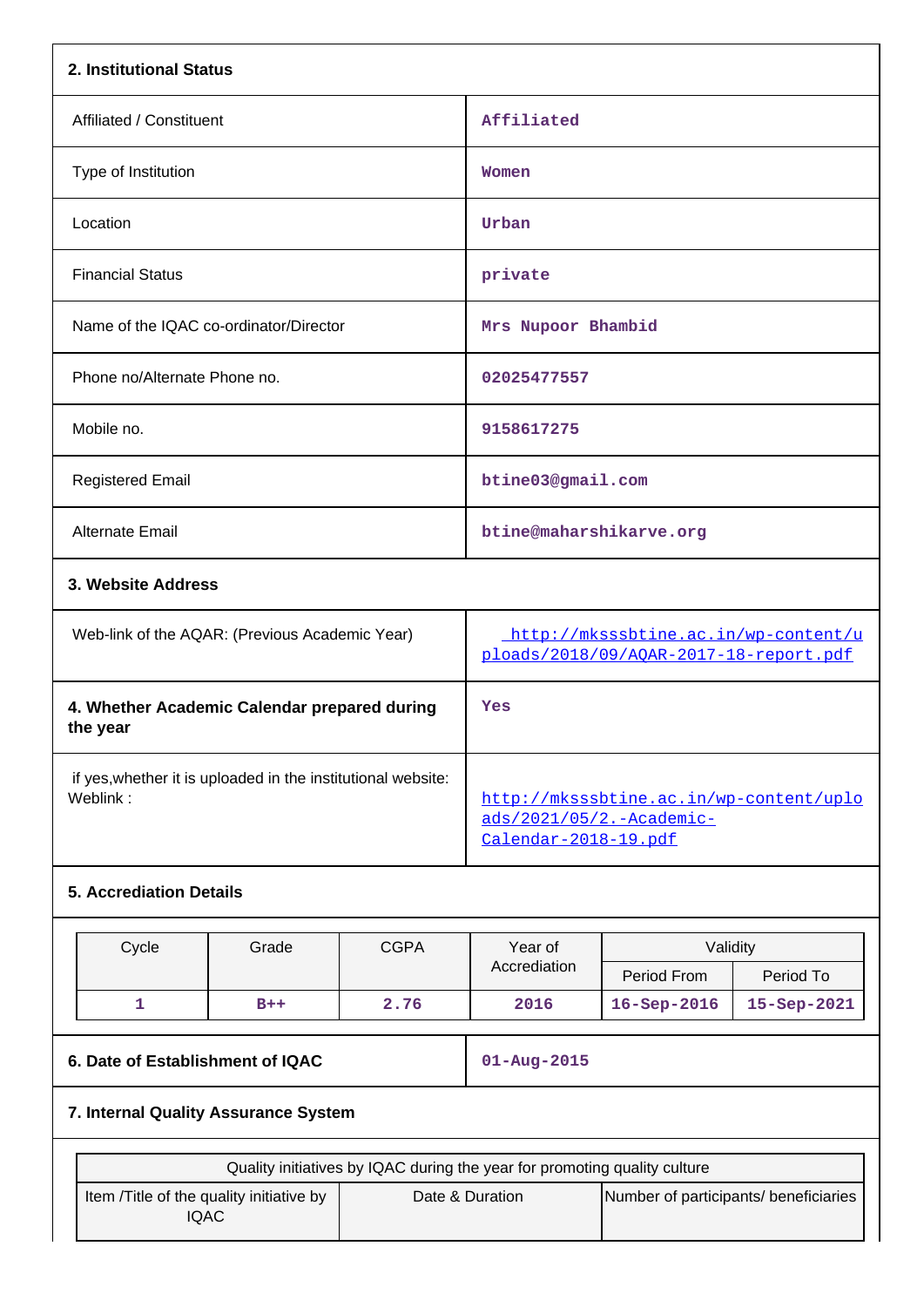| Creating environmental<br>awareness among students<br>& faculty at Institute<br>and at Samstha  | $01 - Aug - 2019$<br>15        | 255 |
|-------------------------------------------------------------------------------------------------|--------------------------------|-----|
| Conduct of Academic &<br>Administrative Audit<br>(AAA) by Indian Nursing<br>Council             | $04 - Apr - 2019$<br>02        | 495 |
| Conduct of Academic &<br>Administrative Audit<br>(AAA), MUHS                                    | $10 - May - 2019$<br>01        | 291 |
| Facilitating research<br>climate among students &<br>faculty                                    | $27 - \text{Mar} - 2019$<br>01 | 30  |
| MoU with other<br>institutions                                                                  | $13 - \text{Feb} - 2019$<br>01 | 10  |
| University staff approval<br>process.                                                           | $12 - Jan - 2019$<br>01        | 50  |
| Workshop on nursing<br>theories                                                                 | 29-Apr-2019<br>01              | 100 |
| First - Aid training and<br>certification for first<br>year students.                           | $20 - Aug - 2018$<br>05        | 140 |
| Initiation of incubation<br>cell                                                                | $30 - Aug - 2018$<br>01        | 122 |
| Orientation programs for<br>B.Sc. Nursing, PBBSc &<br>M.Sc. nursing students<br>were organized. | $01 - Aug - 2018$<br>10        | 140 |
| Professional<br>Enculturation & Lamp<br>Lighting Ceremony of<br>novice nurses.                  | 23-Feb-2019<br>01              | 140 |
| Soft Skill Training<br>Program for final year<br>nursing students                               | $02 - Jan - 2019$<br>48        | 128 |
|                                                                                                 | View File                      |     |

# **8. Provide the list of funds by Central/ State Government- UGC/CSIR/DST/DBT/ICMR/TEQIP/World Bank/CPE of UGC etc.**

| Institution/Departmen<br>t/Faculty                                      | Scheme |  | <b>Funding Agency</b> | Year of award with<br>duration | Amount |
|-------------------------------------------------------------------------|--------|--|-----------------------|--------------------------------|--------|
| Nil                                                                     | Nil    |  | Nil                   | 2019<br>0                      |        |
| No Files Uploaded !!!                                                   |        |  |                       |                                |        |
| 9. Whether composition of IQAC as per latest<br><b>NAAC guidelines:</b> |        |  | Yes                   |                                |        |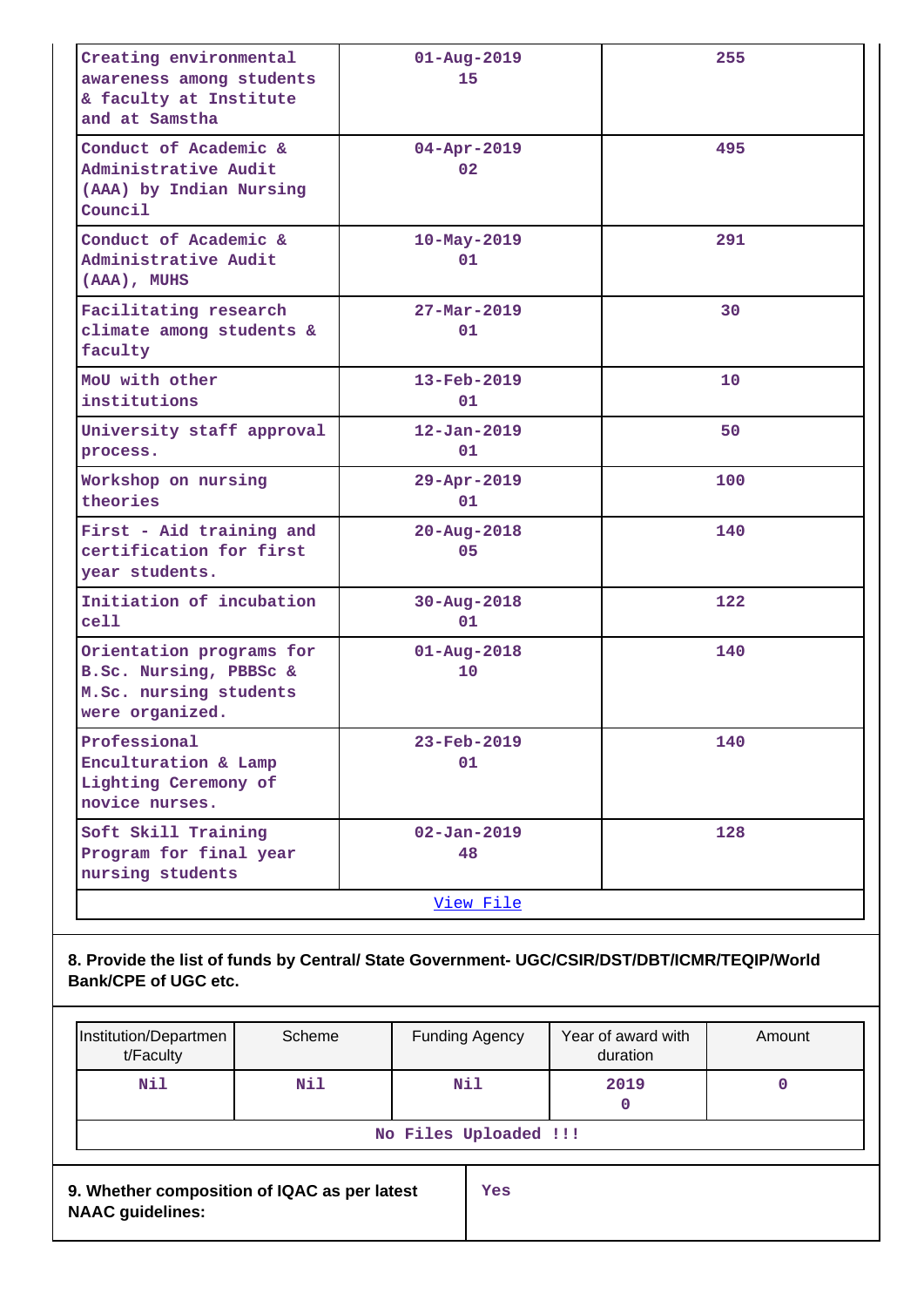| Upload latest notification of formation of IQAC                                                                                                                      | View File                                                                                                               |  |  |  |  |  |  |
|----------------------------------------------------------------------------------------------------------------------------------------------------------------------|-------------------------------------------------------------------------------------------------------------------------|--|--|--|--|--|--|
| 10. Number of IQAC meetings held during the<br>year :                                                                                                                | 4                                                                                                                       |  |  |  |  |  |  |
| The minutes of IQAC meeting and compliances to the<br>decisions have been uploaded on the institutional<br>website                                                   | Yes                                                                                                                     |  |  |  |  |  |  |
| Upload the minutes of meeting and action taken report                                                                                                                | View File                                                                                                               |  |  |  |  |  |  |
| 11. Whether IQAC received funding from any of<br>the funding agency to support its activities<br>during the year?                                                    | <b>No</b>                                                                                                               |  |  |  |  |  |  |
| 12. Significant contributions made by IQAC during the current year(maximum five bullets)                                                                             |                                                                                                                         |  |  |  |  |  |  |
| . MUHS impact assessment Grade A. . Institute was audited by central council and<br>granted permission for all courses                                               |                                                                                                                         |  |  |  |  |  |  |
| . University staff approval process.                                                                                                                                 |                                                                                                                         |  |  |  |  |  |  |
| . MoU with other institutions.                                                                                                                                       |                                                                                                                         |  |  |  |  |  |  |
|                                                                                                                                                                      | . Soft skill training with certification for final year students                                                        |  |  |  |  |  |  |
| . Workshop on nursing theories                                                                                                                                       |                                                                                                                         |  |  |  |  |  |  |
| View File                                                                                                                                                            |                                                                                                                         |  |  |  |  |  |  |
| 13. Plan of action chalked out by the IQAC in the beginning of the academic year towards Quality<br>Enhancement and outcome achieved by the end of the academic year |                                                                                                                         |  |  |  |  |  |  |
| Plan of Action                                                                                                                                                       | Achivements/Outcomes                                                                                                    |  |  |  |  |  |  |
| MUHS impact assessment Grade-A+.                                                                                                                                     | The institute has achieved A+grade by<br>MUHS in impact assessment.                                                     |  |  |  |  |  |  |
| MoU with other institutions.                                                                                                                                         | The institute has made 10, MoUs with<br>various organisations to conduct<br>researches and health awareness<br>programs |  |  |  |  |  |  |
| Soft skill training with certification<br>for final year students.                                                                                                   | Soft skill training sessions were<br>imparted to 128 final year students.                                               |  |  |  |  |  |  |
| Feedback from all stakeholders,<br>students collected, analysed and used<br>for improvements                                                                         | Taken, discussed and analysed in the<br>monthly meeting. Necessary actions<br>implemented.                              |  |  |  |  |  |  |
| Initiation of incubation cell.                                                                                                                                       | Initiated and pre placement activities<br>implemented                                                                   |  |  |  |  |  |  |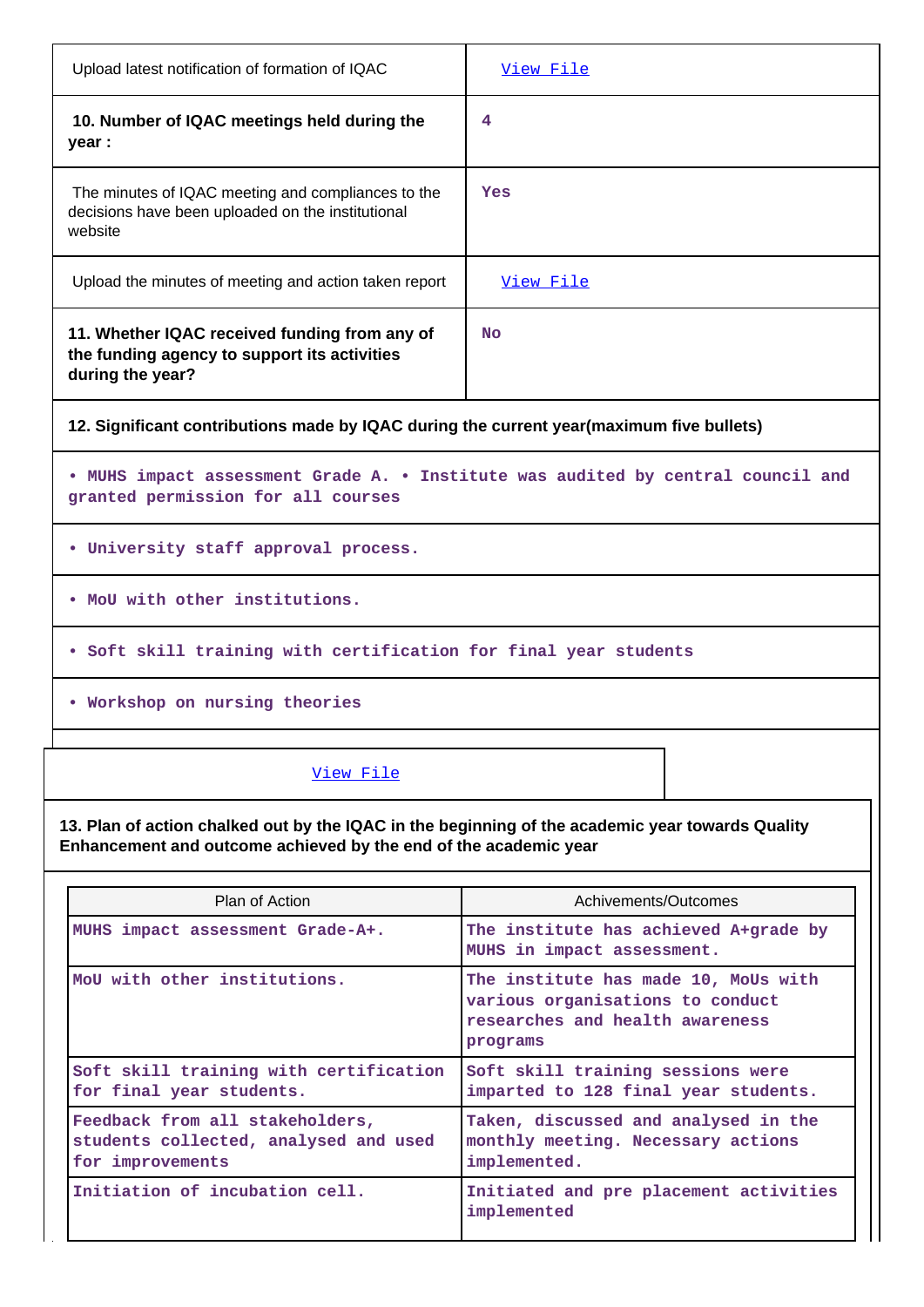| To encourage qualitative research by<br>faculty and to promote them for<br>presentation in conferences and<br>workshops publications in journals | Various studies are presented and<br>published by faculty.<br>View File                                                                                                                                                                                                                                                                                                                                                                                                                                                                                                                                                                                                                                                                                                                                                                                                                                                                                                             |
|--------------------------------------------------------------------------------------------------------------------------------------------------|-------------------------------------------------------------------------------------------------------------------------------------------------------------------------------------------------------------------------------------------------------------------------------------------------------------------------------------------------------------------------------------------------------------------------------------------------------------------------------------------------------------------------------------------------------------------------------------------------------------------------------------------------------------------------------------------------------------------------------------------------------------------------------------------------------------------------------------------------------------------------------------------------------------------------------------------------------------------------------------|
| 14. Whether AQAR was placed before statutory<br>body?                                                                                            | Yes                                                                                                                                                                                                                                                                                                                                                                                                                                                                                                                                                                                                                                                                                                                                                                                                                                                                                                                                                                                 |
| Name of Statutory Body                                                                                                                           | <b>Meeting Date</b>                                                                                                                                                                                                                                                                                                                                                                                                                                                                                                                                                                                                                                                                                                                                                                                                                                                                                                                                                                 |
| Local Management Committee                                                                                                                       | $11 - Jun - 2019$                                                                                                                                                                                                                                                                                                                                                                                                                                                                                                                                                                                                                                                                                                                                                                                                                                                                                                                                                                   |
| 15. Whether NAAC/or any other accredited<br>body(s) visited IQAC or interacted with it to<br>assess the functioning?                             | Yes                                                                                                                                                                                                                                                                                                                                                                                                                                                                                                                                                                                                                                                                                                                                                                                                                                                                                                                                                                                 |
| Date of Visit                                                                                                                                    | $10 - May - 2019$                                                                                                                                                                                                                                                                                                                                                                                                                                                                                                                                                                                                                                                                                                                                                                                                                                                                                                                                                                   |
| 16. Whether institutional data submitted to<br><b>AISHE:</b>                                                                                     | Yes                                                                                                                                                                                                                                                                                                                                                                                                                                                                                                                                                                                                                                                                                                                                                                                                                                                                                                                                                                                 |
| Year of Submission                                                                                                                               | 2019                                                                                                                                                                                                                                                                                                                                                                                                                                                                                                                                                                                                                                                                                                                                                                                                                                                                                                                                                                                |
| Date of Submission                                                                                                                               | $05 - Feb - 2019$                                                                                                                                                                                                                                                                                                                                                                                                                                                                                                                                                                                                                                                                                                                                                                                                                                                                                                                                                                   |
| 17. Does the Institution have Management<br><b>Information System?</b>                                                                           | Yes                                                                                                                                                                                                                                                                                                                                                                                                                                                                                                                                                                                                                                                                                                                                                                                                                                                                                                                                                                                 |
| If yes, give a brief descripiton and a list of modules<br>currently operational (maximum 500 words)                                              | The institute is committed to provide<br>quality nursing education by appointing<br>competent faculty, providing adequate<br>infrastructure for the smooth conduct<br>of teaching learning process and<br>providing modern teaching aids<br>including library, with online sources.<br>Clinical learning is taken care of by<br>providing adequate supervision, both in<br>the laboratories and in the clinical<br>areas. Duties of the faculty and<br>administrative staff are well defined<br>and communicated to them through job<br>description and job delegation. Other<br>responsibilities are communicated<br>through circulars, notices, meetings<br>and website of the institution. Records<br>and reports are meticulously maintained<br>which ensure smooth flow of<br>information. Staff meetings, department<br>meetings, meetings of class<br>coordinators' and curriculum committee<br>meetings are conducted every month with<br>the Principal. Decisions taken at |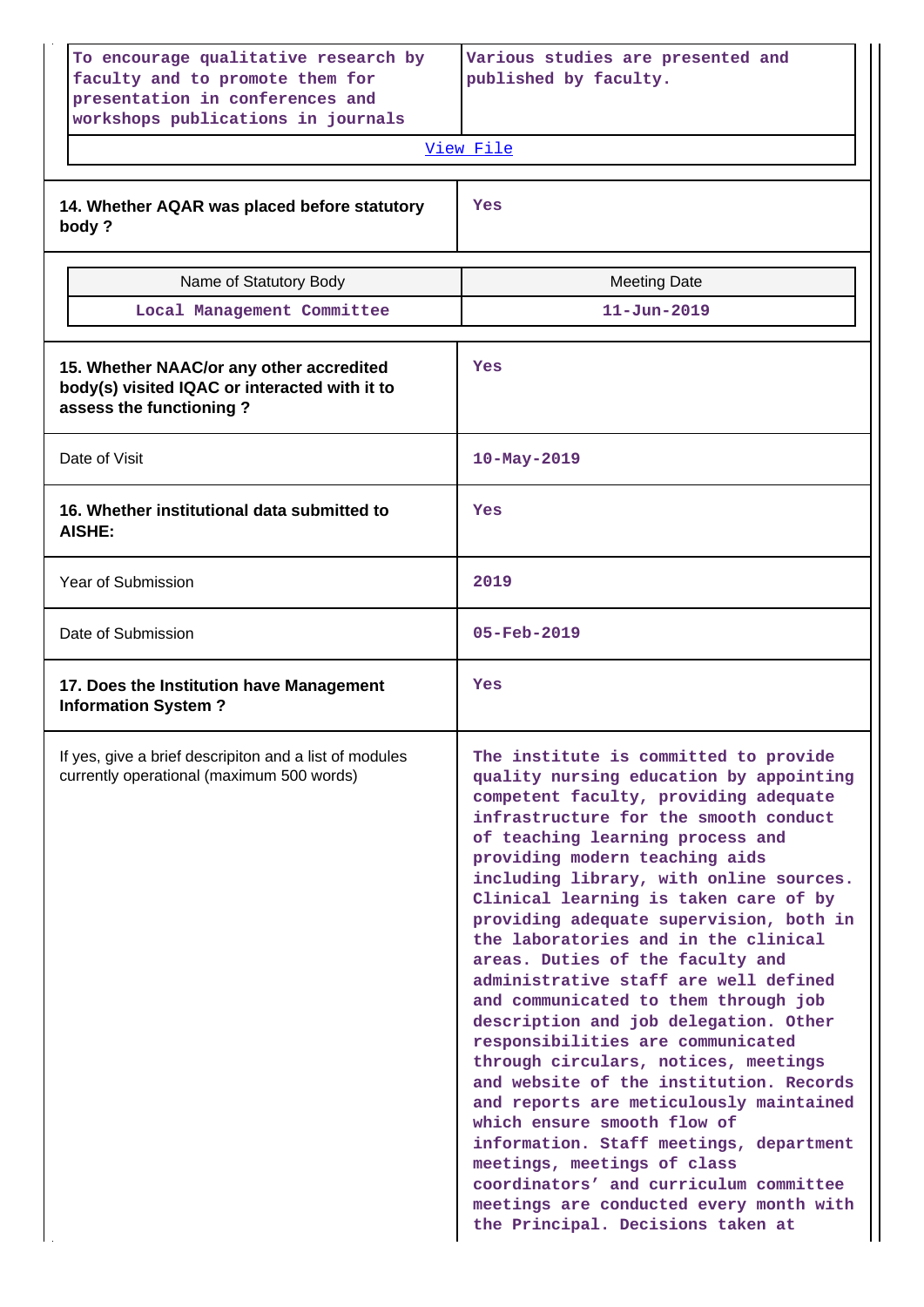**higher level are communicated and discussed and most of the decisions pertaining to academic matters are taken at these meetings. All the members of the institute, work hand in hand and support each other. Periodic meetings are held for developing team work and coordinating different activities among various programs. Master Plan of the academic activities is prepared annually. The effectiveness of implementation of the Master Plan is periodically assessed. The objectives are communicated and deployed at all levels, to ensure individual employee's contribution for the institutional development through various ways, such as, the institute's vision and mission are displayed at prominent places, and in notice boards to convey the messages and display circulars. Regular meetings ensure interactive communication among the faculty. Management Information System is in place to meet the needs of the students and faculty regarding academic and administrative aspects of the institution. Performance assessment of faculty members and staff is done through selfappraisal peer appraisal where the faculty gets an opportunity to assess his / her strengths or weaknesses. Opportunity for selfassessment is given whereby good work is appreciated and rewarded and scope for improvement is realized. Process of annual appraisal / performance appraisal is carried out by superiors, class cocoordinators and Principal. Feedback about strengths and weaknesses is communicated to the staff, where corrective actions need to be taken. Peer evaluation, evaluation of faculty by students is also carried out periodically and annually. Welfare measures provided to the teaching staff are mediclaim, gratuity benefits, provision for medical benefits, special leave, higher study leave, maternity leave, provident fund, welfare fund loan from patha Samstha and festivals advance. Special leave facility is provided for the presentation of papers and for research work. Duty leaves are given for university exams and for attending workshops, seminars etc... Faculty members are deputed on study leave for their higher education such as M.Sc (N) and PhD (N). Welfare**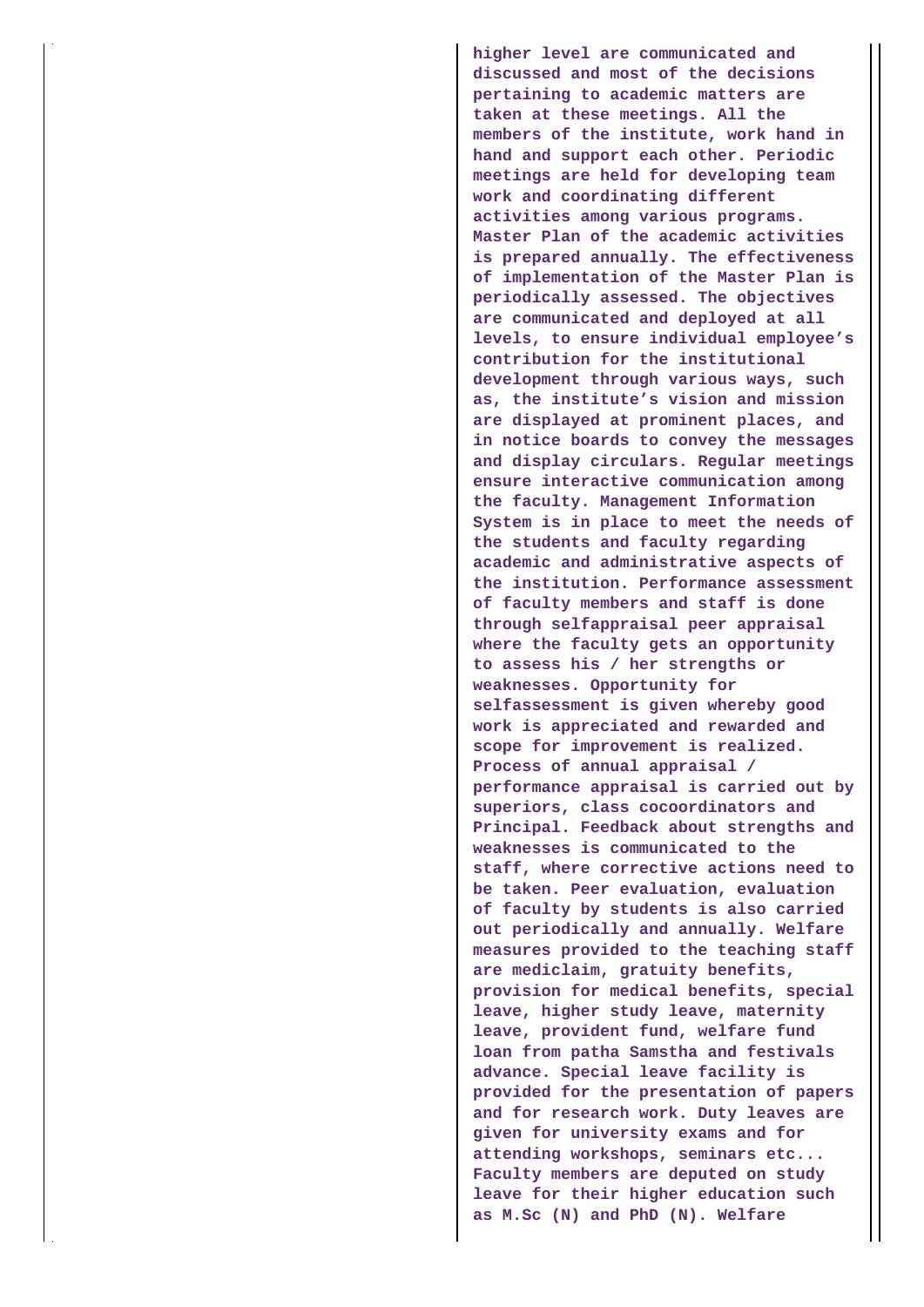**measures for nonteaching staff are provident fund, Mediclaim, gratuity benefits, and provision for medical benefits, special leave, and maternity leave, welfare fund, and loan from patha Samstha, home loan and festival advance. Significant best practices in Governance and Leadership carried out by the institute are good number of committees with clear mandate for decision making, well defined job description and open upward and downward communication**

**Part B** 

#### **CRITERION I – CURRICULAR ASPECTS**

#### **1.1 – Curriculum Planning and Implementation**

 1.1.1 – Institution has the mechanism for well planned curriculum delivery and documentation. Explain in 500 words

 **Curricular planning: The institute undertakes the following activities for wellplanned curriculum delivery and documentation. Community needs: Community needs are given major importance in the curriculum in the syllabus itself. Starting from orientation to urban and rural communities, surveys on the health needs of community, teaching on prevention of illness and preservation of health, implementation of National Health Policies and Immunization etc. are integrated throughout the course. Professional skills and competencies: Training on professional skills is undertaken by well-planned programs of clinical teaching and by organizing visits to other health agencies. Skill laboratories such as simulated skills labs, actual exposure to patients / clients in hospitals and community, ongoing continuing nursing education (CNE) and workshops and seminars form the methods of inculcating professional skills. Research thrust / emerging area: Undergraduate, post graduate and research students along with faculty are encouraged to undertake research projects as a part of curriculum. Employability: Parent hospital of the institute is "Smt. Lata Mangeshkar Foundation's Deenanath Mangeshkar Hospital". All the students of the institute are offered employment in the parent hospital. Sixty percent of the alumnae have joined the Government of Maharashtra Nursing Services after passing the 'Maharashtra Public Service Commission' (MPSC) Examinations. Some of the alumnae have taken up teaching jobs in other institutes of nursing education. The institute conducts ongoing personality development programs, which cover value education and societal responsibilities. Great emphasis is given on compassion, civic sense, commitment, discipline, character building and social responsibilities. Experts from various external agencies such as police department, management institute, yoga teachers and women study groups are invited to deliver talks. Academic calendar: Academic calendar is prepared for an academic year i.e. from 1st Aug-to 31st July. The faculty members and the Principal prepare this, for each program and then for the whole institute. It also specifies details of curricular and extracurricular activities, examinations and vacations planned for the whole year. Master plan: The plan for the whole year's teaching and learning activities, both theory and practical are prepared by the class faculty, checked and approved by the Principal. The class coordinators make a weekly timetable. Teaching plan: Each class coordinator formulates his / her aims, objectives, learning activities, modules, lesson plan and evaluation schemes such as assignments, projects etc. Rotation plan: Rotation plan of the clinical practice with master rotation and**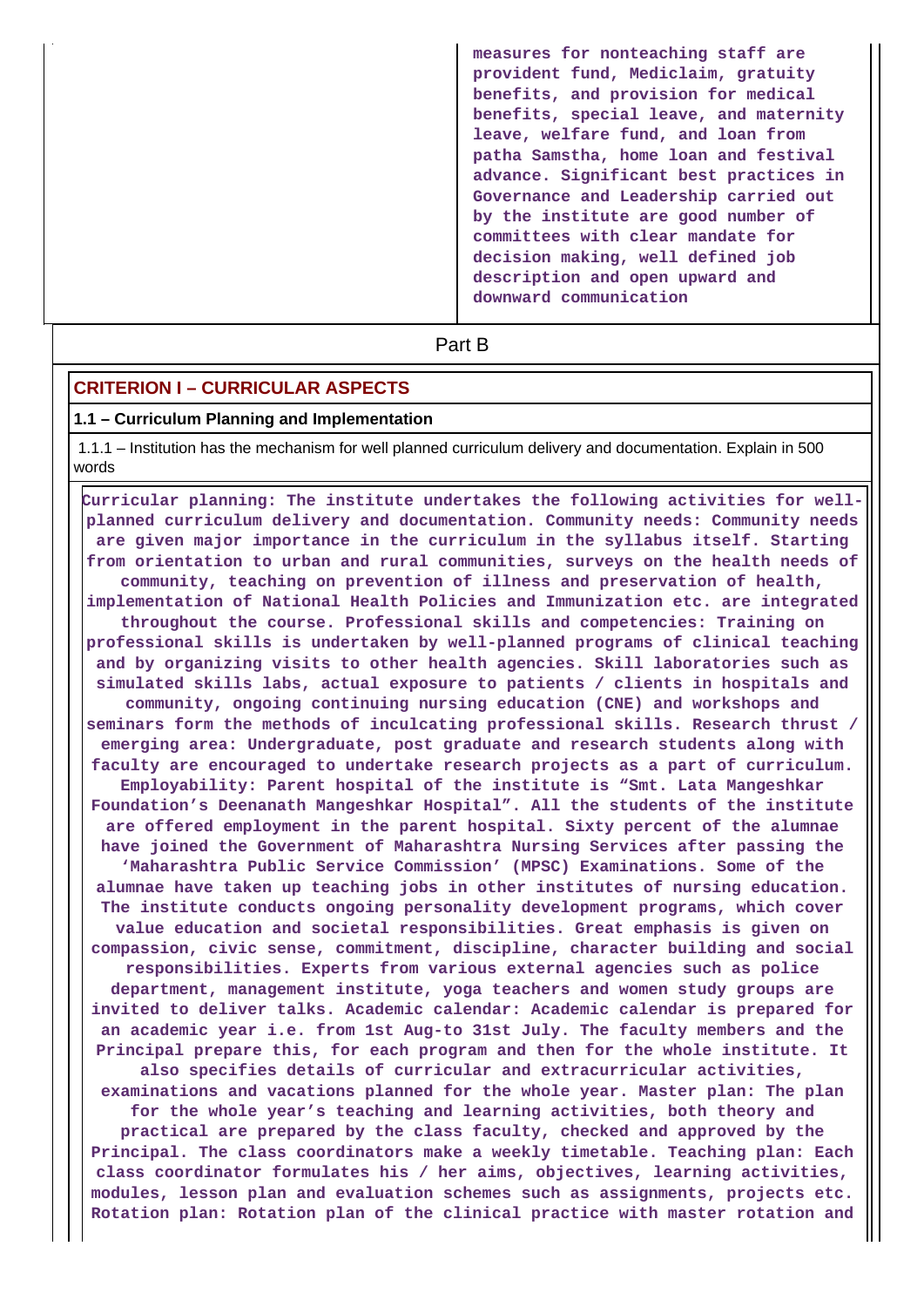**unit rotations are made by the class coordinator and approved by the Principal. Course plan: Prior to each academic year the, aims and objectives of the course are discussed by the class coordinator with the Principal and detail academic year plan is made by the class coordinator and is presented in the curriculum committee for further discussion. Evaluation plan: Class coordinators plan for the formative and summative evaluations, their blue prints, schemes and scoring sheets etc. These are checked and approved by the Principal. These evaluation plans are carried out as per the University's examination pattern. The internal assessment marks for summative evaluation are obtained from the midterm and prefinal exam.**

| 1.1.2 - Certificate/ Diploma Courses introduced during the academic year             |                                                                                            |                          |          |                                                                                                         |                                                                 |  |
|--------------------------------------------------------------------------------------|--------------------------------------------------------------------------------------------|--------------------------|----------|---------------------------------------------------------------------------------------------------------|-----------------------------------------------------------------|--|
| Certificate                                                                          | Diploma Courses                                                                            | Dates of<br>Introduction | Duration | Focus on employ<br>ability/entreprene<br>urship                                                         | Skill<br>Development                                            |  |
| First Aid                                                                            | 0 <sub>0</sub>                                                                             | 01/08/2018               | 10       | Yes                                                                                                     | Yes                                                             |  |
| ACLS and<br><b>BLS</b>                                                               | 00                                                                                         | 01/08/2018               | 2        | Yes                                                                                                     | Yes                                                             |  |
| Skill<br>development<br>training                                                     | 00                                                                                         | 02/01/2019               | 128      | Yes                                                                                                     | Yes                                                             |  |
| 1.2 - Academic Flexibility                                                           |                                                                                            |                          |          |                                                                                                         |                                                                 |  |
|                                                                                      | 1.2.1 - New programmes/courses introduced during the academic year                         |                          |          |                                                                                                         |                                                                 |  |
|                                                                                      | Programme/Course                                                                           | Programme Specialization |          | Dates of Introduction                                                                                   |                                                                 |  |
|                                                                                      | Nill                                                                                       | Nil                      |          |                                                                                                         | 01/08/2018                                                      |  |
|                                                                                      |                                                                                            | No file uploaded.        |          |                                                                                                         |                                                                 |  |
|                                                                                      | affiliated Colleges (if applicable) during the academic year.                              |                          |          | 1.2.2 - Programmes in which Choice Based Credit System (CBCS)/Elective course system implemented at the |                                                                 |  |
|                                                                                      | Name of programmes adopting<br><b>CBCS</b>                                                 | Programme Specialization |          |                                                                                                         | Date of implementation of<br><b>CBCS/Elective Course System</b> |  |
| <b>Nill</b>                                                                          |                                                                                            | <b>NA</b>                |          |                                                                                                         | 01/08/2018                                                      |  |
| 1.2.3 - Students enrolled in Certificate/ Diploma Courses introduced during the year |                                                                                            |                          |          |                                                                                                         |                                                                 |  |
|                                                                                      |                                                                                            | Certificate              |          | Diploma Course                                                                                          |                                                                 |  |
|                                                                                      | <b>Number of Students</b>                                                                  | 243                      |          |                                                                                                         | Nil                                                             |  |
| 1.3 - Curriculum Enrichment                                                          |                                                                                            |                          |          |                                                                                                         |                                                                 |  |
|                                                                                      | 1.3.1 – Value-added courses imparting transferable and life skills offered during the year |                          |          |                                                                                                         |                                                                 |  |
|                                                                                      | Value Added Courses                                                                        | Date of Introduction     |          | Number of Students Enrolled                                                                             |                                                                 |  |
|                                                                                      | Personal Counselling<br>and Mentoring                                                      | 08/08/2018               |          |                                                                                                         | 243                                                             |  |
|                                                                                      | Soft skill development                                                                     | 02/01/2019               |          |                                                                                                         | 130                                                             |  |
|                                                                                      | I Q Testing and<br>workshop                                                                | 16/02/2019               |          |                                                                                                         | 200                                                             |  |
|                                                                                      |                                                                                            | View File                |          |                                                                                                         |                                                                 |  |
|                                                                                      | 1.3.2 - Field Projects / Internships under taken during the year                           |                          |          |                                                                                                         |                                                                 |  |
|                                                                                      | Project/Programme Title                                                                    | Programme Specialization |          | No. of students enrolled for Field<br>Projects / Internships                                            |                                                                 |  |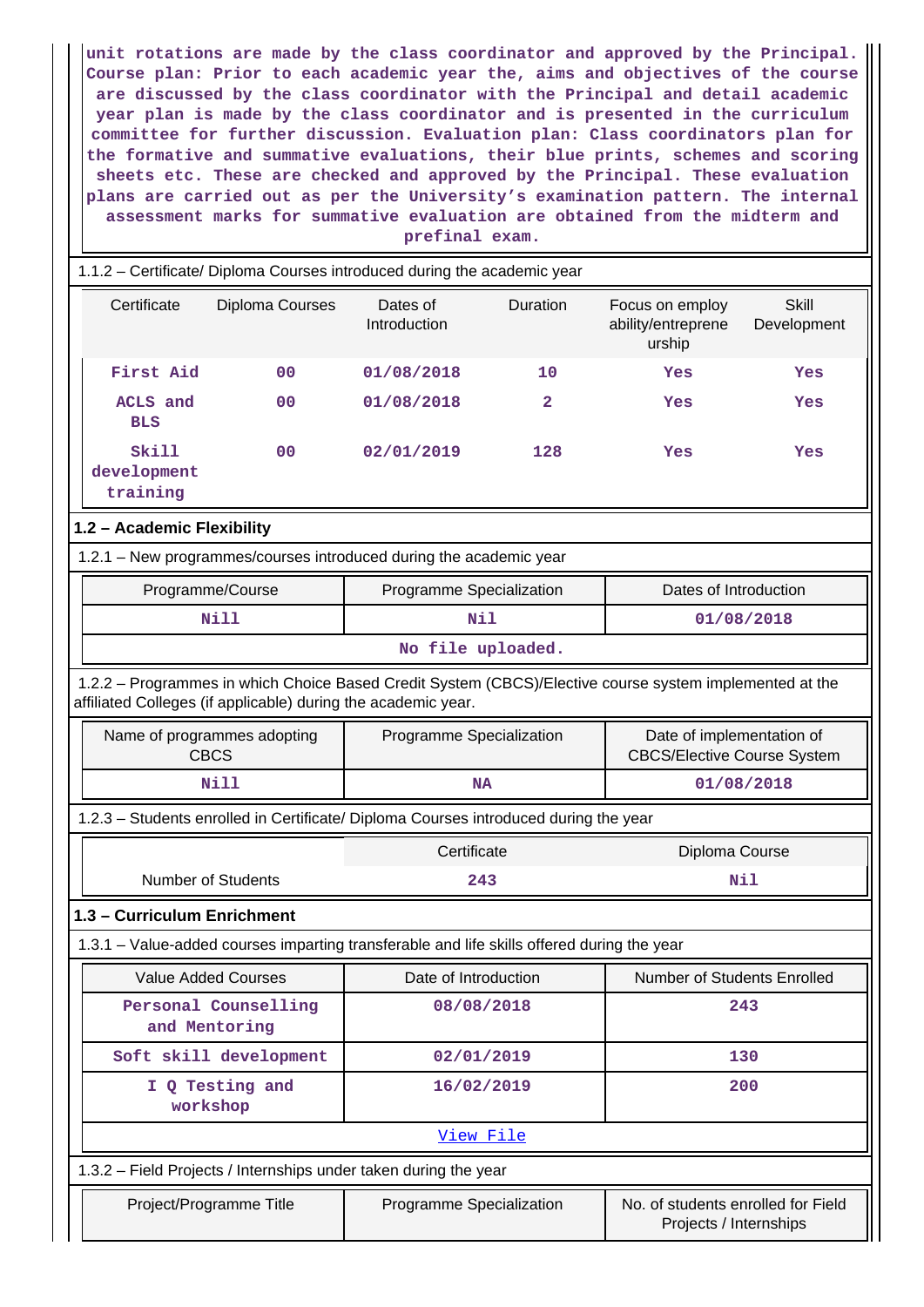| MSc Nursing        | A quasi experimental<br>study to assess the<br>effect of coma arousal<br>therapy on level of<br>consciousness in<br>traumatic brain injury<br>patients in selected<br>hospitals of Pune city                  | 1                 |
|--------------------|---------------------------------------------------------------------------------------------------------------------------------------------------------------------------------------------------------------|-------------------|
| MSc Nursing        | A descriptive study to<br>assess the prevalence of<br>risk factors for<br>cardiovascular disease<br>among employees in<br>selected educational<br>institutes                                                  | 1                 |
| <b>BSC Nursing</b> | To assess the knowledge<br>and attitude regarding<br>antenatal care among the<br>adult women in selected<br>urban area of Pune city                                                                           | 10                |
| <b>BSc Nursing</b> | Descriptive study to<br>assess the knowledge and<br>attitude regarding breast<br>cancer and its management<br>among the women between<br>age group of 20-40 years<br>in urban community area<br>of Pune city. | 10                |
| <b>BSc Nursing</b> | A study to assess the<br>effectiveness of planned<br>teaching programme on<br>knowledge and attitude<br>regarding polycystic<br>ovarian syndrome (PCOS)<br>among first year nursing<br>student in Pune city.  | $12 \overline{ }$ |
| <b>BSc Nursing</b> | A study to assess the<br>effect of social<br>networking on academic<br>performance among nursing<br>college students from<br>selected college of Pune<br>city.                                                | 11                |
| MSc Nursing        | A quasi experimental<br>study to assess the<br>effect of active<br>exercises on dysmenorrhea<br>among college girls of<br>selected city                                                                       | 1                 |
| MSc Nursing        | A quasi experimental<br>study to assess the<br>effect of abdominal<br>gentle touch on labour<br>pain perception among<br>Primi para parturient                                                                | 1                 |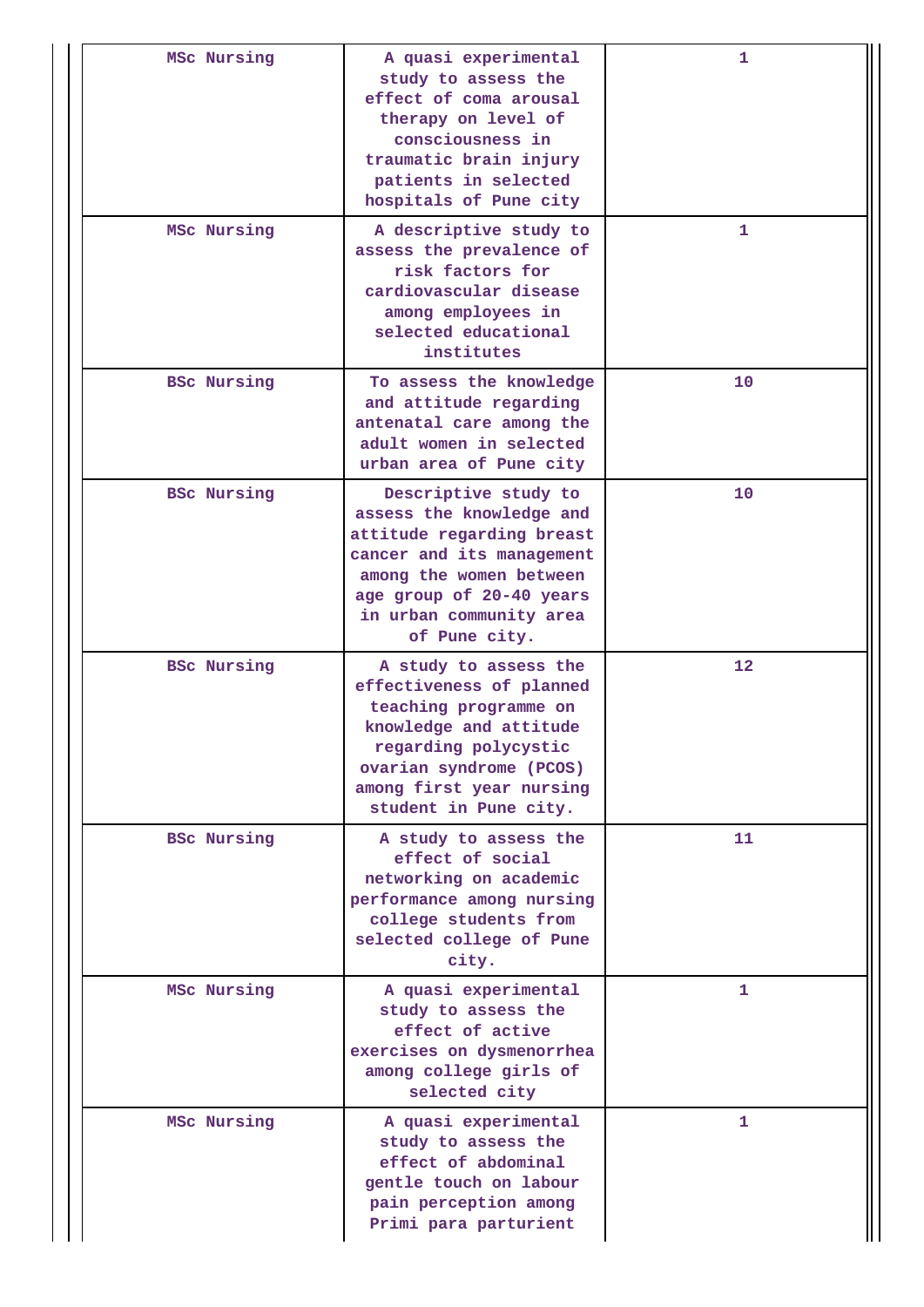|                    | women in selected<br>hospital of city                                                                                                                                                                                                             |    |
|--------------------|---------------------------------------------------------------------------------------------------------------------------------------------------------------------------------------------------------------------------------------------------|----|
| <b>BSc Nursing</b> | Comparative study to<br>assess the stress related<br>to final examination<br>amongst the first year<br>and final year nursing<br>students in selected<br>nursing college of Pune<br>city                                                          | 10 |
| <b>BSC Nursing</b> | Study to assess the<br>causes and effects of<br>stress on health among<br>the primary school<br>teacher of Pune city                                                                                                                              | 10 |
| <b>BSc Nursing</b> | To assess the knowledge<br>and attitude of<br>depression among the 1st<br>year nursing student<br>between age group of<br>18-30 year.                                                                                                             | 10 |
| <b>BSc Nursing</b> | Assess the knowledge<br>and attitude related to<br>women's empowerment among<br>the people living in the<br>area of urban community.                                                                                                              |    |
| <b>BSc Nursing</b> | A survey study to<br>assess the knowledge of<br>eating habits among<br>adolescent girls between<br>the age group of (12<br>years -19 years) in<br>selected schools of Pune<br>city.                                                               | 8  |
| <b>BSc Nursing</b> | To assess prevalence<br>and determinants and<br>association of background<br>variables associated with<br>osteoarthritis among<br>elderly population<br>between the age group of<br>60-80 years in a selected<br>urban community of Pune<br>city. | 10 |
| <b>BSc Nursing</b> | A descriptive study to<br>assess the menstrual<br>hygiene practices among<br>adolescent girls of (12<br>to 16 yr.) urban and<br>rural community in Pune<br>in a view to prepare<br>information booklet.                                           | 10 |
| <b>BSc Nursing</b> | A survey study to<br>assess the knowledge of<br>common cold and cough                                                                                                                                                                             | 10 |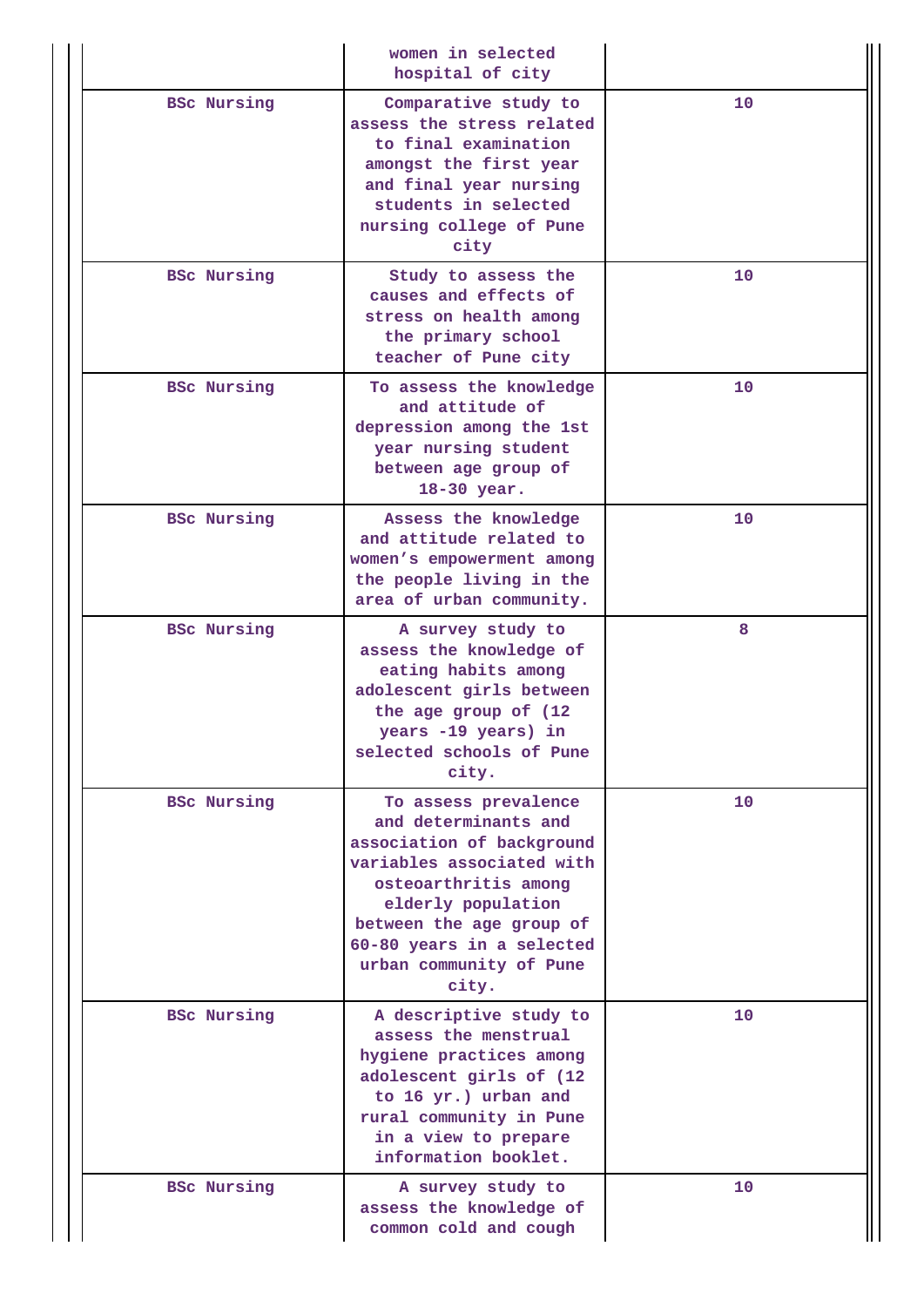#### **among mothers of children's of 0-5 years of age in urban community**

**of Pune city.**

[View File](https://assessmentonline.naac.gov.in/public/Postacc/Projects_undertaken/974_Projects_undertaken_1621995379.xlsx)

#### **1.4 – Feedback System**

| 1.4.1 – Whether structured feedback received from all the stakeholders. |     |  |  |  |
|-------------------------------------------------------------------------|-----|--|--|--|
| <b>Students</b>                                                         | Yes |  |  |  |
| <b>Teachers</b>                                                         | Yes |  |  |  |
| <b>Employers</b>                                                        | Yes |  |  |  |
| Alumni                                                                  | Yes |  |  |  |
| Parents                                                                 | Yes |  |  |  |

 1.4.2 – How the feedback obtained is being analyzed and utilized for overall development of the institution? (maximum 500 words)

#### Feedback Obtained

**The institute has a well organized feedback system. The coordinator of each program takes verbal feedback of the curriculum regularly and is discussed in the monthly faculty meetings. The students are freely allowed to voice out their views and suggestions on curriculum. Every month and at the end of academic year, students give a feedback on overall implementation of the program, and their suggestions are put up at the Board of Studies meetings at University. Students feedback on examinations, eligibility etc. are discussed with University officials and authorities periodically and in need based manner. The Principal is a member of Board of examination and Board of studies of affiliating University. She discusses issues concerning syllabus and curriculum in these meeting. The Vice principal is a member of Board of Studies and she discusses issues concerning syllabus and curriculum in these meeting. An association is run by the institute since 2008, and relevant issues are taken up by this association related to affiliating agencies, quality representation to Government etc. about the issues of all Managements of Unaided Private Colleges concerning syllabus. Based on the feedback from faculty, students and stakeholders, the institute uploads the PPTs of lectures on the website. Students: Both undergraduate and post graduate students give their feedback and at the end of the course. Faculty: Monthly faculty meetings are conducted, in these meetings, faculty members discuss regarding the following issues: teaching learning activities at institute and clinical practice conducted in the past month, health issues, discipline issues and difficulties in implementing curriculum in detail. Parents: Parentsteachers meetings are conducted twice a year and the feedbacks are acted upon. Industry: Parent hospital administrators interact with Principal and faculty periodically about the present students and performance of passed out student of the institute. Placement agencies are consulted for the quality improvement needed in the final year students and these suggestions are incorporated in soft skill training. Alumnae: Alumni students meet during gettogethers and give their feedback regarding their work experience in different places. Ongoing feedback by the alumni from various foreign countries and government and private sector is taken. General Public: Students are posted in community health, mental health setup as per their curricular requirements. During these postings they come in touch with the public. Health rallies, health exhibitions, health talks and demonstration health and hygiene of care practices are also presented to the general public. Various government and private agencies have given appreciation letters and certification. Academic peers: During workshops, conferences and CNEs, students and faculty members meet with their peers. The**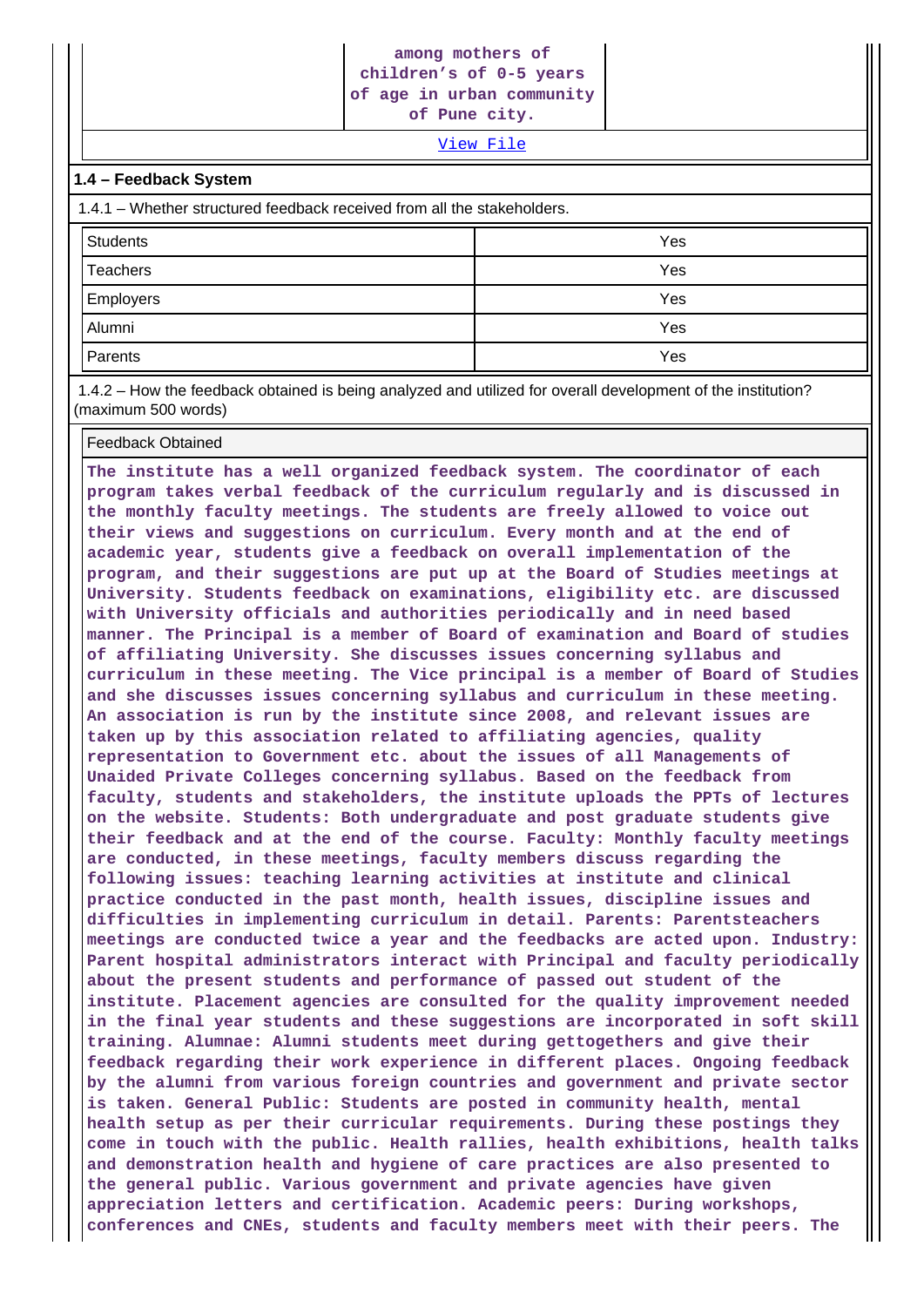**interactions and feedbacks are discussed in detail. The institute runs 'The Association of Private Nursing Colleges in Maharashtra'. In this association's meetings all issues related to affiliating agencies, fee regulating authority, admission regulating committee and problems faced by the colleges are discussed and resolved. • Student feedback of teachers and the course is taken at the end of the academic year. The feedback is analysed and is communicated to the respective teachers, the Head of the Departments**

# **CRITERION II – TEACHING- LEARNING AND EVALUATION**

# **2.1 – Student Enrolment and Profile**

## 2.1.1 – Demand Ratio during the year

| Name of the<br>Programme | Programme<br>Specialization | Number of seats<br>available | Number of<br>Application received | <b>Students Enrolled</b> |
|--------------------------|-----------------------------|------------------------------|-----------------------------------|--------------------------|
| <b>BSc Nursing</b>       | UG                          | 50                           | 105                               | 49                       |
| <b>BSC Nursing</b>       | UG                          | 30                           | 36                                | 30                       |
| MSc Nursing              | PG                          | 10                           |                                   |                          |
| View File                |                             |                              |                                   |                          |

# **2.2 – Catering to Student Diversity**

2.2.1 – Student - Full time teacher ratio (current year data)

| Year | Number of<br>students enrolled<br>in the institution<br>(UG) | Number of<br>students enrolled<br>in the institution<br>(PG) | Number of<br>fulltime teachers<br>available in the<br>institution<br>teaching only UG<br>courses | Number of<br>fulltime teachers<br>available in the<br>institution<br>teaching only PG<br>courses | Number of<br>teachers<br>teaching both UG<br>and PG courses |
|------|--------------------------------------------------------------|--------------------------------------------------------------|--------------------------------------------------------------------------------------------------|--------------------------------------------------------------------------------------------------|-------------------------------------------------------------|
| 2018 | 243                                                          | 12                                                           | 26                                                                                               |                                                                                                  | 14                                                          |

# **2.3 – Teaching - Learning Process**

 2.3.1 – Percentage of teachers using ICT for effective teaching with Learning Management Systems (LMS), Elearning resources etc. (current year data)

| Number of<br>Teachers on Roll        | Number of<br>teachers using<br>ICT (LMS, e-<br>Resources) | <b>ICT Tools and</b><br>resources<br>available | Number of ICT<br>enabled<br>Classrooms | Numberof smart<br>classrooms | E-resources and<br>techniques used |  |  |  |  |
|--------------------------------------|-----------------------------------------------------------|------------------------------------------------|----------------------------------------|------------------------------|------------------------------------|--|--|--|--|
| 36                                   | 36                                                        | 27                                             | 13                                     | 13                           | 47                                 |  |  |  |  |
| View File of ICT Tools and resources |                                                           |                                                |                                        |                              |                                    |  |  |  |  |

[View File of E-resources and techniques used](https://assessmentonline.naac.gov.in/public/Postacc/e_resource/974_e_resource_1622082608.xlsx)

2.3.2 – Students mentoring system available in the institution? Give details. (maximum 500 words)

 The institute has mentor mentee system is in place. • Class Coordinator and MentorMentee system is in place. • Members of the faculty, teaching a batch are selected as class coordinators/mentors • Ten students are allotted for one mentor. • Students are first met by the mentor and then they are referred to the class coordinator and to the professional counsellor through principal as and when needed. • The class coordinator and the assigned mentors of each class meet. Then mentees meet once in a month in routine or as and when required. • Class coordinator/Mentors function as academic guides and also help to instil value system among the students. • Preparation for classes by the junior staff is supervised and guided by the senior faculty and they guide the junior faculty in preparation of lectures and orient them to the policies and routines. • Parents are informed about the students' performance and behaviour periodically. • Revision classes and extra classes are conducted for academically weaker students. Individual counselling and motivation is given by faculty members to these students. • The faculty members provide psychological support to the new comers to alleviate their anxiety and fear. • The faculty members provide counselling and guidance to other senior students to solve their problems in various aspects. • Students are mentored at the ratio of ten students to one faculty and overall guidance and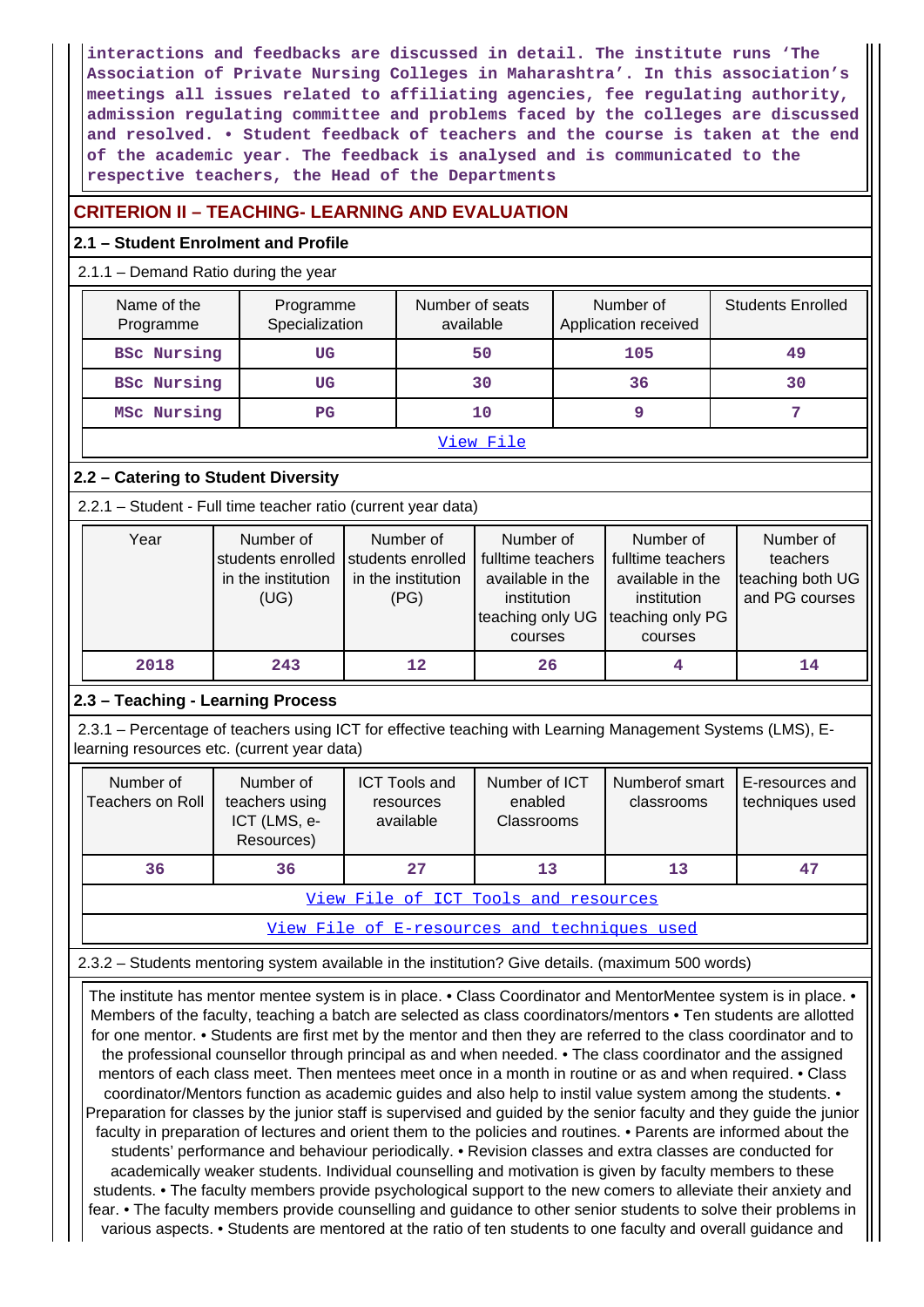counselling is provided to them throughout the year. • The students have liberty to talk to / open up with the faculty members regarding various problems such as academic, personal, family issues and their anxiety, fears etc… as and when needed. • The final year students are given guidance regarding startups, higher studies and employment/ placement. • The institute encourages the students by involving and exposing them to a wide variety of health education, workshops, and conferences. In addition to classroom interaction, the purpose of academic mentoring is to support the professional development of students in their careers and to promote excellence in teaching, learning, research and academic leadership. • The students of undergraduate level are encouraged to carry out action research projects to get exposure on problem solving and fact finding techniques which in turn help them for job placement / higher studies. • The mentor/mentee meetings are scheduled monthly. • The students have free access to their mentors any time if needed. • Periodical spiritual retreats and Skill Based Programs encourage the students to acquire leadership skills, positive attitude, time management, conflict management and team building. • If any behavioural or adjustmental problems are identified among the students during initial counselling by the mentor, then they are referred to professional counsellor by the Class

Coordinator through the head of the institution. • Parents are informed periodically about the student's strength and weakness through their mentors.

| Number of students enrolled in the<br>institution | Number of fulltime teachers | Mentor: Mentee Ratio |
|---------------------------------------------------|-----------------------------|----------------------|
| 255                                               | 36                          | 1:7                  |

#### **2.4 – Teacher Profile and Quality**

2.4.1 – Number of full time teachers appointed during the year

| No. of sanctioned<br>positions | No. of filled positions | Vacant positions | Positions filled during<br>the current year | No. of faculty with<br>Ph.D |
|--------------------------------|-------------------------|------------------|---------------------------------------------|-----------------------------|
| 48                             |                         |                  |                                             |                             |

 2.4.2 – Honours and recognition received by teachers (received awards, recognition, fellowships at State, National, International level from Government, recognised bodies during the year )

| Year of Award | Name of full time teachers<br>receiving awards from<br>state level, national level,<br>international level | Designation | Name of the award,<br>fellowship, received from<br>Government or recognized<br>bodies |  |  |  |  |
|---------------|------------------------------------------------------------------------------------------------------------|-------------|---------------------------------------------------------------------------------------|--|--|--|--|
| 2019          | Dr Meena<br>Ganapathy                                                                                      | Principal   | Community Leader<br>Award                                                             |  |  |  |  |
| View File     |                                                                                                            |             |                                                                                       |  |  |  |  |

#### **2.5 – Evaluation Process and Reforms**

 2.5.1 – Number of days from the date of semester-end/ year- end examination till the declaration of results during the year

| Programme Name     | Programme Code | Semester/year | Last date of the last<br>semester-end/year-<br>end examination | Date of declaration of<br>results of semester-<br>end/year-end<br>examination |
|--------------------|----------------|---------------|----------------------------------------------------------------|-------------------------------------------------------------------------------|
| MSc Nursing        | 6206084        | Yearly        | 31/07/2018                                                     | 02/08/2018                                                                    |
| <b>BSc Nursing</b> | 152120         | Yearly        | 31/07/2018                                                     | 08/08/2018                                                                    |
| <b>BSc Nursing</b> | 152102         | Yearly        | 31/07/2018                                                     | 08/08/2018                                                                    |
|                    |                | View File     |                                                                |                                                                               |

2.5.2 – Reforms initiated on Continuous Internal Evaluation(CIE) system at the institutional level (250 words)

 **The institute follows the evaluation system prescribed by the affiliating university. University conducts the summative evaluation and it has brought in changes such as double masking, CAP assessment, optical mark recognition, online paper setting, dual assessment and computerization. The practical examinations are conducted in a transparent manner by appointing external**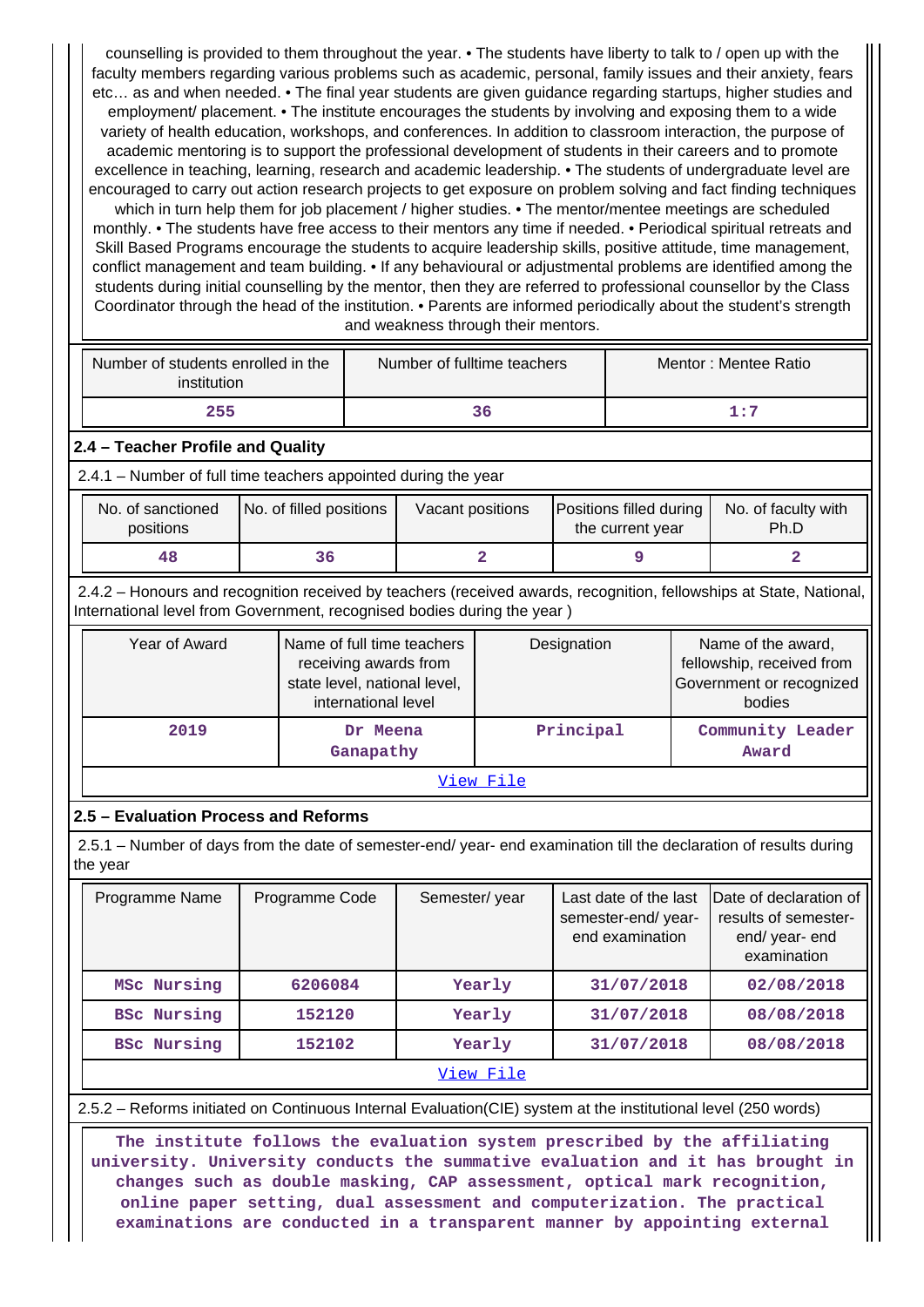**examiners of proven integrity and stature. Students have a welldocumented and online redressal of their evaluation grievances, to the University. Online paper setting to maintain confidentiality, paper setters is to make their own password to set the paper and this has improved confidentiality. Centralized Assessment Program (CAP): The answer papers are assessed through a CAP, where two examiners evaluate the masked papers independently. CAP coordinator and vigilance team: University appoints a CAP coordinator along with vigilance team to ensure the transparency and to detect malpractices if any, in the conduction and correction of examination papers. Examinations are conducted in a CCTV monitored examination hall answer sheets are stored in a strong room with 24 hrs. of CCTV vigilance and transport of answer sheet is arranged through the university vehicle. The evaluation methods are communicated to students, stakeholders, and other members of the institute by displaying the written scheme of evaluation in prominent places. The pattern of evaluation is explained in detail to the students and their parents. Guidance is given to them during the induction week, while counseling them about the program. After summative evaluation, results are declared and a summary of results is presented to the management along with the areas of strengths and weaknesses. There is separate passing criteria for formative and summative evaluation. This reform is made to improve the quality of education at the affiliating University. The OSCE / OSPE system is used for skill assessment in formative evaluation to bring in objectivity and feedback. The results are published by university on their website.**

 2.5.3 – Academic calendar prepared and adhered for conduct of Examination and other related matters (250 words)

 **Academic calendar is prepared for an academic year i.e. from 1st Augto 31st July. The faculty members and the Principal prepare this, for each program and then for the whole institute. It also specifies details of curricular and extracurricular activities, examinations and vacations planned for the whole year. An academic calendar is published by the institute based on the available working/teaching days as per university norms. Approval for the same is taken by head of departments and Principal. The academic calendar is given to all faculty before commencement of the academic year. Based on the academic calendar teaching plan is prepared. Academic calendar of the Institute includes schedule of curricular transaction, assessment, technical events, class tests, submission, list of holidays and extracurricular activities. Students are informed about time table and academic calendar well in advance. Detailed lesson plan/teaching methodology according to syllabus is prepared by each faculty before start of the academic year. Time table of regular lectures for a week is prepared as well as displayed on the notice board. There is academic monitoring committee appointed by the Principal/HOD who monitors day to day conduction of the lectures based on the time table. web link: www.mksssbtine.ac.in/academic calendar**

#### **2.6 – Student Performance and Learning Outcomes**

 2.6.1 – Program outcomes, program specific outcomes and course outcomes for all programs offered by the institution are stated and displayed in website of the institution (to provide the weblink)

 [http://mksssbtine.ac.in/wp-content/uploads/2020/11/course-outcome-PROGRAM-](http://mksssbtine.ac.in/wp-content/uploads/2020/11/course-outcome-PROGRAM-OUTCOME.pdf)[OUTCOME.pdf](http://mksssbtine.ac.in/wp-content/uploads/2020/11/course-outcome-PROGRAM-OUTCOME.pdf)

2.6.2 – Pass percentage of students

| examination<br>final year<br>examination | Programme<br>Code | Programme<br>Name | Programme<br>Specialization | Number of<br>students<br>appeared in the | Number of<br>students passed<br>in final year | <b>Pass Percentage</b> |
|------------------------------------------|-------------------|-------------------|-----------------------------|------------------------------------------|-----------------------------------------------|------------------------|
|------------------------------------------|-------------------|-------------------|-----------------------------|------------------------------------------|-----------------------------------------------|------------------------|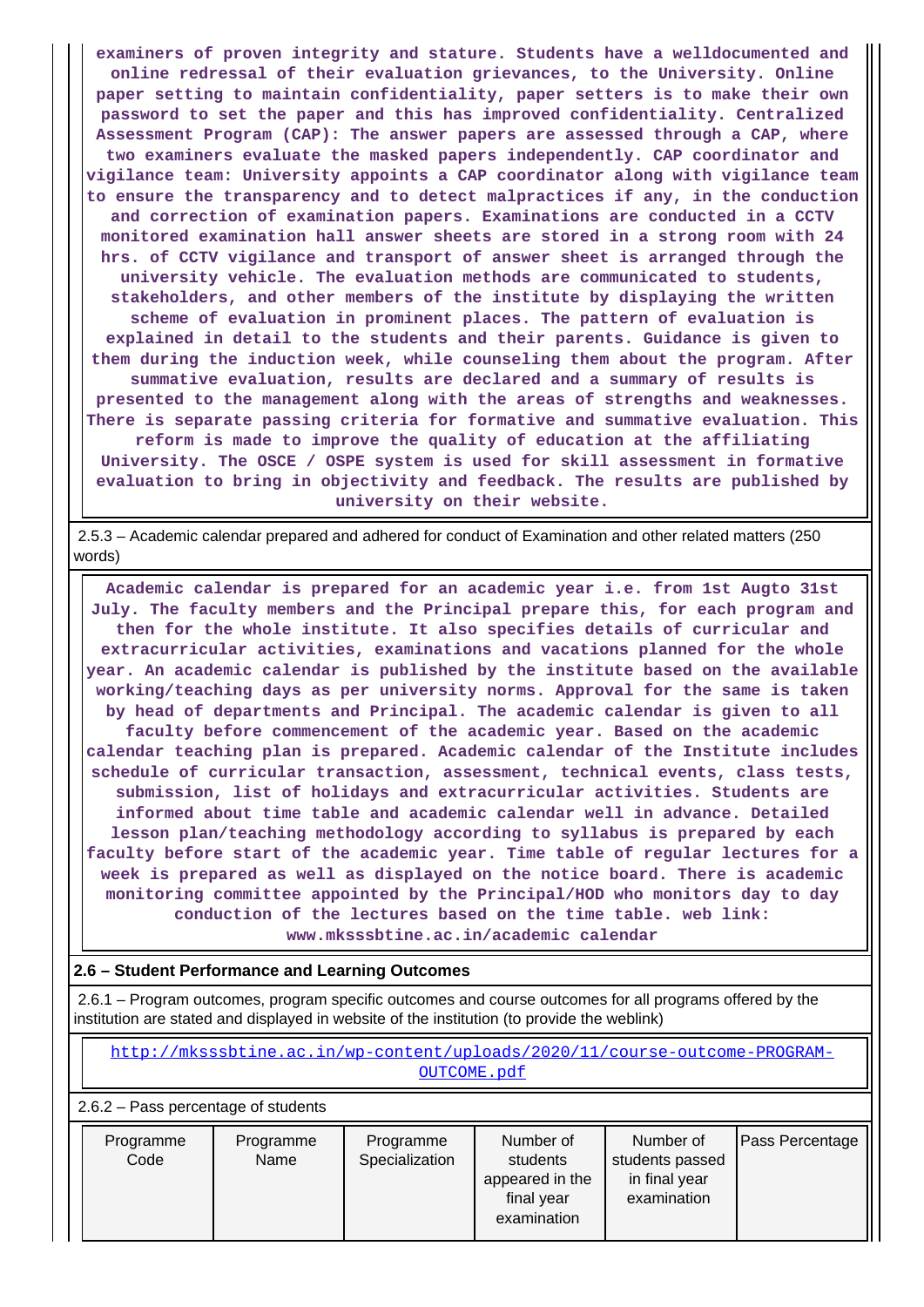| 6206084                               | <b>MSC</b><br>Nursing                                                                                                                                                     | $_{\rm PG}$                                                     | 4                  | 4                         | 100                                                                                                         |
|---------------------------------------|---------------------------------------------------------------------------------------------------------------------------------------------------------------------------|-----------------------------------------------------------------|--------------------|---------------------------|-------------------------------------------------------------------------------------------------------------|
| 152120                                | <b>BSC</b><br>Nursing                                                                                                                                                     | UG                                                              | 14                 | 14                        | 100                                                                                                         |
| 152102                                | <b>BSC</b><br>Nursing                                                                                                                                                     | <b>UG</b>                                                       | 22                 | 20                        | 91                                                                                                          |
|                                       |                                                                                                                                                                           |                                                                 | View File          |                           |                                                                                                             |
| 2.7 - Student Satisfaction Survey     |                                                                                                                                                                           |                                                                 |                    |                           |                                                                                                             |
|                                       | 2.7.1 - Student Satisfaction Survey (SSS) on overall institutional performance (Institution may design the<br>questionnaire) (results and details be provided as weblink) |                                                                 |                    |                           |                                                                                                             |
|                                       | http://mksssbtine.ac.in/wp-content/uploads/2019/09/2.7.1-SSS.pdf                                                                                                          |                                                                 |                    |                           |                                                                                                             |
|                                       | <b>CRITERION III - RESEARCH, INNOVATIONS AND EXTENSION</b>                                                                                                                |                                                                 |                    |                           |                                                                                                             |
|                                       | 3.1 - Resource Mobilization for Research                                                                                                                                  |                                                                 |                    |                           |                                                                                                             |
|                                       | 3.1.1 - Research funds sanctioned and received from various agencies, industry and other organisations                                                                    |                                                                 |                    |                           |                                                                                                             |
| Nature of the Project                 | Duration                                                                                                                                                                  | Name of the funding<br>agency                                   |                    | Total grant<br>sanctioned | Amount received<br>during the year                                                                          |
| Any Other<br>(Specify)                | 5                                                                                                                                                                         |                                                                 | <b>BARTI</b>       | 200000<br>200000          |                                                                                                             |
| Any Other<br>(Specify)                | 6                                                                                                                                                                         | Resource<br>Develpoment<br>coorporation,<br>Karvenagar,<br>Pune | Sankalp Human      | 2000                      | 2000                                                                                                        |
|                                       |                                                                                                                                                                           |                                                                 | View File          |                           |                                                                                                             |
| 3.2 - Innovation Ecosystem            |                                                                                                                                                                           |                                                                 |                    |                           |                                                                                                             |
| practices during the year             |                                                                                                                                                                           |                                                                 |                    |                           | 3.2.1 - Workshops/Seminars Conducted on Intellectual Property Rights (IPR) and Industry-Academia Innovative |
| Title of workshop/seminar             |                                                                                                                                                                           | Name of the Dept.                                               |                    |                           | Date                                                                                                        |
| Intellectual Property<br>Rights (IPR) |                                                                                                                                                                           | <b>BTINE</b>                                                    |                    |                           | 12/03/2019                                                                                                  |
|                                       | 3.2.2 - Awards for Innovation won by Institution/Teachers/Research scholars/Students during the year                                                                      |                                                                 |                    |                           |                                                                                                             |
| Title of the innovation               | Name of Awardee                                                                                                                                                           | Awarding Agency                                                 |                    | Date of award             | Category                                                                                                    |
| Home made<br>sanitary napkin          | Sayali<br>Dohiphode                                                                                                                                                       |                                                                 | <b>MKSSS BTINE</b> | 02/02/2019                | Health                                                                                                      |
| Community<br>scabies<br>treatment     | Fourth year<br><b>BSC</b>                                                                                                                                                 | Ashramshala                                                     | Kamshet            | 11/10/2019                | Health                                                                                                      |
| Best out of<br>waste fashion<br>show  | Snehal Angaj                                                                                                                                                              | -Kirloskar<br>Inatitute of<br>Management                        | Emblaze            | 01/03/2019                | Fashion                                                                                                     |
|                                       |                                                                                                                                                                           |                                                                 | View File          |                           |                                                                                                             |
|                                       | 3.2.3 - No. of Incubation centre created, start-ups incubated on campus during the year                                                                                   |                                                                 |                    |                           |                                                                                                             |
| Incubation                            | Name                                                                                                                                                                      | Sponsered By                                                    | Name of the        | Nature of Start-          | Date of                                                                                                     |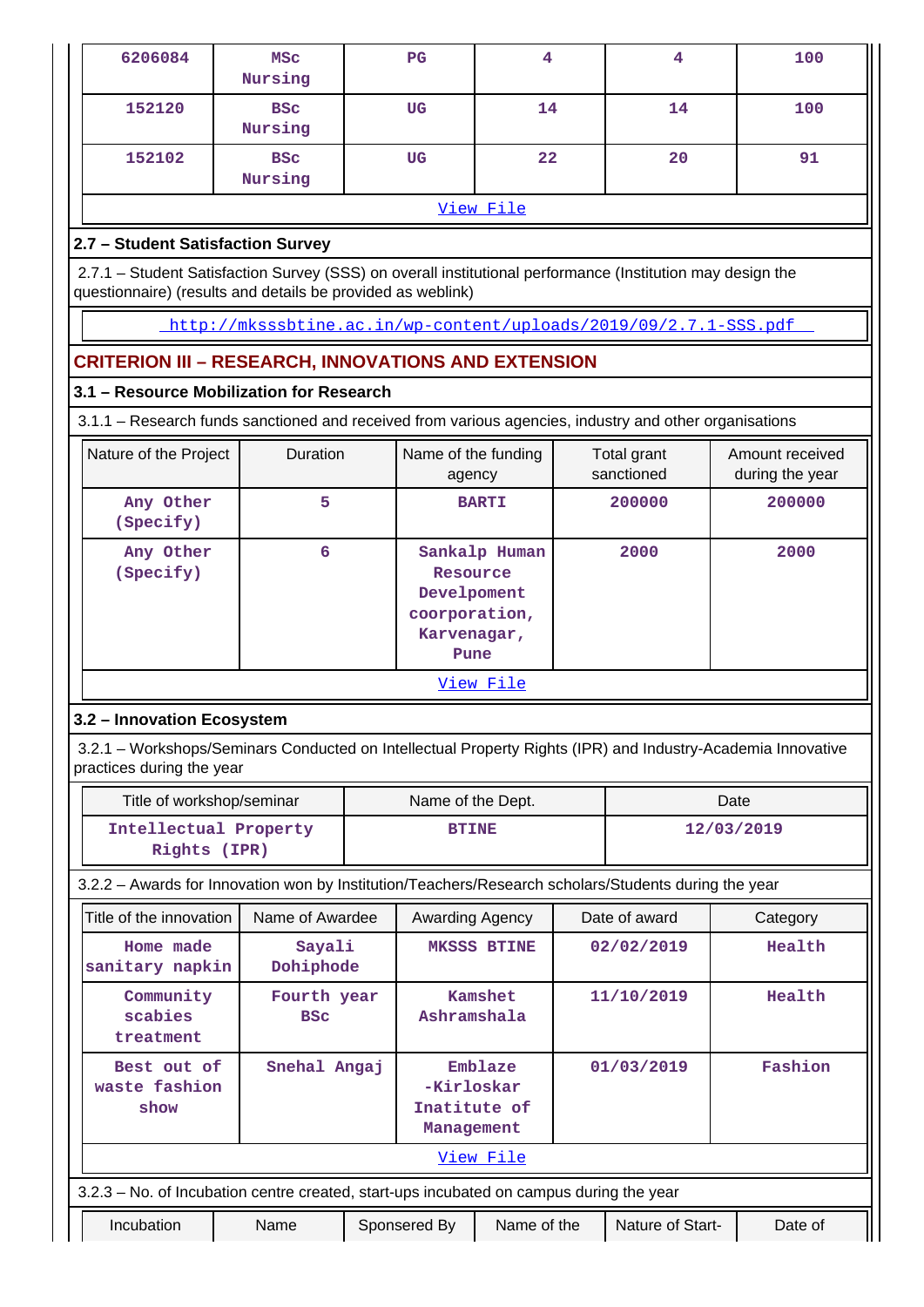| Center                                                                                                                                                                |                                            |  |                                                                |                        |           | Start-up              |                                   | up                                                                 | Commencement                                                       |  |
|-----------------------------------------------------------------------------------------------------------------------------------------------------------------------|--------------------------------------------|--|----------------------------------------------------------------|------------------------|-----------|-----------------------|-----------------------------------|--------------------------------------------------------------------|--------------------------------------------------------------------|--|
| <b>Nil</b>                                                                                                                                                            | Nil                                        |  | Nil                                                            |                        |           | 0 <sub>0</sub>        |                                   | Nil                                                                | 01/08/2018                                                         |  |
|                                                                                                                                                                       |                                            |  |                                                                | No file uploaded.      |           |                       |                                   |                                                                    |                                                                    |  |
| 3.3 - Research Publications and Awards                                                                                                                                |                                            |  |                                                                |                        |           |                       |                                   |                                                                    |                                                                    |  |
| 3.3.1 - Incentive to the teachers who receive recognition/awards                                                                                                      |                                            |  |                                                                |                        |           |                       |                                   |                                                                    |                                                                    |  |
|                                                                                                                                                                       | <b>State</b>                               |  |                                                                | National               |           |                       |                                   | International                                                      |                                                                    |  |
|                                                                                                                                                                       | 03                                         |  |                                                                | 0 <sub>0</sub>         |           |                       |                                   | 0 <sub>0</sub>                                                     |                                                                    |  |
| 3.3.2 - Ph. Ds awarded during the year (applicable for PG College, Research Center)                                                                                   |                                            |  |                                                                |                        |           |                       |                                   |                                                                    |                                                                    |  |
|                                                                                                                                                                       | Name of the Department                     |  |                                                                |                        |           |                       |                                   | Number of PhD's Awarded                                            |                                                                    |  |
|                                                                                                                                                                       | Medical Surgical Nursing 1 Ph.D<br>scholar |  |                                                                |                        |           |                       |                                   | <b>Nill</b>                                                        |                                                                    |  |
| 3.3.3 - Research Publications in the Journals notified on UGC website during the year                                                                                 |                                            |  |                                                                |                        |           |                       |                                   |                                                                    |                                                                    |  |
| <b>Type</b>                                                                                                                                                           | Number of Publication<br>Department        |  |                                                                |                        |           |                       | Average Impact Factor (if<br>any) |                                                                    |                                                                    |  |
| National<br>Nursing                                                                                                                                                   |                                            |  |                                                                |                        | 4         |                       |                                   | 1.8                                                                |                                                                    |  |
| International                                                                                                                                                         |                                            |  | Nursing                                                        |                        |           | 1                     |                                   |                                                                    | 0                                                                  |  |
|                                                                                                                                                                       |                                            |  |                                                                |                        | View File |                       |                                   |                                                                    |                                                                    |  |
| 3.3.4 - Books and Chapters in edited Volumes / Books published, and papers in National/International Conference<br>Proceedings per Teacher during the year            |                                            |  |                                                                |                        |           |                       |                                   |                                                                    |                                                                    |  |
|                                                                                                                                                                       | Department                                 |  |                                                                |                        |           |                       |                                   | Number of Publication                                              |                                                                    |  |
| Nursing                                                                                                                                                               |                                            |  |                                                                |                        |           |                       |                                   | 4                                                                  |                                                                    |  |
| View File                                                                                                                                                             |                                            |  |                                                                |                        |           |                       |                                   |                                                                    |                                                                    |  |
| 3.3.5 - Bibliometrics of the publications during the last Academic year based on average citation index in Scopus/<br>Web of Science or PubMed/ Indian Citation Index |                                            |  |                                                                |                        |           |                       |                                   |                                                                    |                                                                    |  |
| Title of the<br>Paper                                                                                                                                                 | Name of<br>Author                          |  | Title of journal                                               | Year of<br>publication |           | <b>Citation Index</b> |                                   | Institutional<br>affiliation as<br>mentioned in<br>the publication | Number of<br>citations<br>excluding self<br>citation               |  |
| Qualitat<br>ive data<br>analysis:<br>making it<br>easy for<br>nurse<br>researcher                                                                                     | Dr Meena<br>Ganapathy                      |  | <b>Internat</b><br>ional<br>Journal of<br>Nursing<br>Education | 2018                   |           | 16                    |                                   | <b>MKSSSBTINE</b>                                                  | 28                                                                 |  |
|                                                                                                                                                                       |                                            |  |                                                                |                        | View File |                       |                                   |                                                                    |                                                                    |  |
| 3.3.6 - h-Index of the Institutional Publications during the year. (based on Scopus/ Web of science)                                                                  |                                            |  |                                                                |                        |           |                       |                                   |                                                                    |                                                                    |  |
| Title of the<br>Paper                                                                                                                                                 | Name of<br>Author                          |  | Title of journal                                               | Year of<br>publication |           | h-index               |                                   | Number of<br>citations<br>excluding self<br>citation               | Institutional<br>affiliation as<br>mentioned in<br>the publication |  |
| Qualitat<br>ive data<br>analysis:<br>making it                                                                                                                        | Dr Meena<br>Ganapathy                      |  | <b>Internat</b><br>ional<br>Journal of<br>Nursing              |                        | 2019      | $\mathbf{1}$          |                                   | 12                                                                 | <b>MKSSSBTINE</b>                                                  |  |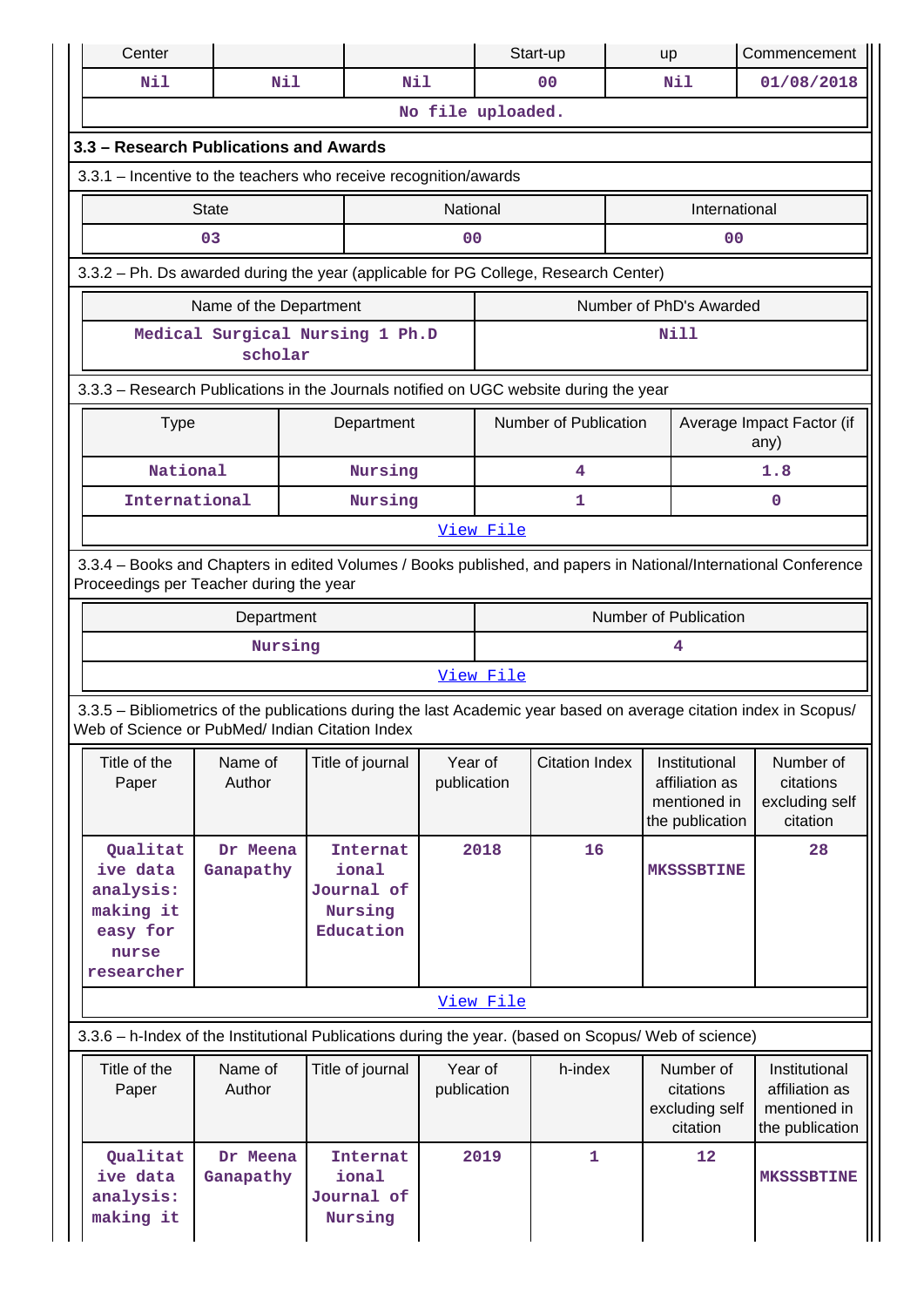| easy for<br>nurse<br>researcher                                                                                                           |                                                                             | Education                                       |                                                          |              |                |  |                                                          |       |  |  |  |
|-------------------------------------------------------------------------------------------------------------------------------------------|-----------------------------------------------------------------------------|-------------------------------------------------|----------------------------------------------------------|--------------|----------------|--|----------------------------------------------------------|-------|--|--|--|
|                                                                                                                                           |                                                                             |                                                 |                                                          | View File    |                |  |                                                          |       |  |  |  |
| 3.3.7 - Faculty participation in Seminars/Conferences and Symposia during the year:                                                       |                                                                             |                                                 |                                                          |              |                |  |                                                          |       |  |  |  |
| Number of Faculty                                                                                                                         |                                                                             | International                                   | National                                                 |              | <b>State</b>   |  |                                                          | Local |  |  |  |
| Attended/Semi<br>nars/Workshops                                                                                                           |                                                                             | 7                                               |                                                          | 38           | 1              |  |                                                          | 5     |  |  |  |
| Presented<br>papers                                                                                                                       |                                                                             | 3                                               |                                                          | $\mathbf{1}$ | 4              |  |                                                          | Nill  |  |  |  |
| Resource<br>persons                                                                                                                       |                                                                             | 1                                               |                                                          | 10           | 4              |  |                                                          | 4     |  |  |  |
|                                                                                                                                           |                                                                             |                                                 |                                                          | View File    |                |  |                                                          |       |  |  |  |
| 3.4 - Extension Activities<br>3.4.1 – Number of extension and outreach programmes conducted in collaboration with industry, community and |                                                                             |                                                 |                                                          |              |                |  |                                                          |       |  |  |  |
| Non- Government Organisations through NSS/NCC/Red cross/Youth Red Cross (YRC) etc., during the year                                       |                                                                             |                                                 |                                                          |              |                |  |                                                          |       |  |  |  |
| Title of the activities                                                                                                                   |                                                                             | Organising unit/agency/<br>collaborating agency | Number of teachers<br>participated in such<br>activities |              |                |  | Number of students<br>participated in such<br>activities |       |  |  |  |
| A campaign to<br>increase awareness<br>regarding<br>psychiatric<br>disorders                                                              |                                                                             |                                                 | Mind Management<br>Institute                             |              | 4              |  |                                                          | 150   |  |  |  |
| donation'                                                                                                                                 | Rally on 'Organ<br><b>MKSSS MUHS</b>                                        |                                                 |                                                          | 3            |                |  |                                                          | 100   |  |  |  |
| Rally and Street<br>play on "Rashtriy<br>Swadeshi Suraksha<br>Abhiyan".                                                                   |                                                                             | <b>MKSSS MUHS</b>                               |                                                          | 4            |                |  |                                                          | 50    |  |  |  |
| Abhiyan                                                                                                                                   | Essay competition<br><b>MKSSS MUHS</b><br>on 'Rashtriy<br>Swadeshi Suraksha |                                                 |                                                          |              | $\overline{2}$ |  |                                                          | 15    |  |  |  |
| NSS Camp at<br>Kamshet, Pune                                                                                                              |                                                                             | Anudanit Ashram<br>Shala, Kamsheth              |                                                          |              | 4              |  |                                                          | 50    |  |  |  |
| Rally and Street<br>play on Dengue                                                                                                        |                                                                             | Anudanit Ashram<br>Shala, Kamsheth              |                                                          |              | 4              |  |                                                          | 50    |  |  |  |
| Rally and Street<br>play on Beti<br>Bachao, Beti Padhao                                                                                   |                                                                             | Anudanit Ashram<br>Shala, Kamsheth              |                                                          |              | 4              |  |                                                          | 50    |  |  |  |
| Mahila Melava                                                                                                                             |                                                                             | Kamsheth                                        |                                                          |              | 4              |  |                                                          | 50    |  |  |  |
| Rally and Street<br>Play on Swine Flu                                                                                                     |                                                                             | Anudanit Ashram<br>Shala, Kamsheth              |                                                          |              | 6              |  |                                                          | 100   |  |  |  |
| Rally and Street<br>Play on Organ<br>Donation                                                                                             |                                                                             | Anudanit Ashram<br>Shala, Kamsheth              |                                                          |              | 6              |  |                                                          | 100   |  |  |  |
| Field visit to:                                                                                                                           |                                                                             | Shikshangram -                                  |                                                          |              | 4              |  |                                                          | 50    |  |  |  |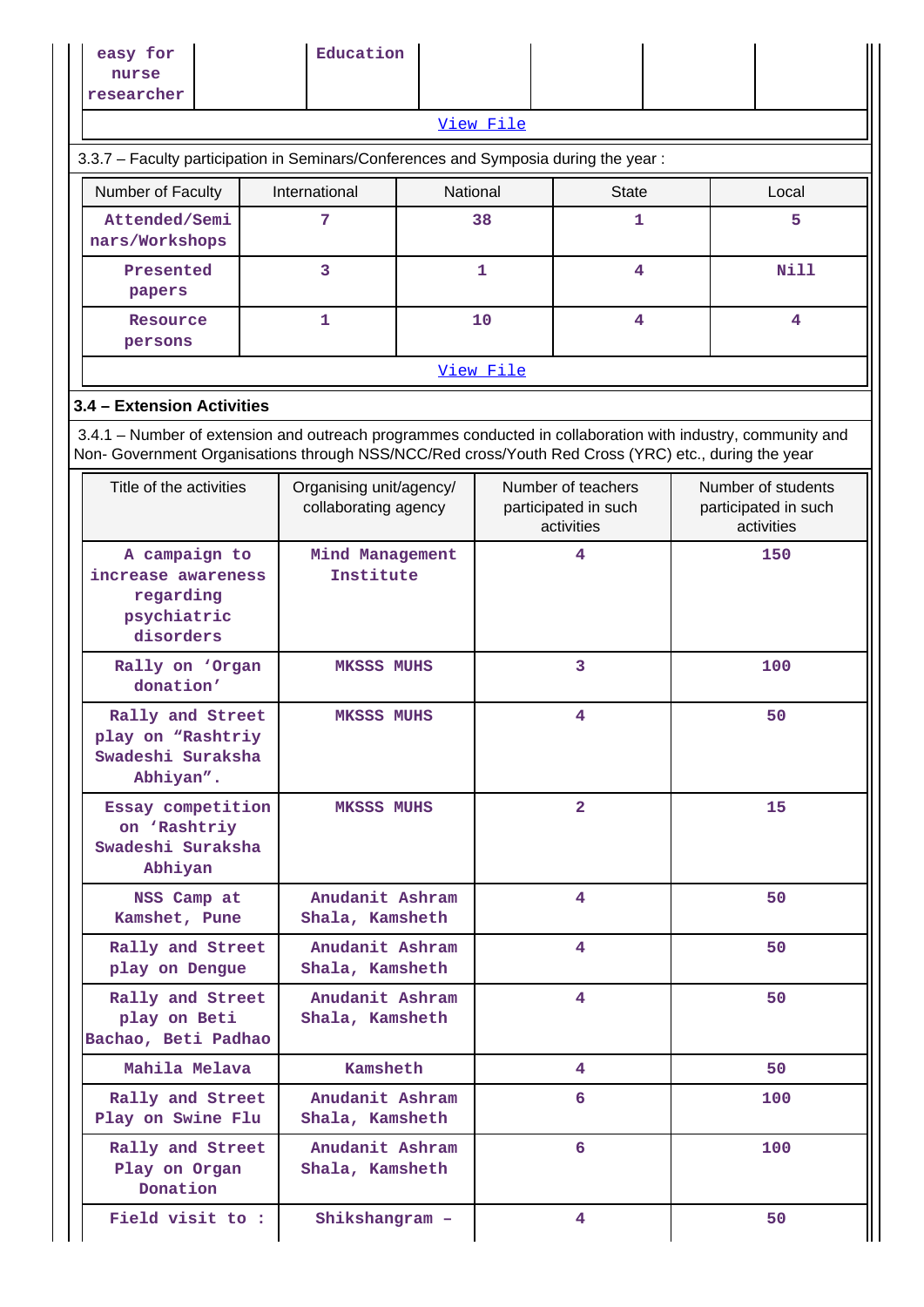| NGO (Shikshangram -<br>Shelter For<br>Homeless Children)                                                                                                                                                       |  | Shelter For<br>Homeless Children                                                                                                          |                                  |                         |                                                                                               |  |                                                         |  |  |  |  |
|----------------------------------------------------------------------------------------------------------------------------------------------------------------------------------------------------------------|--|-------------------------------------------------------------------------------------------------------------------------------------------|----------------------------------|-------------------------|-----------------------------------------------------------------------------------------------|--|---------------------------------------------------------|--|--|--|--|
| 'Swacchata<br>Abhiyan' at Kamshet<br>Aashramshala                                                                                                                                                              |  | Anudanit Ashram<br>Shala, Kamsheth                                                                                                        |                                  |                         | $\overline{\mathbf{4}}$                                                                       |  | 50                                                      |  |  |  |  |
| Tree plantation<br>at Kamshet<br>Aashramshala                                                                                                                                                                  |  | Anudanit Ashram<br>Shala, Kamsheth                                                                                                        |                                  | $\overline{\mathbf{4}}$ |                                                                                               |  | 50                                                      |  |  |  |  |
|                                                                                                                                                                                                                |  |                                                                                                                                           |                                  | View File               |                                                                                               |  |                                                         |  |  |  |  |
| 3.4.2 - Awards and recognition received for extension activities from Government and other recognized bodies<br>during the year                                                                                |  |                                                                                                                                           |                                  |                         |                                                                                               |  |                                                         |  |  |  |  |
| Name of the activity<br>Award/Recognition                                                                                                                                                                      |  |                                                                                                                                           |                                  |                         | <b>Awarding Bodies</b>                                                                        |  | Number of students<br><b>Benefited</b>                  |  |  |  |  |
| Community<br>"CASI Community<br>Activities, Road<br>Leader Awards"<br>Safety                                                                                                                                   |  |                                                                                                                                           |                                  |                         | PWD Government of<br>Maharashtra, MMVD<br>Government of<br>Maharashtra, CSR<br>Diary and CASI |  | 200                                                     |  |  |  |  |
| View File                                                                                                                                                                                                      |  |                                                                                                                                           |                                  |                         |                                                                                               |  |                                                         |  |  |  |  |
| 3.4.3 - Students participating in extension activities with Government Organisations, Non-Government<br>Organisations and programmes such as Swachh Bharat, Aids Awareness, Gender Issue, etc. during the year |  |                                                                                                                                           |                                  |                         |                                                                                               |  |                                                         |  |  |  |  |
| Name of the scheme                                                                                                                                                                                             |  | Organising unit/Agen<br>cy/collaborating<br>agency                                                                                        | Name of the activity             |                         | Number of teachers<br>participated in such<br>activites                                       |  | Number of students<br>participated in such<br>activites |  |  |  |  |
| Swachh Bharat                                                                                                                                                                                                  |  | <b>MKSSS MUHS</b>                                                                                                                         | Swachhta<br>Pakhwada             |                         | 5                                                                                             |  | 100                                                     |  |  |  |  |
| Extracurricular<br>Activity                                                                                                                                                                                    |  | Government (B<br>J Medical<br>College, Pune)                                                                                              | National<br>essay<br>competition |                         | $\overline{a}$                                                                                |  | 10                                                      |  |  |  |  |
| Cocurricular                                                                                                                                                                                                   |  | Chaitanya<br>Institute for<br>Mental Health,<br>Pune                                                                                      | World Mental<br>Health day       |                         | 4                                                                                             |  | 100                                                     |  |  |  |  |
| Health<br>Awareness<br>program<br>National Health<br>program                                                                                                                                                   |  | Anandibai<br>Karve Sarav<br>path Shala,<br>Karvenagar •<br>Shishu Vihar<br>Prathamik Shala<br>· Jayabai Sutar<br>Davakhana, PMC,<br>Pune. | School health<br>programme       |                         | 6                                                                                             |  | 100                                                     |  |  |  |  |
| National<br>Health Program                                                                                                                                                                                     |  | Kamala Nehru<br>Hospital. .<br>Chandumama<br>Sonawane<br>Hospital. .<br>Jayabai Sutar<br>Davakhana, PMC,<br>Pune                          | Pulse Polio,<br>IPPI             |                         | 6                                                                                             |  | 150                                                     |  |  |  |  |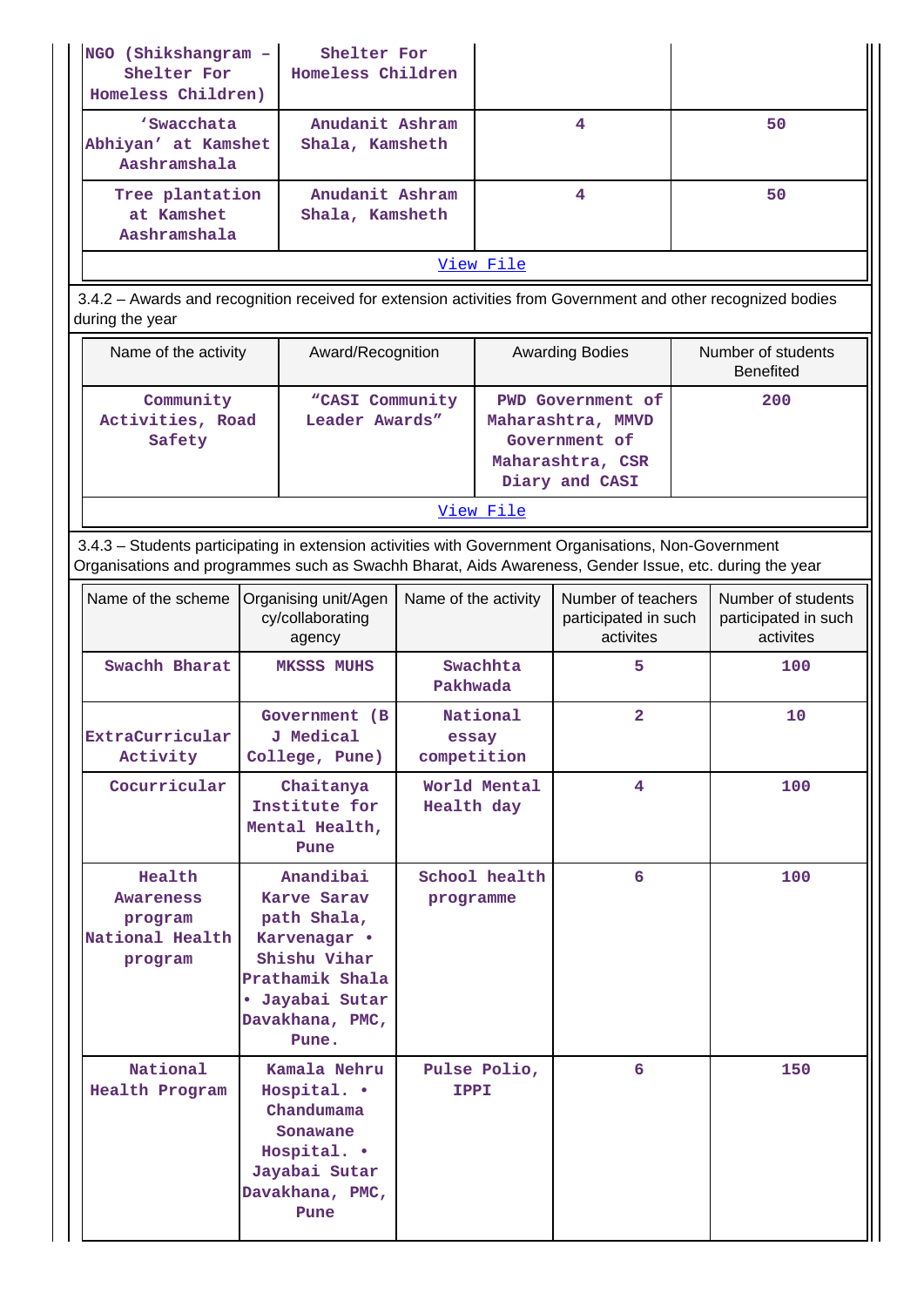| Government of                                                                                                                                            |                           | <b>PWD</b>                                |             |                           | Maha                        |           | 10                 |            | 100            |
|----------------------------------------------------------------------------------------------------------------------------------------------------------|---------------------------|-------------------------------------------|-------------|---------------------------|-----------------------------|-----------|--------------------|------------|----------------|
| Maharashtra                                                                                                                                              |                           | Government of                             |             | walkthone rally           |                             |           |                    |            |                |
|                                                                                                                                                          |                           | Maharashtra,                              |             |                           |                             |           |                    |            |                |
|                                                                                                                                                          |                           | <b>MMVD Government</b><br>of Maharashtra, |             |                           |                             |           |                    |            |                |
|                                                                                                                                                          |                           | CSR Diary and                             |             |                           |                             |           |                    |            |                |
|                                                                                                                                                          |                           | <b>CASI</b>                               |             |                           |                             |           |                    |            |                |
| National                                                                                                                                                 |                           | Kamala Nehru                              |             |                           |                             |           | 4                  |            | 100            |
| Health Program                                                                                                                                           |                           | Hospital,                                 |             | celebration               | World AID day               |           |                    |            |                |
|                                                                                                                                                          |                           | Jayabai Sutar                             |             |                           |                             |           |                    |            |                |
|                                                                                                                                                          |                           | Davakhana, PMC,                           |             |                           |                             |           |                    |            |                |
|                                                                                                                                                          |                           | Pune                                      |             |                           |                             |           |                    |            |                |
| Health                                                                                                                                                   |                           | MKSSS Jana                                |             |                           | <b>Blood</b>                |           | 38                 |            | 300            |
| Welfare                                                                                                                                                  |                           | kalyan Blood                              |             | donation camp             |                             |           |                    |            |                |
| Activity                                                                                                                                                 |                           | Bank                                      |             |                           |                             |           |                    |            |                |
| Health                                                                                                                                                   |                           | Shri Manilal                              |             |                           | Lecture on                  |           | $\overline{2}$     |            | 200            |
| <b>Awareness</b>                                                                                                                                         | Nanavati                  |                                           |             | Menstrual                 |                             |           |                    |            |                |
| program                                                                                                                                                  |                           | Vocational                                |             | Hygiene                   |                             |           |                    |            |                |
|                                                                                                                                                          | training<br>institute for |                                           |             |                           |                             |           |                    |            |                |
|                                                                                                                                                          |                           | women                                     |             |                           |                             |           |                    |            |                |
|                                                                                                                                                          |                           |                                           |             |                           |                             |           |                    |            |                |
|                                                                                                                                                          |                           |                                           |             |                           | View File                   |           |                    |            |                |
| 3.5 - Collaborations                                                                                                                                     |                           |                                           |             |                           |                             |           |                    |            |                |
| 3.5.1 - Number of Collaborative activities for research, faculty exchange, student exchange during the year                                              |                           |                                           |             |                           |                             |           |                    |            |                |
| Nature of activity                                                                                                                                       |                           |                                           | Participant |                           | Source of financial support |           |                    |            | Duration       |
| Faculty                                                                                                                                                  |                           |                                           | 38          |                           |                             | Institute |                    |            | $\overline{2}$ |
| development program                                                                                                                                      |                           |                                           |             |                           |                             |           |                    |            |                |
| by Dr Rajrani<br>Sharma (USA)                                                                                                                            |                           |                                           |             |                           |                             |           |                    |            |                |
|                                                                                                                                                          |                           |                                           |             |                           |                             |           |                    |            |                |
| Maharashtra                                                                                                                                              |                           |                                           | 50          |                           |                             | Self      |                    |            | 1              |
| Institute of<br>Nursing Sciences,                                                                                                                        |                           |                                           |             |                           |                             |           |                    |            |                |
| Latur                                                                                                                                                    |                           |                                           |             |                           |                             |           |                    |            |                |
| <b>Student Exchange</b>                                                                                                                                  |                           |                                           | 3           |                           |                             | Hanuover  |                    | 6          |                |
| Program                                                                                                                                                  |                           |                                           |             |                           | University, Germany         |           |                    |            |                |
|                                                                                                                                                          |                           |                                           |             |                           | View File                   |           |                    |            |                |
|                                                                                                                                                          |                           |                                           |             |                           |                             |           |                    |            |                |
| 3.5.2 - Linkages with institutions/industries for internship, on-the- job training, project work, sharing of research<br>facilities etc. during the year |                           |                                           |             |                           |                             |           |                    |            |                |
| Nature of linkage                                                                                                                                        | Title of the              |                                           |             | Name of the               | <b>Duration From</b>        |           | <b>Duration To</b> |            | Participant    |
|                                                                                                                                                          | linkage                   |                                           |             | partnering                |                             |           |                    |            |                |
|                                                                                                                                                          |                           |                                           |             | institution/              |                             |           |                    |            |                |
|                                                                                                                                                          |                           |                                           |             | industry<br>/research lab |                             |           |                    |            |                |
|                                                                                                                                                          |                           |                                           |             | with contact              |                             |           |                    |            |                |
|                                                                                                                                                          |                           |                                           |             | details                   |                             |           |                    |            |                |
| Financial                                                                                                                                                |                           |                                           |             | Lila                      | 01/08/2018                  |           |                    | 31/07/2019 | 41             |
| Support to                                                                                                                                               |                           | Scholarship                               |             | Poonawala                 |                             |           |                    |            |                |
| needy                                                                                                                                                    |                           |                                           |             | Foundation,               |                             |           |                    |            |                |
| students                                                                                                                                                 |                           | Personality                               |             | Pune                      |                             |           |                    |            |                |
|                                                                                                                                                          |                           | development                               |             |                           |                             |           |                    |            |                |
|                                                                                                                                                          | program .                 |                                           |             |                           |                             |           |                    |            |                |
|                                                                                                                                                          |                           |                                           |             |                           |                             |           |                    |            |                |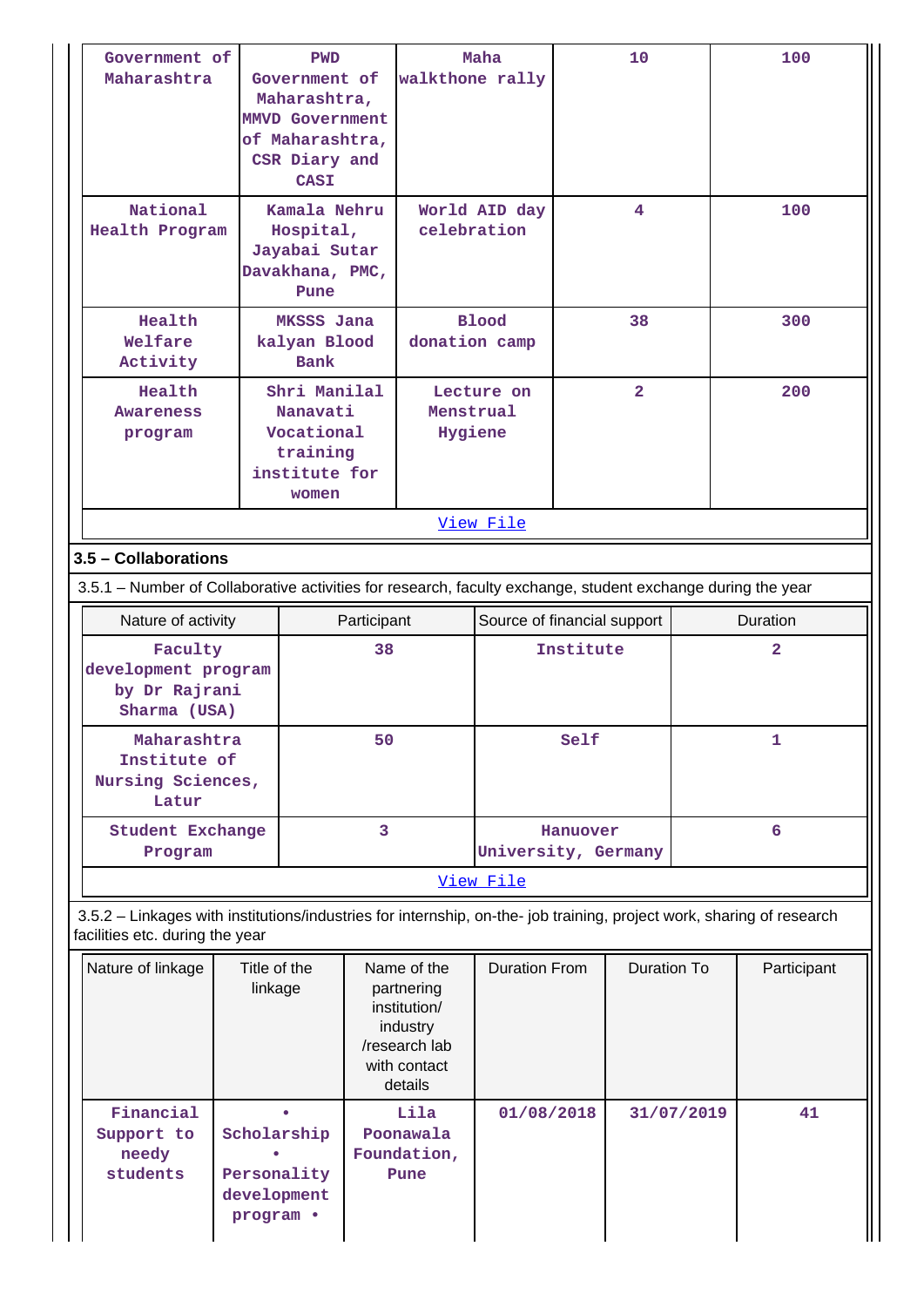|                                                                                                                                                       |                                                                                         | Counselling<br>• Peace<br>Ambassador<br>to UK |            |                                                                                                               |                                                                                             |            |                                                           |     |  |
|-------------------------------------------------------------------------------------------------------------------------------------------------------|-----------------------------------------------------------------------------------------|-----------------------------------------------|------------|---------------------------------------------------------------------------------------------------------------|---------------------------------------------------------------------------------------------|------------|-----------------------------------------------------------|-----|--|
|                                                                                                                                                       | First aid<br>training .<br>School<br>health<br>camps. •<br><b>Awareness</b><br>programs | Extension<br>activities                       |            | Anandibai<br>Karve Sarav<br>path Shala,<br>Karvenagar                                                         | 01/10/2018                                                                                  |            | 01/10/2018                                                | 500 |  |
|                                                                                                                                                       | First aid<br>training .<br>School<br>health<br>camps. •<br>Awareness<br>programs        | <b>Extension</b><br>activities                |            | Shishu<br>Vihar<br>Prathamik<br>Shala                                                                         | 20/10/2018                                                                                  | 20/10/2018 |                                                           | 100 |  |
|                                                                                                                                                       | First aid<br>training .<br>School<br>health camps<br>• Awareness<br>programs            | <b>Extension</b><br>activities                |            | Mahilashram<br>High School<br>kanishtha Ma<br>havidhyalay<br>and vayvsay<br>Shikshan<br>Vibhag, Pune          | 29/08/2018                                                                                  | 30/08/2018 |                                                           | 100 |  |
|                                                                                                                                                       | View File                                                                               |                                               |            |                                                                                                               |                                                                                             |            |                                                           |     |  |
| 3.5.3 - MoUs signed with institutions of national, international importance, other universities, industries, corporate<br>houses etc. during the year |                                                                                         |                                               |            |                                                                                                               |                                                                                             |            |                                                           |     |  |
|                                                                                                                                                       | Organisation                                                                            |                                               |            | Date of MoU signed                                                                                            | Purpose/Activities                                                                          |            | Number of<br>students/teachers<br>participated under MoUs |     |  |
|                                                                                                                                                       | Disaster<br>management<br>department, Pune<br>Municipal<br>Corporation.                 |                                               |            | 01/08/2018                                                                                                    | • NSS Activities<br>• Workshop •<br>Lectures and<br>demonstrations                          |            | 250                                                       |     |  |
|                                                                                                                                                       | Anudanit Ashram<br>Shala, Kamsheth                                                      |                                               | 13/02/2019 | • Extension<br>activities .<br>Interdisciplinary<br>research . School<br>health camps .<br>Awareness programs |                                                                                             | 180        |                                                           |     |  |
|                                                                                                                                                       | Janakalyan blood<br>13/02/2019<br>bank                                                  |                                               |            | · Blood donation<br>camps •<br>Interdisciplinary<br>research .<br>Haemoglobin testing                         |                                                                                             |            | 200                                                       |     |  |
|                                                                                                                                                       | Maharashtra<br>Institute of<br>Nursing Sciences,                                        |                                               | 02/03/2019 |                                                                                                               | • Faculty<br>development program<br><b>• Extension</b><br>activities .<br>Interdisciplinary |            | 40                                                        |     |  |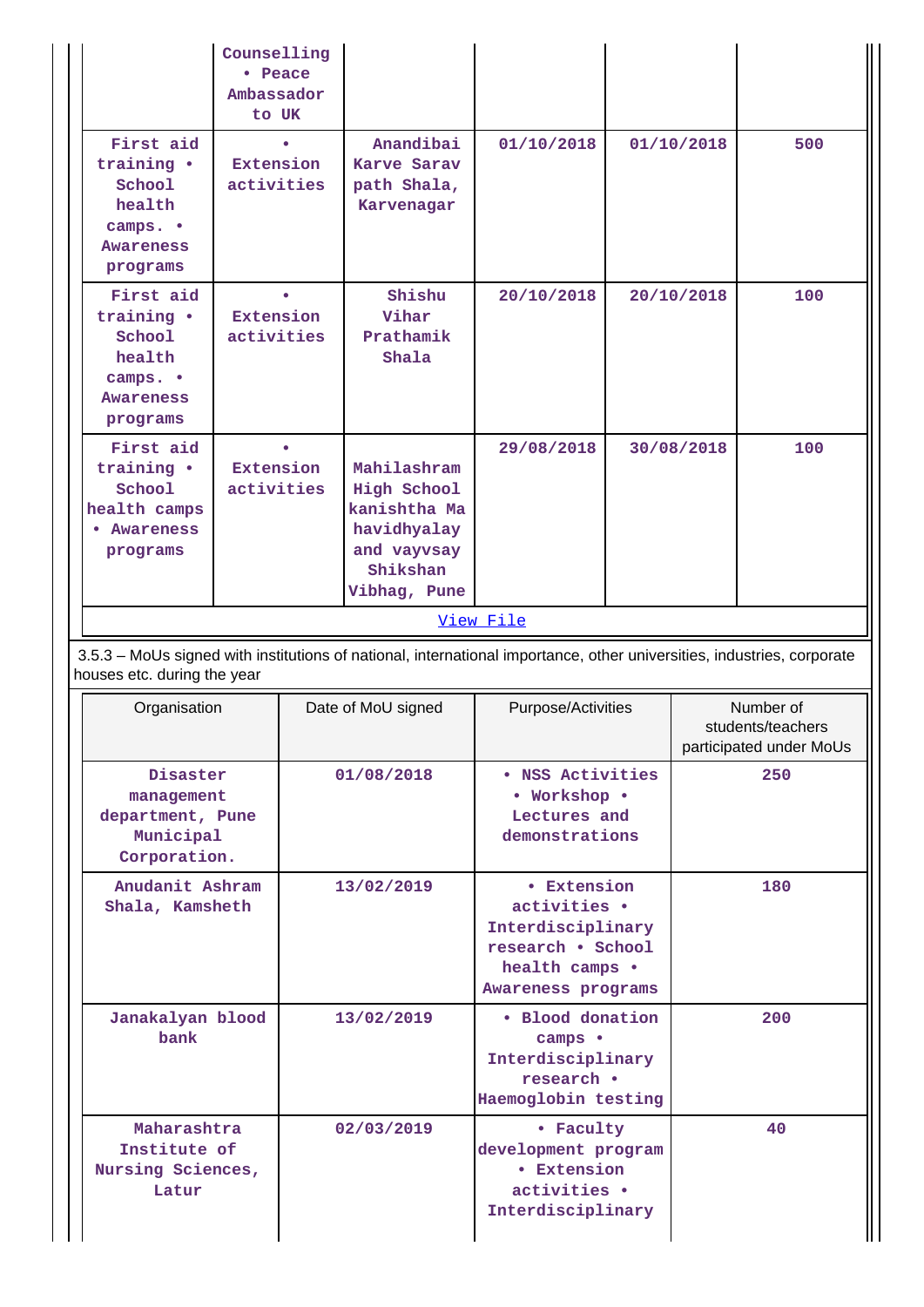|                                                                                             |            | research                                                                                                                                                            |         |  |  |
|---------------------------------------------------------------------------------------------|------------|---------------------------------------------------------------------------------------------------------------------------------------------------------------------|---------|--|--|
| Hochschule<br>Hannover University<br>of Applied Sciences<br>and Arts<br>(International)     | 02/02/2018 | • Extension<br>activities .<br>Interdisciplinary<br>research . Student<br>Exchange program .<br>Faculty development<br>program.                                     | 4       |  |  |
| Shri Manilal<br>Nanavati Vocational<br>training institute<br>for women                      | 13/02/2019 | $\bullet$ Skill<br>development<br>training . MSCIT .<br>Extension<br>activities .<br>Interdisciplinary<br>research . School<br>health camps .<br>Awareness programs | 90      |  |  |
| Chaitanya<br>Institute for<br>Mental Health, Pune                                           | 13/02/2019 | • Clinical<br>experience ·<br><b>Extension</b><br>activities .<br>Interdisciplinary<br>research                                                                     | 200     |  |  |
| Vision English<br>Medium School, Pune                                                       | 13/02/2019 | <b>• Extension</b><br>activities .<br>Interdisciplinary<br>research . School<br>health camps .<br>Awareness programs<br>• First Aid<br>training                     | 150     |  |  |
| Jnana Prabhodini<br>Medical Trust                                                           | 01/08/2018 | • Clinical<br>experience ·<br>Collaborative<br>research •<br>CNE/workshop/<br>conferences                                                                           | 255     |  |  |
| Khushboo<br>charitable trust                                                                | 01/08/2018 | • Scholarship •<br>Personality<br>development<br>programs .<br>counselling                                                                                          | 52      |  |  |
|                                                                                             |            | View File                                                                                                                                                           |         |  |  |
| <b>CRITERION IV - INFRASTRUCTURE AND LEARNING RESOURCES</b>                                 |            |                                                                                                                                                                     |         |  |  |
| 4.1 - Physical Facilities                                                                   |            |                                                                                                                                                                     |         |  |  |
| 4.1.1 - Budget allocation, excluding salary for infrastructure augmentation during the year |            |                                                                                                                                                                     |         |  |  |
| Budget allocated for infrastructure augmentation                                            | 1000000    | Budget utilized for infrastructure development                                                                                                                      | 1369902 |  |  |
| 4.1.2 – Details of augmentation in infrastructure facilities during the year                |            |                                                                                                                                                                     |         |  |  |
| <b>Facilities</b>                                                                           |            | <b>Existing or Newly Added</b>                                                                                                                                      |         |  |  |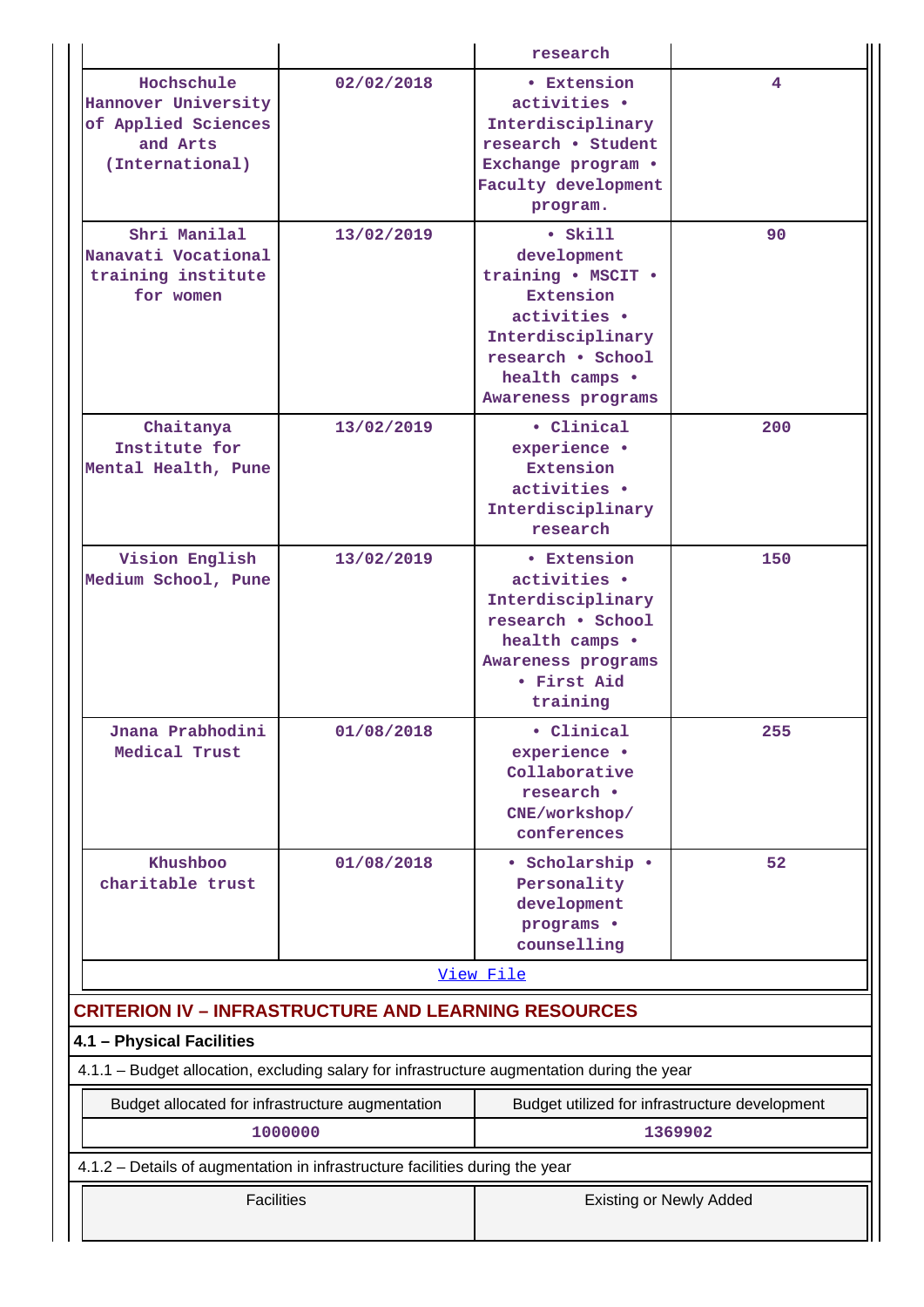| Number of important equipments<br>purchased (Greater than 1-0 lakh)<br>during the current year |                                             |  |             | Newly Added                   |                |             |  |
|------------------------------------------------------------------------------------------------|---------------------------------------------|--|-------------|-------------------------------|----------------|-------------|--|
| Others                                                                                         |                                             |  |             | Newly Added                   |                |             |  |
|                                                                                                | Campus Area                                 |  |             |                               | Existing       |             |  |
|                                                                                                | Class rooms                                 |  |             |                               | Existing       |             |  |
|                                                                                                | Laboratories                                |  |             |                               | Existing       |             |  |
|                                                                                                | Seminar Halls                               |  |             |                               | Existing       |             |  |
|                                                                                                | Classrooms with LCD facilities              |  |             |                               | Existing       |             |  |
| Seminar halls with ICT facilities                                                              |                                             |  |             |                               | Existing       |             |  |
|                                                                                                | Video Centre                                |  |             |                               | Existing       |             |  |
| Value of the equipment purchased<br>during the year (rs. in lakhs)                             |                                             |  |             |                               | Newly Added    |             |  |
|                                                                                                |                                             |  | View File   |                               |                |             |  |
| 4.2 - Library as a Learning Resource                                                           |                                             |  |             |                               |                |             |  |
| 4.2.1 - Library is automated {Integrated Library Management System (ILMS)}                     |                                             |  |             |                               |                |             |  |
| Name of the ILMS<br>software                                                                   | Nature of automation (fully<br>or patially) |  |             | Version<br>Year of automation |                |             |  |
| SLIM <sub>21</sub>                                                                             | Fully                                       |  |             | 3.4.0.29143<br>2018           |                |             |  |
| 4.2.2 - Library Services                                                                       |                                             |  |             |                               |                |             |  |
| Library<br>Service Type                                                                        | Existing                                    |  |             | Newly Added                   |                | Total       |  |
| Others(s<br>2238<br>pecify)                                                                    | 879272                                      |  | 71          | 33179                         | 2309           | 912451      |  |
| 7844<br>Text<br><b>Books</b>                                                                   | 2837272                                     |  | 179         | 133406                        | 8023           | 2970678     |  |
| 600<br>Reference<br><b>Books</b>                                                               | 624148                                      |  | 29          | 37505                         | 629            | 661653      |  |
| Journals<br>190                                                                                | 1662130                                     |  | 24          | 169762                        | 214            | 1831892     |  |
| 228<br>$e-$<br>Journals                                                                        | 23600                                       |  | 194         | 23600                         | 422            | 47200       |  |
| $\overline{2}$<br>Library<br>Automation                                                        | 148178                                      |  | <b>Nill</b> | Nill                          | $\overline{2}$ | 148178      |  |
| Weeding<br>480<br>(hard &<br>soft)                                                             | 48424                                       |  | 186         | 4710                          | 666            | 53134       |  |
| e-Books<br>47                                                                                  | <b>Nill</b>                                 |  | 15          | <b>Nill</b>                   | 62             | <b>Nill</b> |  |
| Digital<br>3<br>Database                                                                       | 40000                                       |  | 1           | 23600                         | 4              | 63600       |  |
|                                                                                                |                                             |  | View File   |                               |                |             |  |

 4.2.3 – E-content developed by teachers such as: e-PG- Pathshala, CEC (under e-PG- Pathshala CEC (Under Graduate) SWAYAM other MOOCs platform NPTEL/NMEICT/any other Government initiatives & institutional (Learning Management System (LMS) etc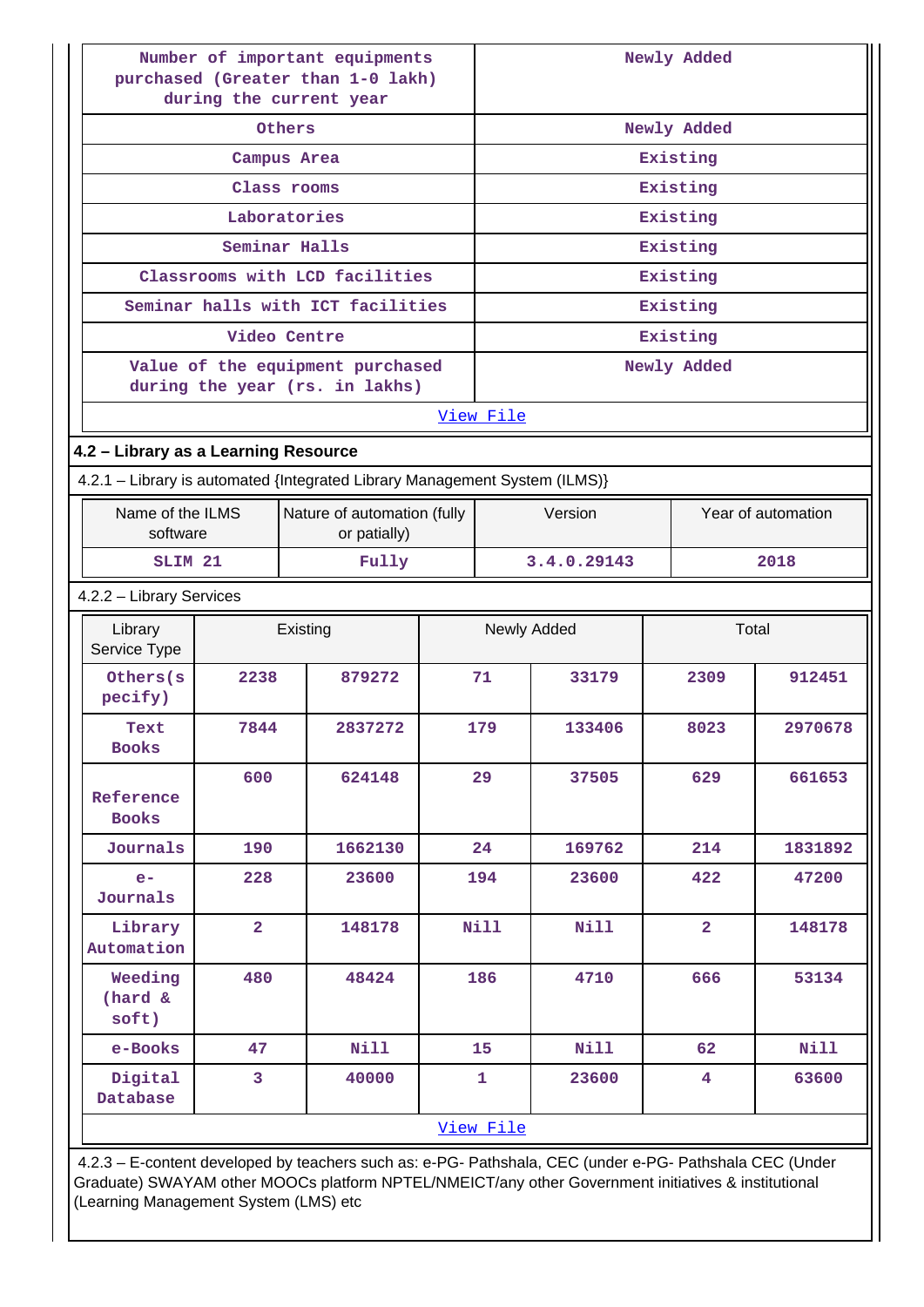| Name of the Teacher                                                                                                                                                                                                                                                         |                                                                     |                 |                 | Name of the Module                |                                                                                     |                                       | Platform on which module<br>is developed |                    |            | Date of launching e-<br>content                     |               |
|-----------------------------------------------------------------------------------------------------------------------------------------------------------------------------------------------------------------------------------------------------------------------------|---------------------------------------------------------------------|-----------------|-----------------|-----------------------------------|-------------------------------------------------------------------------------------|---------------------------------------|------------------------------------------|--------------------|------------|-----------------------------------------------------|---------------|
| Dr Meena<br>Ganapathy, Mrs<br>Nupoor Bhambid, Mrs<br>Ujwala Jadhav, Mrs<br>Dipali Awate                                                                                                                                                                                     |                                                                     |                 |                 | Nursing theories                  |                                                                                     | UG and PG<br>students                 |                                          |                    |            | 29/04/2019                                          |               |
| Mrs Nupoor<br>Awate                                                                                                                                                                                                                                                         | Bhambid, Ms Smita<br>Devi, Mrs Dipali                               |                 | A V Aids        |                                   |                                                                                     | UG and PG<br>students                 |                                          |                    | 17/01/2019 |                                                     |               |
| Dr Meena<br>Ganapathy, Dr<br>Subhada Ponkshe,<br>Mrs Bijayalekshmi,<br>Mrs Nupoor Bhambid,<br>Mrs Ujwala Jadhav,<br>Mrs Shailaja<br>Mathews, Mrs<br>Minakshi Garud, Ms<br>Smita Devi, Mrs<br>Dipali Awate, Mrs<br>Jyoti Karande, Mrs<br>Ashwini Sutar, Mrs<br>Samina Mulani |                                                                     |                 | Nursing         | Technology:<br>Present And Future |                                                                                     | Updating<br>educational<br>technology |                                          |                    |            | 08/05/2018                                          |               |
|                                                                                                                                                                                                                                                                             | Dr Meena<br>Ganapathy Mrs<br>Nupoor Bhambid, Mrs<br>Jyoti Karande   |                 | <b>ACLS BLS</b> |                                   | Cardiac disorders                                                                   |                                       |                                          | 12/12/2018         |            |                                                     |               |
| Dr Meena<br>Ganapathy, Mrs                                                                                                                                                                                                                                                  |                                                                     |                 | Beti Magazine   |                                   |                                                                                     | Beti Bacho Beti<br>Padhao             |                                          |                    | 21/12/2018 |                                                     |               |
|                                                                                                                                                                                                                                                                             |                                                                     |                 |                 |                                   |                                                                                     | View File                             |                                          |                    |            |                                                     |               |
|                                                                                                                                                                                                                                                                             | 4.3 - IT Infrastructure<br>4.3.1 - Technology Upgradation (overall) |                 |                 |                                   |                                                                                     |                                       |                                          |                    |            |                                                     |               |
| <b>Type</b>                                                                                                                                                                                                                                                                 | <b>Total Co</b><br>mputers                                          | Computer<br>Lab |                 | Internet                          | <b>Browsing</b><br>centers                                                          | Computer<br>Centers                   | Office                                   | Departme<br>nts    |            | Available<br><b>Bandwidt</b><br>h (MBPS/<br>GBPS)   | <b>Others</b> |
| Existin<br>g                                                                                                                                                                                                                                                                | 30                                                                  | 1               |                 | $\overline{2}$                    | 30                                                                                  | 1                                     | 13                                       | 17                 |            | 10                                                  | $\mathbf 0$   |
| Added                                                                                                                                                                                                                                                                       | 3                                                                   | $\mathbf 0$     |                 | $\mathbf 0$                       | $\mathbf 0$                                                                         | $\mathbf 0$                           | $\mathbf 0$                              | 3                  |            | $\mathbf 0$                                         | $\mathbf 0$   |
| Total                                                                                                                                                                                                                                                                       | 33                                                                  | 1               |                 | $\overline{a}$                    | 30                                                                                  | 1                                     | 13                                       | 20                 |            | 10                                                  | $\mathbf 0$   |
|                                                                                                                                                                                                                                                                             |                                                                     |                 |                 |                                   | 4.3.2 - Bandwidth available of internet connection in the Institution (Leased line) |                                       |                                          |                    |            |                                                     |               |
|                                                                                                                                                                                                                                                                             |                                                                     |                 |                 |                                   |                                                                                     | 10 MBPS/ GBPS                         |                                          |                    |            |                                                     |               |
|                                                                                                                                                                                                                                                                             | 4.3.3 - Facility for e-content                                      |                 |                 |                                   |                                                                                     |                                       |                                          |                    |            |                                                     |               |
|                                                                                                                                                                                                                                                                             | Name of the e-content development facility                          |                 |                 |                                   |                                                                                     |                                       |                                          | recording facility |            | Provide the link of the videos and media centre and |               |
| Media Centre, Recording facility,<br>Lecture Capturing System (LCS)                                                                                                                                                                                                         |                                                                     |                 |                 |                                   |                                                                                     |                                       | http://mksssbtine.ac.in/wp-content/uplo  |                    |            |                                                     |               |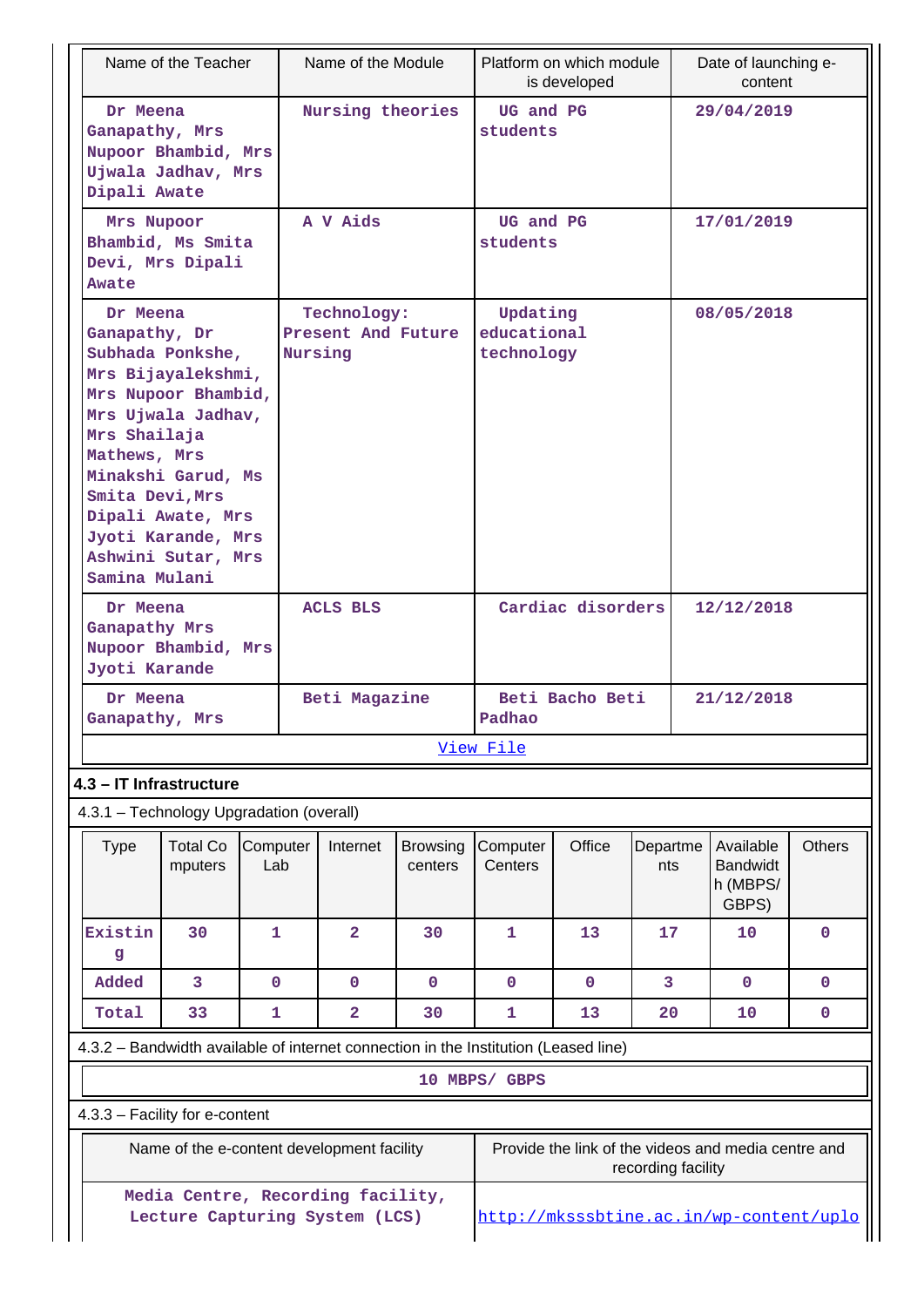#### **4.4 – Maintenance of Campus Infrastructure**

 4.4.1 – Expenditure incurred on maintenance of physical facilities and academic support facilities, excluding salary component, during the year

| Assigned Budget on<br>academic facilities | Expenditure incurred on<br>maintenance of academic<br>facilities | Assigned budget on<br>physical facilities | Expenditure incurredon<br>maintenance of physical<br>facilites |
|-------------------------------------------|------------------------------------------------------------------|-------------------------------------------|----------------------------------------------------------------|
| 9050000                                   | 7678448                                                          | 100000                                    | 1369902                                                        |

 4.4.2 – Procedures and policies for maintaining and utilizing physical, academic and support facilities - laboratory, library, sports complex, computers, classrooms etc. (maximum 500 words) (information to be available in institutional Website, provide link)

 **• The Institute ensures optimal allocation and utilization of the available financial resources for maintenance and upkeep of different facilities by holding regular meetings of various committees constituted for this purpose • Laboratory Record of maintenance account is maintained by lab incharges and supervised by class coordinators of the concerned departments. • Other measures to maintain laboratories are as follows: The calibration, repairing and maintenance of sophisticated lab equipment's are done by the technicians of related owner enterprises. • The articles and equipments are regularly cleaned and maintained by the concerned departments and record of maintenance is maintained by lab incharges and supervised by HODs of the concerned departments. • Library The requirement and list of books is taken from the concerned departments and students. The finalized list of required books is duly approved and signed by the Principal. • Suggestion box is installed inside the reading room to take users feedback. Their continuous feedback helps a lot in introducing new ideas regarding library enrichment. • The proper account of visitors (students and staff) on daily basis is maintained. • Other issues such as weeding out of old titles, schedule of issue/ return of books etc are chalked out / resolved by the library committee. • Sports: Regarding the maintenance of indoor and outdoor games on the college sports in charge takes care. In their guidance accommodates are arranged. • ComputersThe institute has adequate facility of computers for faculty and students.Adequate funds are used to maintain computers in the college. Computer maintenance through AMC is done regularly and nonrepairable systems are disposed off. • ClassroomsThe institute has a building committee (Vastu vayvastha) for maintenance and upkeep of infrastructure. RULES AND REGULATION FOR ALL LABORATORIES 1) The concerned teacher or concerned inventory monitor has to write in lab book whenever they are using lab for demonstration procedure or practice purpose. 2) All articles should be replaced and arranged properly after doing the procedures. 3) No one is allowed to sit on the bed in demo room. 4) Any loss or breakage of any articles, mannequin should be informed to the demo incharge or class coordinator immediately by the concerned person. 5) Incharge teacher should check inventory regularly.Inventory monitor should check inventory regularly. 6) Written application should be submitted to concerned inventory incharge before taking the articles from other department. 7) The concern teacher and student will be responsible for demo room neatness after the demonstration. 8) After demonstration the room key should be replaced in the office immediately. 9) Close the windows, switch off the lights and fans before locking the demo room. 10) Be aware that you are under CCTV surveillance. Library: 1. Maintain silence in the library. 2. Keep your foot wares and bags on respective stands 3. Using mobile phone is strictly prohibited inside library. 4. Personal belongings (bags, folders, food items, issued books) are not allowed in the library. 5.Books will be issued only against I Card. 6. Fine of Rs 2 will be charged per day.**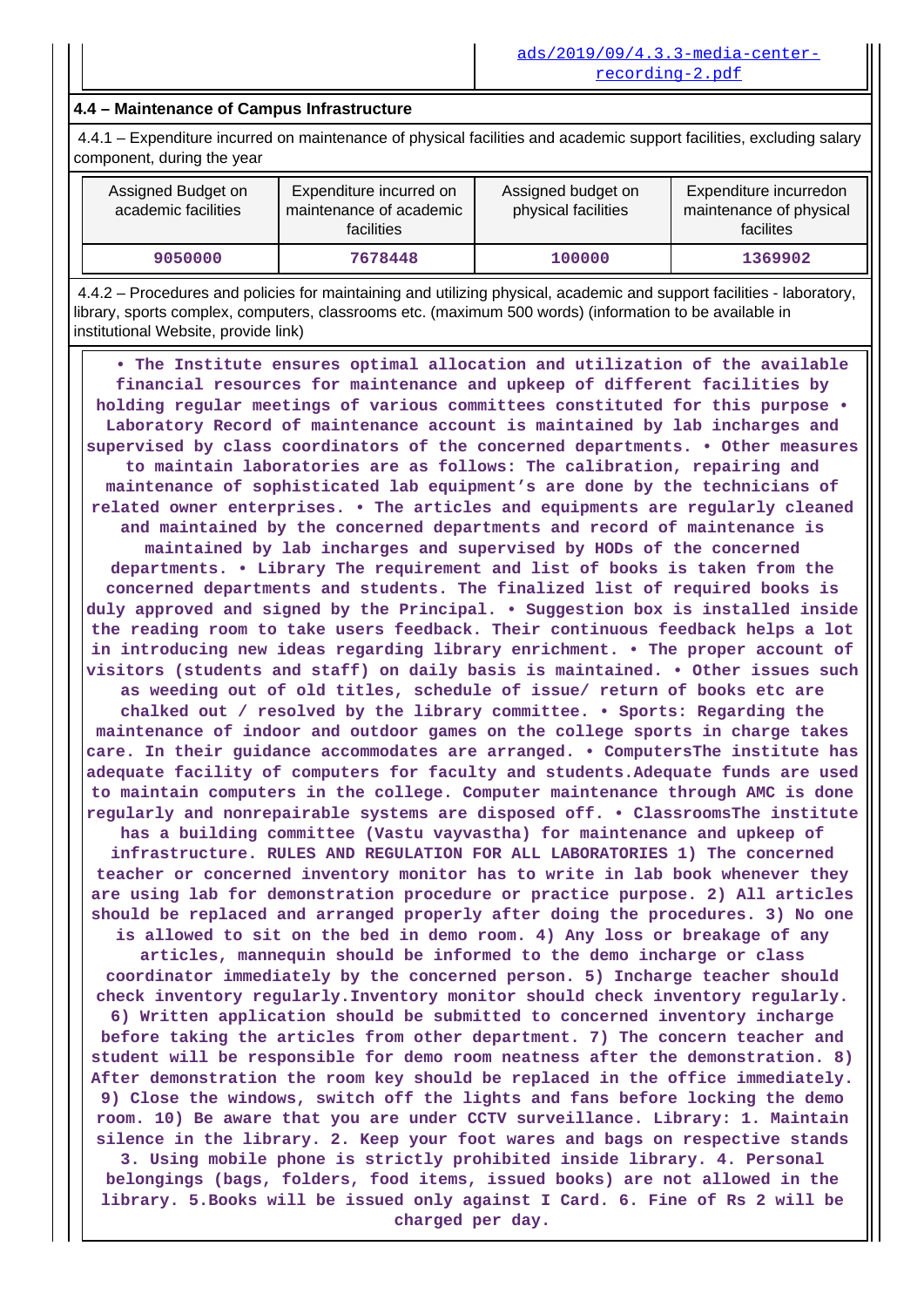# **CRITERION V – STUDENT SUPPORT AND PROGRESSION**

#### **5.1 – Student Support**

#### 5.1.1 – Scholarships and Financial Support

| Name/Title of the scheme                                                                                                                                                                                        |  |                                                                                                                                                                                                                            | Number of students             |  |  | Amount in Rupees                                    |
|-----------------------------------------------------------------------------------------------------------------------------------------------------------------------------------------------------------------|--|----------------------------------------------------------------------------------------------------------------------------------------------------------------------------------------------------------------------------|--------------------------------|--|--|-----------------------------------------------------|
| Financial Support<br>from institution                                                                                                                                                                           |  | Interest on<br>Endowment                                                                                                                                                                                                   | 103                            |  |  | 129666                                              |
| Financial Support<br>from Other Sources                                                                                                                                                                         |  |                                                                                                                                                                                                                            |                                |  |  |                                                     |
| a) National                                                                                                                                                                                                     |  | Minority<br>scholarship, SNA and<br>TNAI, EBC<br>Scholarship,<br>Samajkalyan,<br>Khushboo charitable<br>trust, Lila<br>poonawala, Laxmibai<br>Gaikwad Trust,<br>Maharashtra<br><b>Executor</b><br>Scholarship, Pune<br>etc | 335                            |  |  | 6457523                                             |
| b) International                                                                                                                                                                                                |  | 0 <sub>0</sub>                                                                                                                                                                                                             | Nill                           |  |  | $\mathbf 0$                                         |
|                                                                                                                                                                                                                 |  |                                                                                                                                                                                                                            | View File                      |  |  |                                                     |
| 5.1.2 - Number of capability enhancement and development schemes such as Soft skill development, Remedial<br>coaching, Language lab, Bridge courses, Yoga, Meditation, Personal Counselling and Mentoring etc., |  |                                                                                                                                                                                                                            |                                |  |  |                                                     |
|                                                                                                                                                                                                                 |  |                                                                                                                                                                                                                            |                                |  |  |                                                     |
| Name of the capability<br>enhancement scheme                                                                                                                                                                    |  | Date of implemetation                                                                                                                                                                                                      | Number of students<br>enrolled |  |  | Agencies involved                                   |
| Soft skill<br>development                                                                                                                                                                                       |  | 05/01/2019                                                                                                                                                                                                                 | 128                            |  |  | Centre for skill<br>development and<br><b>BTINE</b> |
| I Q Testing and<br>workshop                                                                                                                                                                                     |  | 16/02/2019                                                                                                                                                                                                                 | 243                            |  |  | Mensa India                                         |
| Personal<br>Counselling and<br>Mentoring                                                                                                                                                                        |  | 01/08/2018                                                                                                                                                                                                                 | 255                            |  |  | MKSSS Samstha                                       |
| Yoga and<br>Meditation                                                                                                                                                                                          |  | 01/08/2018                                                                                                                                                                                                                 | 240                            |  |  | MKSSS Samstha                                       |
| Language Lab                                                                                                                                                                                                    |  | 01/08/2018                                                                                                                                                                                                                 | 90                             |  |  | <b>MKSSS Language</b><br>Department                 |
| Remidial Coaching                                                                                                                                                                                               |  | 19/11/2018                                                                                                                                                                                                                 | 54                             |  |  | <b>BTINE</b>                                        |
|                                                                                                                                                                                                                 |  |                                                                                                                                                                                                                            | View File                      |  |  |                                                     |
| 5.1.3 – Students benefited by guidance for competitive examinations and career counselling offered by the<br>institution during the year                                                                        |  |                                                                                                                                                                                                                            |                                |  |  |                                                     |

students for competitive

students by career

have passedin the comp. exam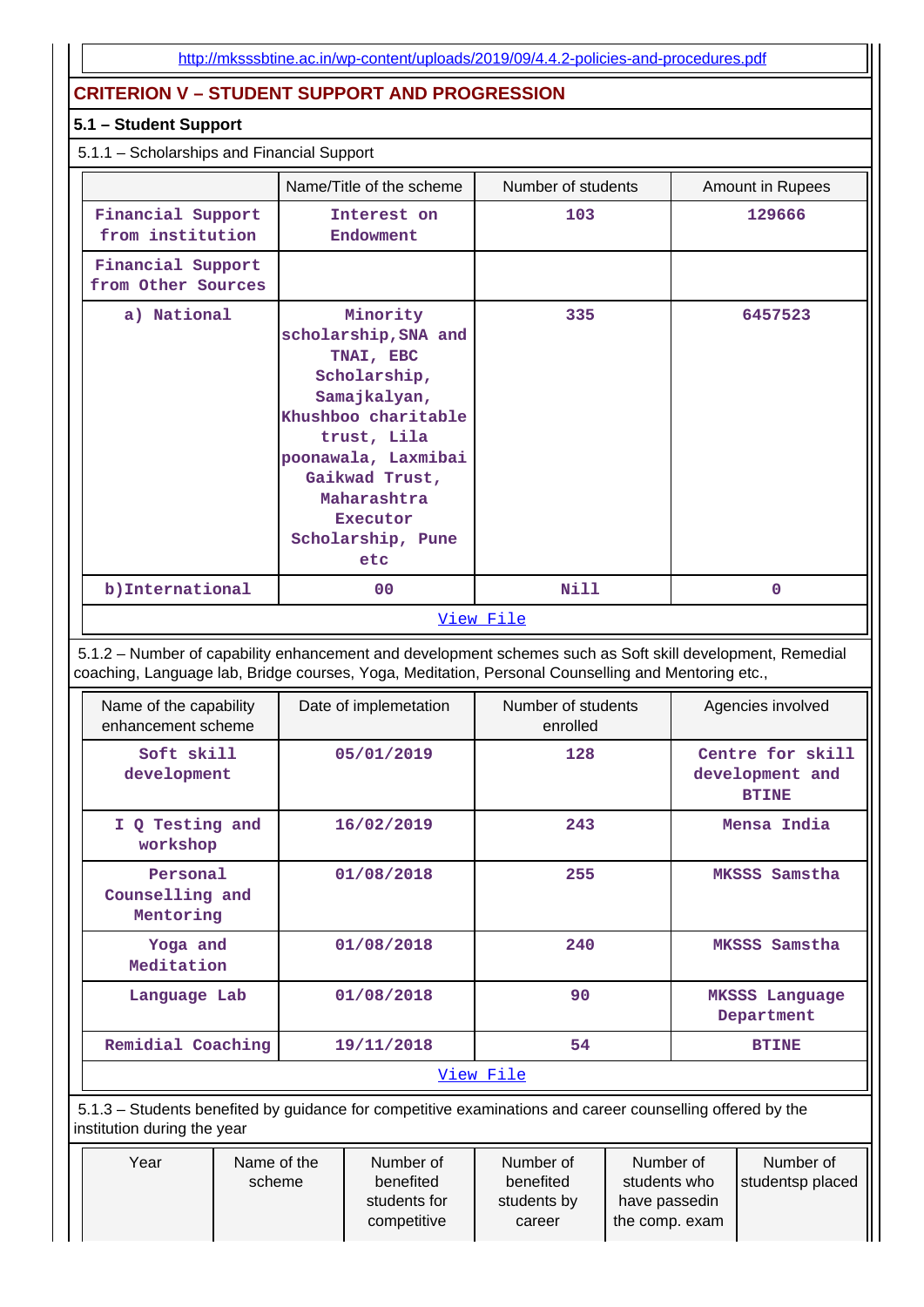|                                                                                                                                                                |                                                             | examination                                                                   | counseling<br>activities                                                                             |                                                                                                                     |                                     |  |  |  |  |
|----------------------------------------------------------------------------------------------------------------------------------------------------------------|-------------------------------------------------------------|-------------------------------------------------------------------------------|------------------------------------------------------------------------------------------------------|---------------------------------------------------------------------------------------------------------------------|-------------------------------------|--|--|--|--|
| 2018                                                                                                                                                           | DMER, DHS,<br>Railway,<br>ESIS, IELTS,<br>OET, CGFNS        | 40                                                                            | 160                                                                                                  | 62                                                                                                                  | 158                                 |  |  |  |  |
|                                                                                                                                                                |                                                             |                                                                               | View File                                                                                            |                                                                                                                     |                                     |  |  |  |  |
| 5.1.4 – Institutional mechanism for transparency, timely redressal of student grievances, Prevention of sexual<br>harassment and ragging cases during the year |                                                             |                                                                               |                                                                                                      |                                                                                                                     |                                     |  |  |  |  |
| Total grievances received                                                                                                                                      |                                                             | Number of grievances redressed                                                |                                                                                                      | Avg. number of days for grievance<br>redressal                                                                      |                                     |  |  |  |  |
|                                                                                                                                                                | <b>Nill</b>                                                 |                                                                               | <b>Nill</b>                                                                                          |                                                                                                                     | Nill                                |  |  |  |  |
| 5.2 - Student Progression                                                                                                                                      |                                                             |                                                                               |                                                                                                      |                                                                                                                     |                                     |  |  |  |  |
|                                                                                                                                                                | 5.2.1 - Details of campus placement during the year         |                                                                               |                                                                                                      |                                                                                                                     |                                     |  |  |  |  |
|                                                                                                                                                                | On campus                                                   |                                                                               |                                                                                                      | Off campus                                                                                                          |                                     |  |  |  |  |
| Nameof<br>organizations<br>visited                                                                                                                             | Number of<br>students<br>participated                       | Number of<br>stduents placed                                                  | Nameof<br>organizations<br>visited                                                                   | Number of<br>students<br>participated                                                                               | Number of<br>stduents placed        |  |  |  |  |
| Deenanath<br>Mangeshkar<br>Hospital and<br>Research<br>centre                                                                                                  | 160                                                         | 100                                                                           | other orga<br>nisation:<br>Ruby Hall,<br>Poona<br>Hospital,<br>Lilavati,<br>Reliance<br>hospital etc | 60                                                                                                                  | 60                                  |  |  |  |  |
|                                                                                                                                                                |                                                             |                                                                               | View File                                                                                            |                                                                                                                     |                                     |  |  |  |  |
|                                                                                                                                                                |                                                             | 5.2.2 - Student progression to higher education in percentage during the year |                                                                                                      |                                                                                                                     |                                     |  |  |  |  |
| Year                                                                                                                                                           | Number of<br>students<br>enrolling into<br>higher education | Programme<br>graduated from                                                   | Depratment<br>graduated from                                                                         | Name of<br>institution joined                                                                                       | Name of<br>programme<br>admitted to |  |  |  |  |
| 2018                                                                                                                                                           | 5                                                           | <b>MKSSS</b><br>BTINE, Pune                                                   | Nursing                                                                                              | MKSSSBTINE,<br>Symbiosis<br><b>CON</b>                                                                              | P B BSC<br>Nursing                  |  |  |  |  |
| 2018                                                                                                                                                           | 16                                                          | <b>MKSSS</b><br>BTINE, Pune                                                   | Nursing                                                                                              | Bharati<br>Vidhyapeeths<br>Deemed<br>University,<br>Pune,<br>Sinhagad<br>College of<br>NursingMKSSS<br>BTINE, Pune, | <b>MSC</b><br>Nursing               |  |  |  |  |
| 2018                                                                                                                                                           | 4                                                           | <b>MKSSS</b><br>BTINE, Pune,<br>JJ INE,<br>Mumbai,<br>Bharati                 | Nursing                                                                                              | <b>MKSSS</b><br><b>BTINE</b><br>Hinduja CON                                                                         | Ph.D<br>Nursing                     |  |  |  |  |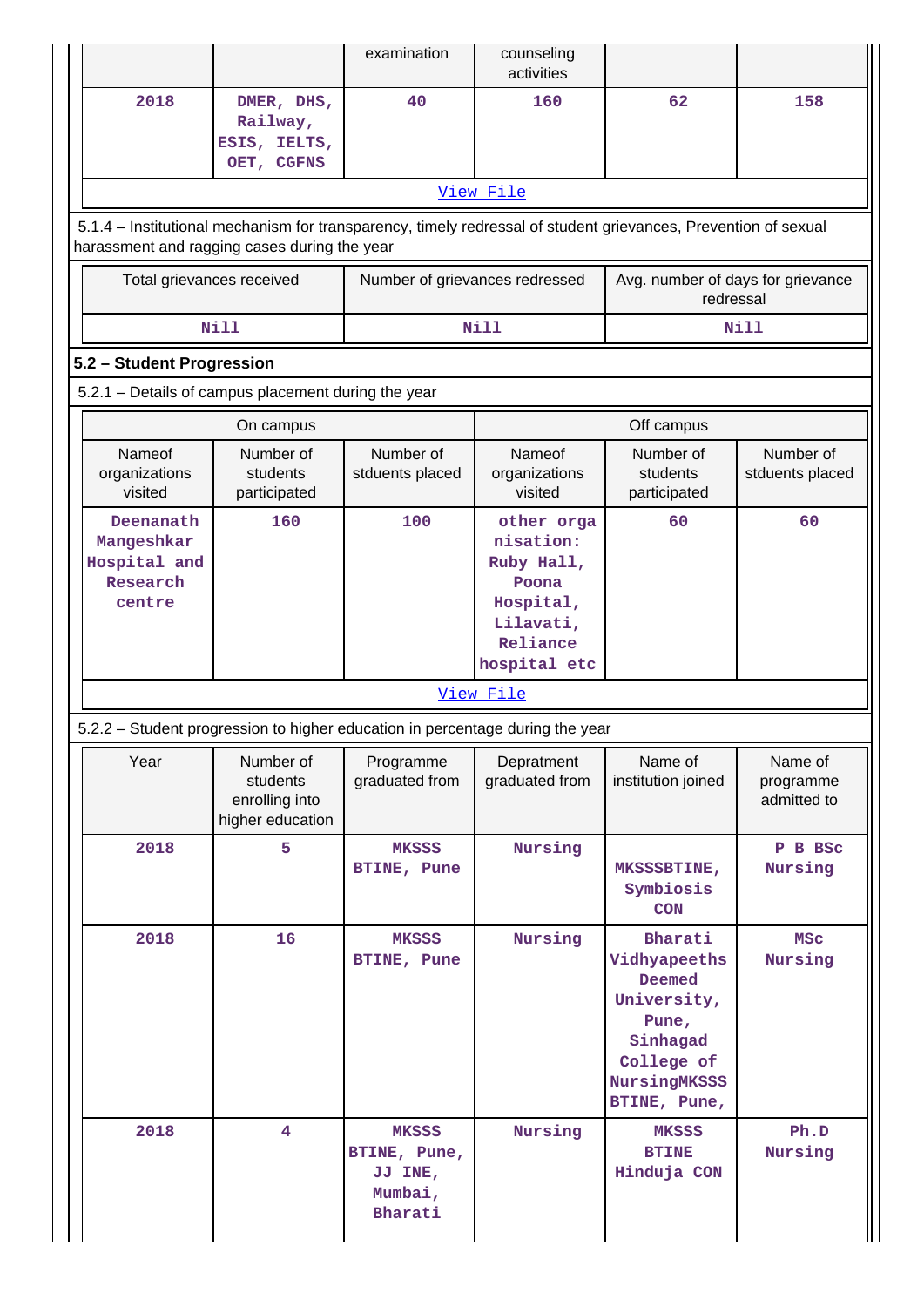|                                                                                                                                                                                        | VIdyapeets      |       |                      |  |  |                                         |                     |
|----------------------------------------------------------------------------------------------------------------------------------------------------------------------------------------|-----------------|-------|----------------------|--|--|-----------------------------------------|---------------------|
|                                                                                                                                                                                        | CON, Pune       |       |                      |  |  |                                         |                     |
|                                                                                                                                                                                        |                 |       | View File            |  |  |                                         |                     |
| 5.2.3 - Students qualifying in state/ national/ international level examinations during the year<br>(eg:NET/SET/SLET/GATE/GMAT/CAT/GRE/TOFEL/Civil Services/State Government Services) |                 |       |                      |  |  |                                         |                     |
| Items                                                                                                                                                                                  |                 |       |                      |  |  | Number of students selected/ qualifying |                     |
| <b>TOFEL</b>                                                                                                                                                                           |                 |       |                      |  |  | 8                                       |                     |
| Civil Services                                                                                                                                                                         |                 |       |                      |  |  | 6                                       |                     |
| Any Other                                                                                                                                                                              |                 |       |                      |  |  | 57                                      |                     |
|                                                                                                                                                                                        |                 |       | View File            |  |  |                                         |                     |
| 5.2.4 - Sports and cultural activities / competitions organised at the institution level during the year                                                                               |                 |       |                      |  |  |                                         |                     |
| Activity                                                                                                                                                                               |                 | Level |                      |  |  | <b>Number of Participants</b>           |                     |
| SNA/TNAI sports                                                                                                                                                                        |                 |       | Intercollegiate      |  |  |                                         | 120                 |
| Krida Mahotsav 201819                                                                                                                                                                  |                 |       | Zonal                |  |  |                                         | 16                  |
| College week 2019 sport<br>day                                                                                                                                                         |                 |       | Institutional<br>250 |  |  |                                         |                     |
| Damini 201819                                                                                                                                                                          | Intercollegiate |       |                      |  |  |                                         | 150                 |
| View File                                                                                                                                                                              |                 |       |                      |  |  |                                         |                     |
| 5.3 - Student Participation and Activities                                                                                                                                             |                 |       |                      |  |  |                                         |                     |
| 5.3.1 – Number of awards/medals for outstanding performance in sports/cultural activities at national/international<br>level (award for a team event should be counted as one)         |                 |       |                      |  |  |                                         |                     |
| المارين والماري والمرارين وروما الموارد والمحافظ<br>$\lambda$                                                                                                                          |                 |       |                      |  |  | $\overline{a}$                          | <b>CALL COMPANY</b> |

| Year | Name of the<br>award/medal                                  | National/<br>Internaional | Number of<br>awards for<br>Sports | Number of<br>awards for<br>Cultural | Student ID<br>number | Name of the<br>student                      |  |
|------|-------------------------------------------------------------|---------------------------|-----------------------------------|-------------------------------------|----------------------|---------------------------------------------|--|
| 2019 | 1st<br>prize with<br>trophy and<br>cash<br>rs.5000.         | National                  | 20                                | 3                                   | 10                   | Sana<br>Inamdar<br>and group                |  |
| 2018 | TNAI is<br>an interco<br>llegiate<br>sports com<br>petition | National                  | 31                                | 6                                   | 15,20                | Priyanka<br>chourasiya<br>, Reshma<br>Irani |  |
|      | <u>View File</u>                                            |                           |                                   |                                     |                      |                                             |  |

 5.3.2 – Activity of Student Council & representation of students on academic & administrative bodies/committees of the institution (maximum 500 words)

 **College creates a platform for the active participation of the students in the various academic administrative bodies including other activities. This empowers the students in gaining information and knowledge regarding rules, regulations and execution skills and leadership qualities. The institute has an active SNA unit comprising of various committees headed by teacher representative and final year students. The student members of the association is elected through democratic process of election in which student cast their vote to candidates of their choice. The constitution of the student association comprises Chairperson, Secretary, Joint Secretary, Treasurer and Student Council Members. The association is monitored by senior faculty members who are**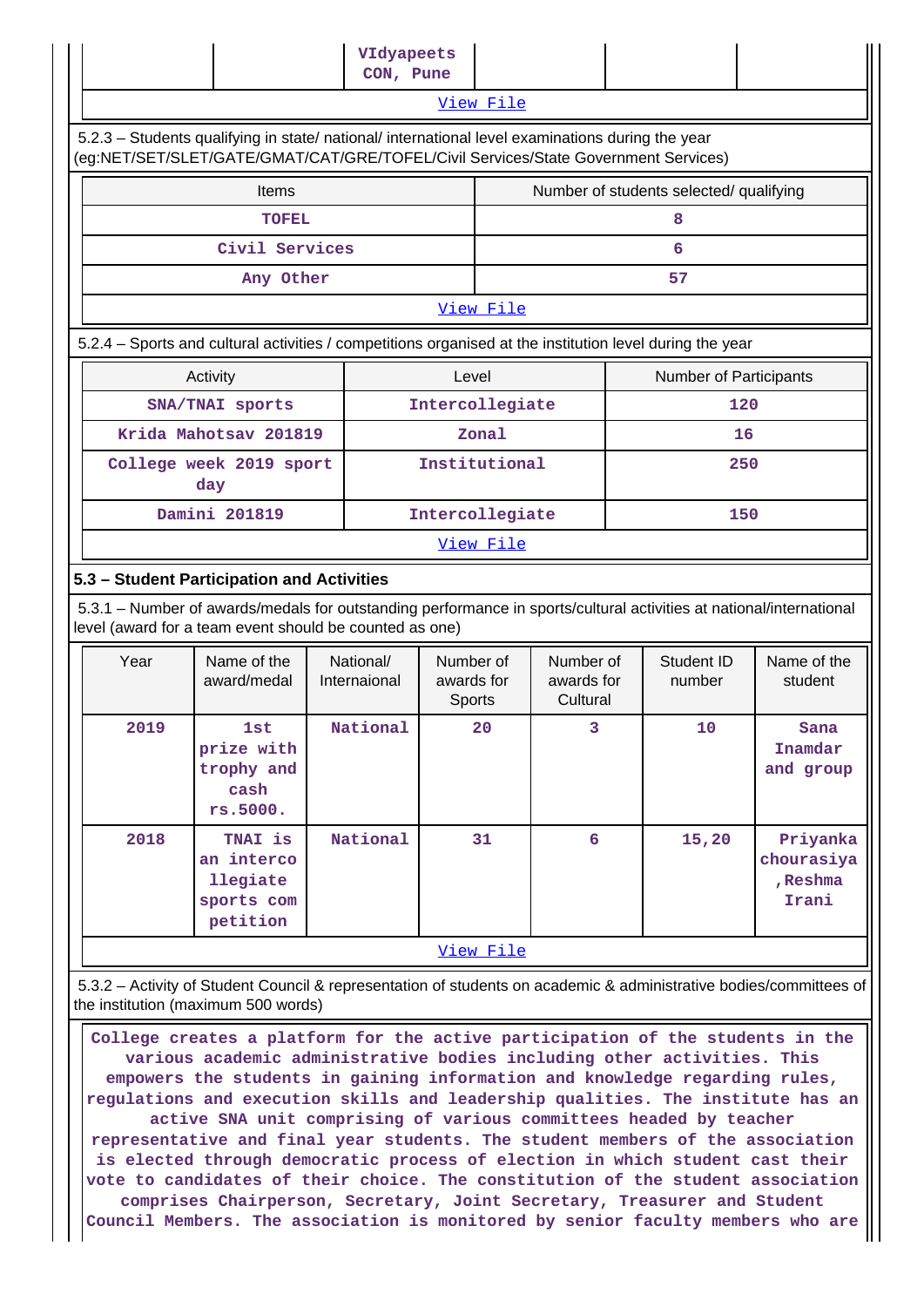**responsible for the smooth conduct of the association meetings and events. The student association plays a dominant role in planning, implementation and evaluation of many activities related to fine arts, sports and other cocurricular activities of the department and the students. The institute has formed the following 10 student committees such as: Library committee, Cultural Committee, Discipline AntiRagging Committee, Sports Committee, Health Committee, Vishaka committee, Project committee, Hostel committee, NSS etc. Each committee is headed by teaching faculty and student representative. Each committee plans their activities at starting of the year and implement it with their team. The funding for various activities of the internal college bodies**

**is provided by the College management. Various cocurricular activities organized by the association include special lectures by experts, Seminars, Workshops, Symposium, National Level Conference and Intercollegiate meets to develop the personality and skills of the student's ability. Eminent speakers are invited to deliver speeches on topics relevant to current educational scenario and recent medical advance techniques in nursing. Student members of the associations also observe important days like International Women's Day, International Yoga Day, Sports Day, Nonviolence Day, Teachers Day, Fresher's Day, Farewell Party, World AIDS Day, Mental Health Day etc. • Each council has a representative council, which is called Class Committee and includes student members too. • The student members bring forward the views and suggestions of the entire class with respect to the faculty, subjects, syllabus and other things related to the class. • The Student Council helps students to share their ideas, interests, and concerns with faculty and administrative staff. They also help raising funds for various activities, such as social events, community projects, college reform etc… • Various educational programs like paper presentations, workshops and seminars are organized by these bodies every year including extracurricular activities.**

#### **5.4 – Alumni Engagement**

5.4.1 – Whether the institution has registered Alumni Association?

 **No**

5.4.2 – No. of enrolled Alumni:

**144**

5.4.3 – Alumni contribution during the year (in Rupees) :

**144000**

5.4.4 – Meetings/activities organized by Alumni Association :

**02**

#### **CRITERION VI – GOVERNANCE, LEADERSHIP AND MANAGEMENT**

#### **6.1 – Institutional Vision and Leadership**

 6.1.1 – Mention two practices of decentralization and participative management during the last year (maximum 500 words)

 **Participative management: The institute promotes a culture of participative management by involving the staff and students in various activities. Three faculty are members of Local Managing Committee. Students and parents are representatives of IQAC and committees, such as Vishaka committee, Parent Teacher association and Anti ragging. All decisions of the institution are governed by facts, information and objectives. Both students and faculties are allowed express themselves freely for any suggestions to improve the excellence in all the aspect of the Institute. Strategic Level: • The principal, class**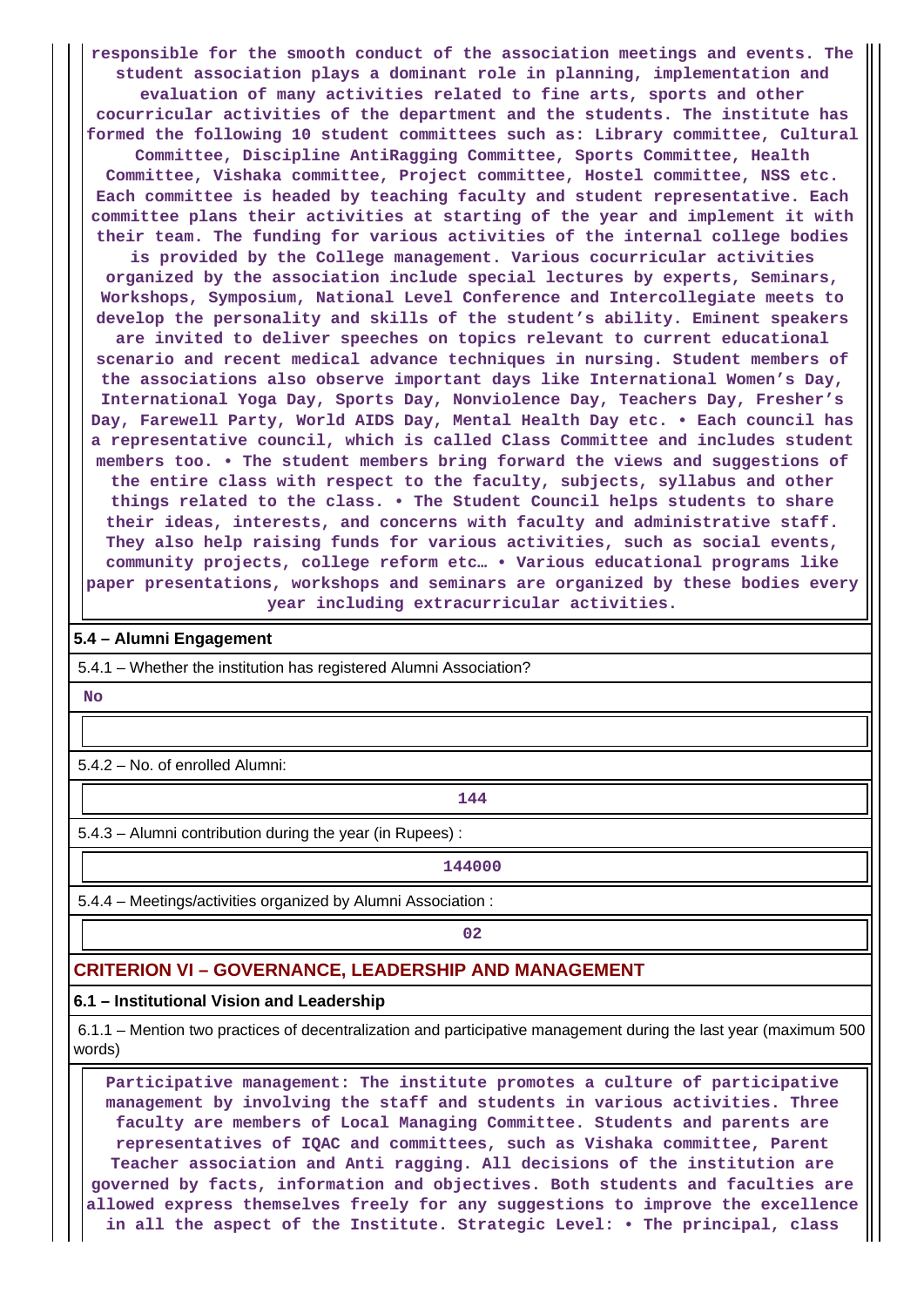**cocoordinators and staff members are involved in defining the policies and procedures, framing guidelines and rules regulations pertaining to admission, placement, discipline, grievance, counselling, training development, and library services etc., and effectively implementing the same to ensure smooth and systematic functioning of the institute. • For the various programs conducted at the institute all the staff members meet, discuss, share their opinion and plan for the event and form various committees involving students and coordinate with others to implement and evaluate the programs. • Staff members are also involved in deciding academic activities and examinations to be conducted at the Institute and at university level. Functional level: • At functional level the faculty members participate in sharing the knowledge by discussing on the latest trends in technology during faculty meeting. Nonteaching staff members are involved in preparation of annual budget and date to day running of the institute. They also correspond with the faculty, university and competent authority for the smooth running/conduct of the institute. • Faculty members also write joint research papers and share their knowledge. Operational level: • The principal of the institution is a member secretary of the management of the Samstha. • The management gives suggestions and monitors the procurement, introduction of new programs and welfare activities. • The Principal of the institution is responsible for academic, nonacademic and administrative activities of the institution. • On behalf of the institution, The Principal interacts and corresponds with competent authorities Govt. of Maharashtra, Affiliating University, etc. • The budget is earmarked for staff members and students to participate in various programmes organized by the institute. All the staff members actively participate in implementing the policies, procedures, and framework designed by the management in order to maintain and achieve the quality standards. • Nonteaching staffs are involved in executing day to day support services for both students and faculties. Committee hierarchy: Curricular committee is headed by the Principal as Chairman. Other members of the committee are academic coordinators, subject experts for respective subjects, class coordinators and exam incharges. Activities conducted: • Curricular committee monitors the teaching learning process. It prepares the academic calendar of the institute which is in tune with the University's academic calendar and it includes curricular, cocurricular, extracurricular activities • Academic calendar is meticulously planned and prepared in advance by academic coordinators and it ensures the proper implementation of the academic implementation of academic activities throughout the academic.**

| $\sigma$ . E.g. $\sim$ Does the institution have a Management information System (MIS)?                               |                                                                                                                                                                                                                       |  |  |  |  |  |
|-----------------------------------------------------------------------------------------------------------------------|-----------------------------------------------------------------------------------------------------------------------------------------------------------------------------------------------------------------------|--|--|--|--|--|
| Yes                                                                                                                   |                                                                                                                                                                                                                       |  |  |  |  |  |
| 6.2 – Strategy Development and Deployment                                                                             |                                                                                                                                                                                                                       |  |  |  |  |  |
| 6.2.1 – Quality improvement strategies adopted by the institution for each of the following (with in 100 words each): |                                                                                                                                                                                                                       |  |  |  |  |  |
| <b>Strategy Type</b>                                                                                                  | Details                                                                                                                                                                                                               |  |  |  |  |  |
| Industry Interaction / Collaboration                                                                                  | The institute provides health<br>education on Healthy Life Styles and<br>Basic Life Support to Business<br>Processing Offices and industrial<br>houses who seek for such training at a<br>nominal consultation rates. |  |  |  |  |  |
| Human Resource Management                                                                                             | An annual Faculty Welfare Program<br>named "Virangula" is conducted for all<br>the teaching and nonteaching staff by<br>the samstha. All staff members of the<br>samstha participate in it. It creates                |  |  |  |  |  |

6.1.2 – Does the institution have a Management Information System (MIS)?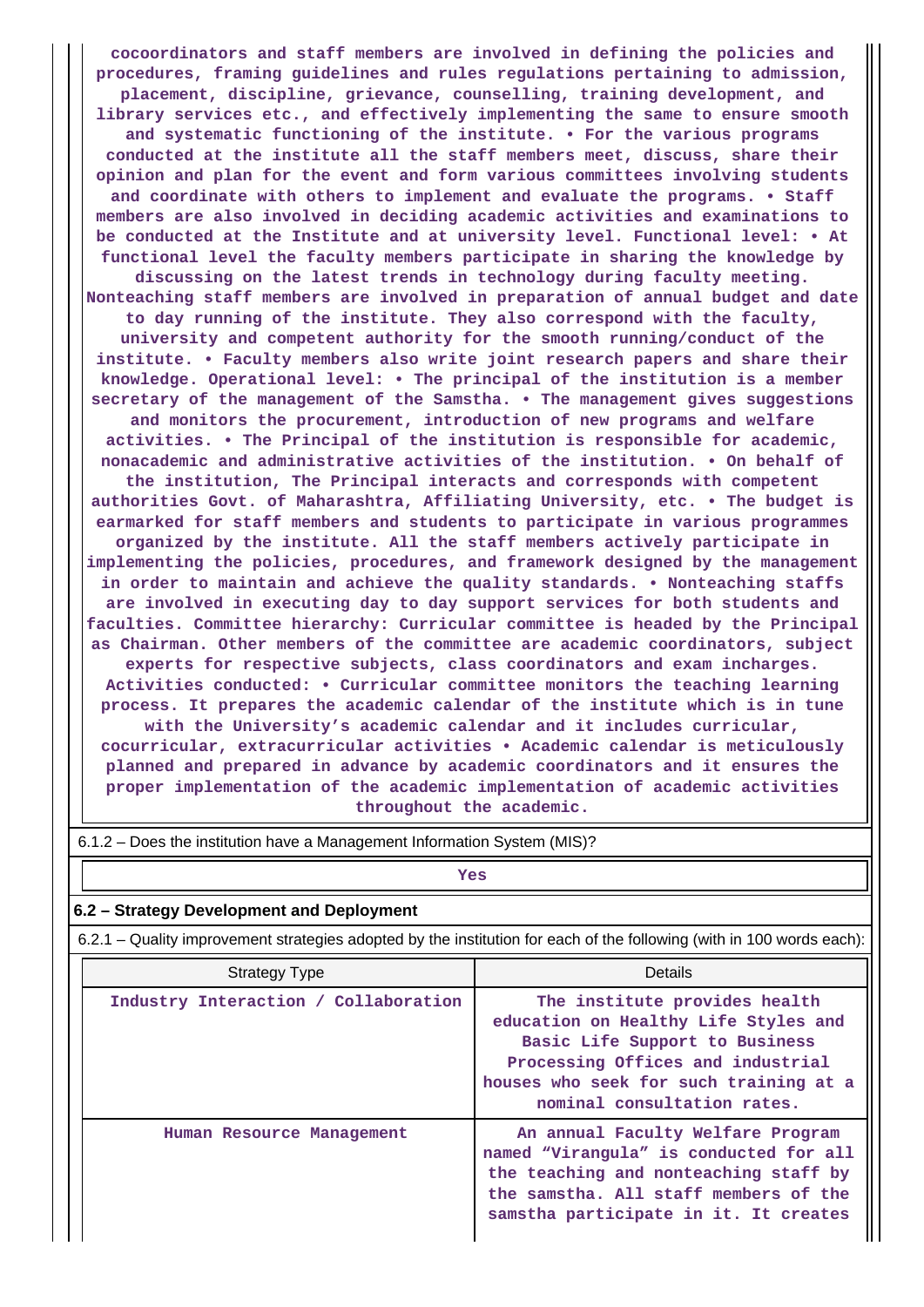|  |                                                               | Interdisciplinary cultural exchanges.                                                                                                                                                                                                                                                                                                                                                                                                                                                                                                                                                                                                                                                                                                                                                                                                                                                                                                                                                                                                                                                                                                                                        |
|--|---------------------------------------------------------------|------------------------------------------------------------------------------------------------------------------------------------------------------------------------------------------------------------------------------------------------------------------------------------------------------------------------------------------------------------------------------------------------------------------------------------------------------------------------------------------------------------------------------------------------------------------------------------------------------------------------------------------------------------------------------------------------------------------------------------------------------------------------------------------------------------------------------------------------------------------------------------------------------------------------------------------------------------------------------------------------------------------------------------------------------------------------------------------------------------------------------------------------------------------------------|
|  | Library, ICT and Physical<br>Infrastructure / Instrumentation | Libraries no longer enjoy monopoly of<br>information provision in today's<br>digital environment. Therefore,<br>libraries are expected to develop<br>systems and strategies for managing and<br>providing quality service. Our<br>institute is implementing following<br>ways to help and guide users. . Library<br>automation with OPAC to save users<br>time. . Fresher's orientation to<br>library system. . Open access system<br>and subject wise arrangement. .<br>Availability of internet facility .<br>Timely additions of new books and<br>editions . Sufficient number of<br>journals with indexing . Book bank<br>system . Best user awards . Helpful<br>staff with good relations with users .<br>Health theme displays and new arrival<br>displays . Yearly book exhibitions .<br>Availability of electronic books<br>journals and dissertations                                                                                                                                                                                                                                                                                                               |
|  | Research and Development                                      | . The Institute motivates faculty<br>members for research publications in<br>peer reviewed journals. It encourages<br>them to present papers in<br>International/National/State Level<br>Seminars, workshops and to act as<br>resource persons. . Exhibits the<br>publication of research work of the<br>faculty members in the college library<br>to inspire further research. .<br>Motivates the faculty members and the<br>students to organize various seminars<br>workshops at Institutional / State /<br>National / International levels. .<br>Encourages faculty to act as UG and PG<br>guide . Staff members were involved in<br>departmental researches. . Students are<br>guided as research group and for<br>individual projects. . Two Faculty<br>members are doing Ph.D. Nursing under<br>M.U.H.S. . Four M.Sc. students have<br>completed their dissertations. Ten UG<br>researches were conducted and completed<br>in groups. . Institute provides all<br>support for research and development<br>like sanctioning duty leaves and needed<br>Funds. . Encourages faculty to interact<br>with faculty from other institutions,<br>including those from abroad. |
|  | Examination and Evaluation                                    | <b>• Institute has complemented</b><br>traditional written examination with<br>project work assignments, debates,<br>group discussion, literature review,<br>power point presentation, grand viva                                                                                                                                                                                                                                                                                                                                                                                                                                                                                                                                                                                                                                                                                                                                                                                                                                                                                                                                                                            |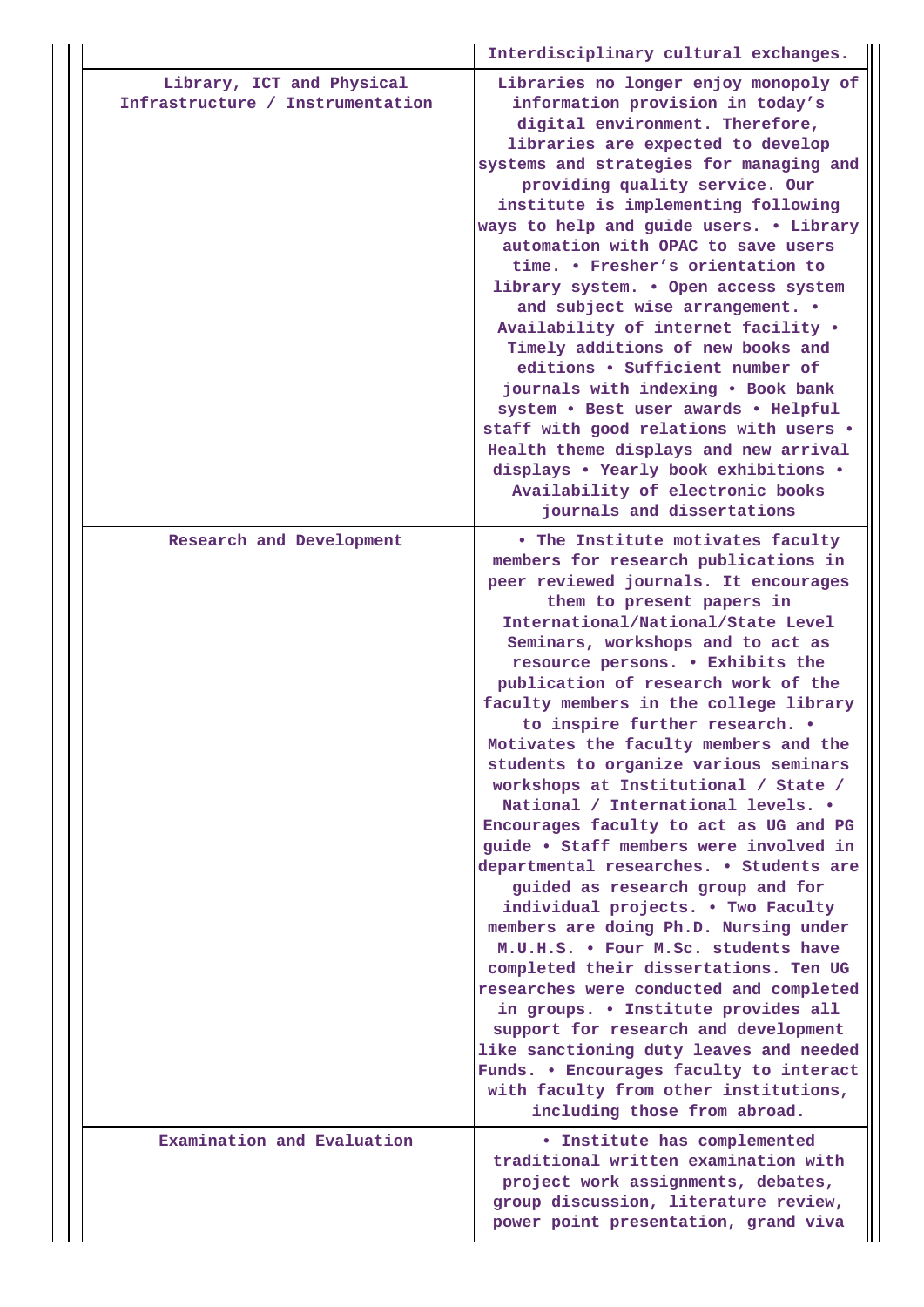|  |                        | and seminar lectures. . Continuous<br>evaluation through different methods<br>like internal assessment test,<br>assignments, presentations, projects<br>etc. • Transparency is maintained in<br>evaluation process. . Examination<br>committee ensures transparency, smooth<br>conduct of examinations and central<br>assessment of papers. . The practical<br>examination is conducted by internal<br>and external examiners appointed by the<br>university. . Formative and summative<br>assessment is done as per University's<br>directions. . Setting up of question<br>paper for tests to challenge various<br>essential abilities of students such as<br>analysis, synthesis, interpretation,<br>design, etc. is based on Blooms'<br>Taxonomy is done well in advance. .<br>Identification of academic and<br>attendance defaulters and counselling<br>for improvement in student performance<br>by class coordinators and counsellors<br>are done with timely recording and<br>reporting. |
|--|------------------------|---------------------------------------------------------------------------------------------------------------------------------------------------------------------------------------------------------------------------------------------------------------------------------------------------------------------------------------------------------------------------------------------------------------------------------------------------------------------------------------------------------------------------------------------------------------------------------------------------------------------------------------------------------------------------------------------------------------------------------------------------------------------------------------------------------------------------------------------------------------------------------------------------------------------------------------------------------------------------------------------------|
|  | Teaching and Learning  | • Learning through Field Work, visit,<br>Enhancement of learning skills of the<br>Students through participation in<br>different seminars. . Wellequipped<br>library for both faculty and students.<br>Wide access to internet facility to<br>inculcate online learning, ebook,<br>ejournal facility for carrying out<br>project works. . Highly qualified and<br>dedicated faculty. Healthy interaction<br>between students and faculty. .<br>Innovative methods are adopted for<br>teaching and learning process. .<br>Remedial classes are held for the<br>students requiring additional help. .<br>The library is also equipped with<br>special software and resources for<br>students. . Regular feedback from<br>students to improve teaching and<br>learning methods. . Principal looks<br>after the overall academic development<br>of the college . Every faculty prepares                                                                                                               |
|  | Curriculum Development | lesson plans for the theory classes<br>assigned to them. The surprise check is<br>done by the Principal and class<br>coordinator. . The teacher adopts and<br>implements various teaching learning<br>methods e.g. problem based learning,<br>peer learning, projects and<br>microteaching. . Extra classes for weak<br>students are conducted regularly.<br>• A persistent effort and                                                                                                                                                                                                                                                                                                                                                                                                                                                                                                                                                                                                            |
|  |                        |                                                                                                                                                                                                                                                                                                                                                                                                                                                                                                                                                                                                                                                                                                                                                                                                                                                                                                                                                                                                   |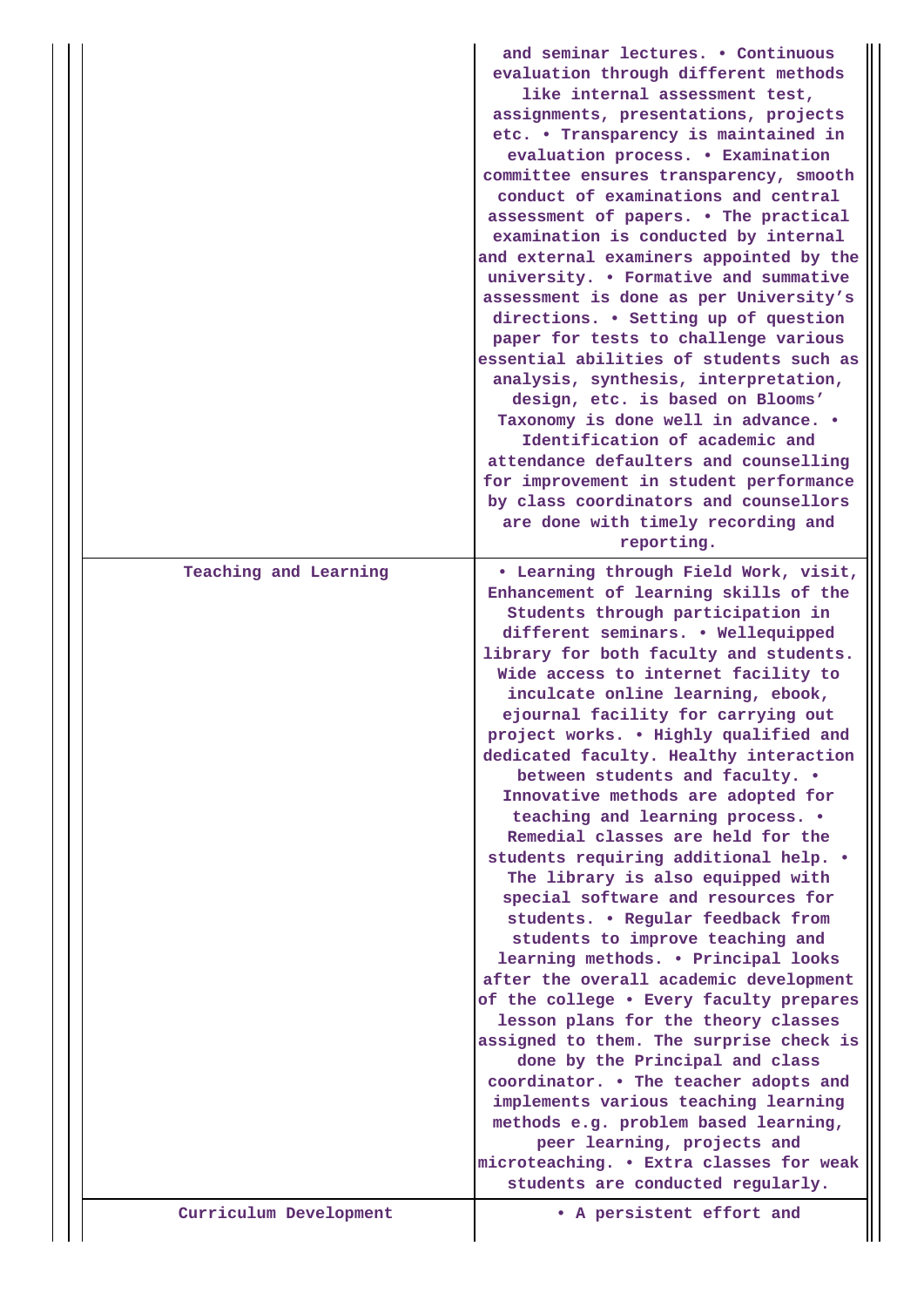|                       | communication with all stakeholders -<br>management, faculty, staff, students<br>and society at large is being<br>undertaken by the institute to develop<br>and upgrade the curriculum. . Quality<br>improvement is planned by listing<br>interventions/strategies to remove<br>deficiencies and enhance quality. For<br>this purpose, IQAC has conducted<br>various quality awareness workshops and<br>has been inviting regular feedbacks<br>from all the stakeholders. . Inclusion<br>of field work, educational visits in<br>both Undergraduate and Post graduate<br>levels. Complementing traditional<br>written examination with project work<br>and seminar presentation based<br>evaluation is also implemented at the<br>Institute. |
|-----------------------|----------------------------------------------------------------------------------------------------------------------------------------------------------------------------------------------------------------------------------------------------------------------------------------------------------------------------------------------------------------------------------------------------------------------------------------------------------------------------------------------------------------------------------------------------------------------------------------------------------------------------------------------------------------------------------------------------------------------------------------------|
| Admission of Students | The procedure for online admissions<br>is refined. Information from,<br>application forms for admission are<br>used for the filling up of University<br>Registration and Examination Forms. The<br>admission publicity and procedure is<br>speeded up and the entire faculty<br>involved                                                                                                                                                                                                                                                                                                                                                                                                                                                     |

# 6.2.2 – Implementation of e-governance in areas of operations:

| E-governace area              | Details                                                                                                                                                                                                                                                                                                                                                                                                                    |
|-------------------------------|----------------------------------------------------------------------------------------------------------------------------------------------------------------------------------------------------------------------------------------------------------------------------------------------------------------------------------------------------------------------------------------------------------------------------|
| Planning and Development      | The institute and its affiliating<br>University have developed the software<br>(emanagement system) where information<br>about students is recorded, ranging<br>from admission, eligibility, internal<br>assessment, final examination and the<br>process extends up to transcription of<br>their learning. The institute has<br>software packages for staff attendance,<br>salary, PF, TDS, accounting, budgeting<br>etc. |
| Administration                | MIS is in place. The website displays<br>notices before admission, and reports<br>of recent events are written by<br>students. Most of the accounts<br>documentations are digitally<br>maintained.                                                                                                                                                                                                                         |
| Finance and Accounts          | Standard operating procedures as per<br>ISO systems are available. Biannual<br>internal audit and annual statutory<br>audit of finances are carried out every<br>year.                                                                                                                                                                                                                                                     |
| Student Admission and Support | The Student Council act as a liaison<br>agent between the students and the<br>staff. • Prospective student and<br>parents are counselled about nursing                                                                                                                                                                                                                                                                     |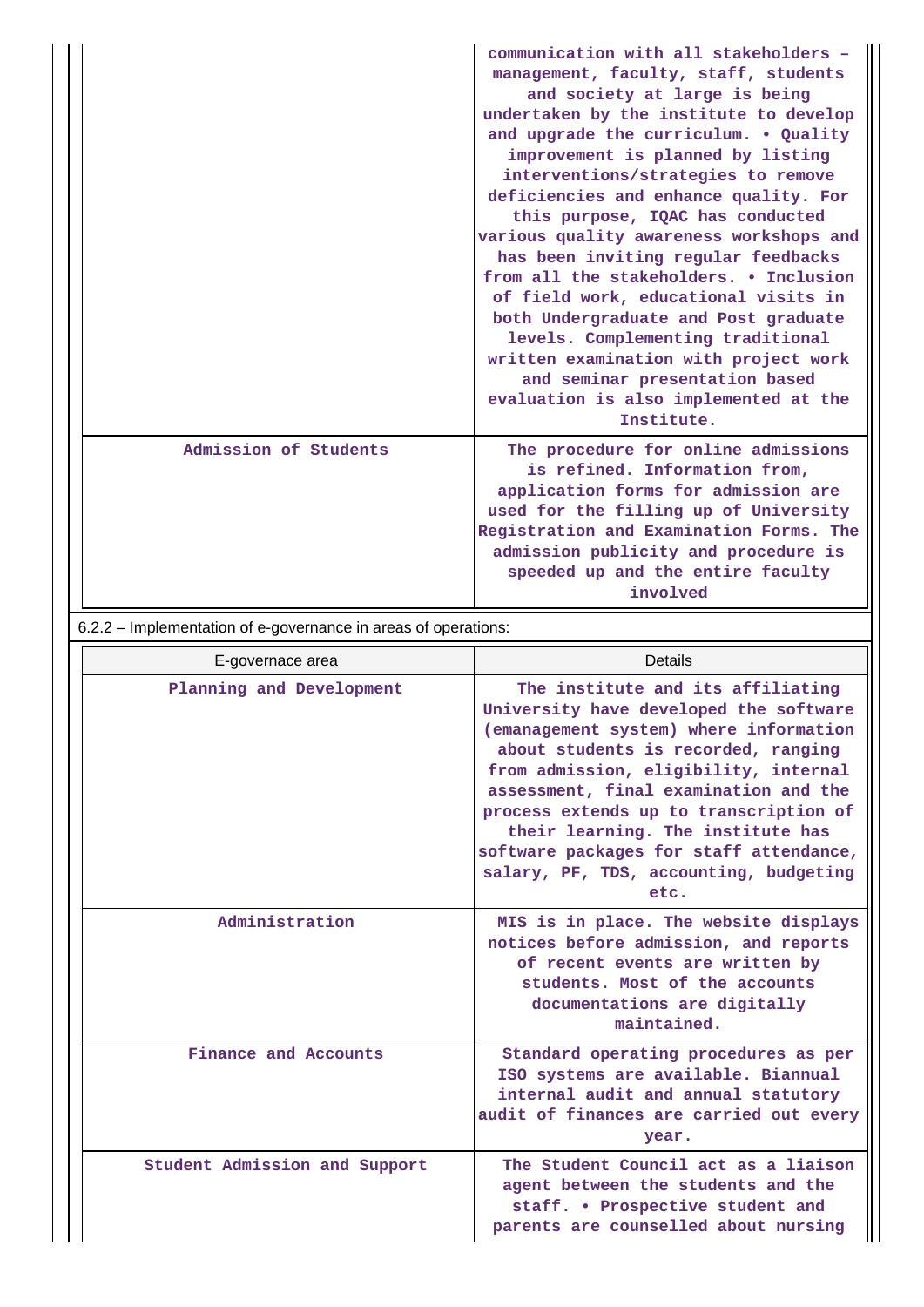|             | studies, the course duration, fees<br>involved and the preparation involved<br>with taking admission. . Students who<br>are economically weak, but with good<br>score in their academic performance are<br>helped with scholarship for the whole<br>course. • Student council liaison as an<br>agent for student issues and problem<br>between them and their faculty. .<br>Students are supported through: a) Good<br>library with adequate learning<br>resources with free book bank systems.<br>b) Students' health status id monitored<br>continually and all ailments are<br>treated on time through the OPD and<br>IPD, department of the Samstha and in<br>the parent hospital. c) All students<br>undergo bi annual medical examination<br>and all deviations are treated and<br>followed up by Faculty. d) All illness,<br>person issues, family issues of<br>students etc. are supported, monitored<br>and counselled by mentors. |
|-------------|---------------------------------------------------------------------------------------------------------------------------------------------------------------------------------------------------------------------------------------------------------------------------------------------------------------------------------------------------------------------------------------------------------------------------------------------------------------------------------------------------------------------------------------------------------------------------------------------------------------------------------------------------------------------------------------------------------------------------------------------------------------------------------------------------------------------------------------------------------------------------------------------------------------------------------------------|
| Examination | The institute encourages students to<br>appear for the examination of central /<br>state services, defence and civil<br>services. Students appear for<br>examination conducted by State<br>Government's Department of Medical<br>Education and Research (DMER),<br>Directorate of Health Services (DHS)<br>and civil services.                                                                                                                                                                                                                                                                                                                                                                                                                                                                                                                                                                                                              |

# **6.3 – Faculty Empowerment Strategies**

 6.3.1 – Teachers provided with financial support to attend conferences / workshops and towards membership fee of professional bodies during the year

| Year | Name of Teacher         | Name of conference/<br>workshop attended<br>for which financial<br>support provided                       | Name of the<br>professional body for<br>which membership<br>fee is provided | Amount of support |
|------|-------------------------|-----------------------------------------------------------------------------------------------------------|-----------------------------------------------------------------------------|-------------------|
| 2019 | Mrs Dipali<br>Awate     | First<br>international<br>conference on<br>prenatal<br>development in<br>India                            | Manashakti<br>research<br>centre,<br>Lonavla, India<br>and APPPAH, USA      | 3500              |
| 2019 | Mrs L<br>Bijayalakshmi  | Med inspire:<br>An<br>International m<br>ultidisciplinar<br>y Medical<br>summit Evidence<br>base practice | D Y Patil<br>Deemed<br>University,<br>Mumbai                                | 3000              |
| 2019 | Mrs Shailaja<br>Mathews | Scientific<br>research<br>writing, Styles                                                                 | Chetan<br>Dattaji Gaikwad<br>Institute of                                   | 500               |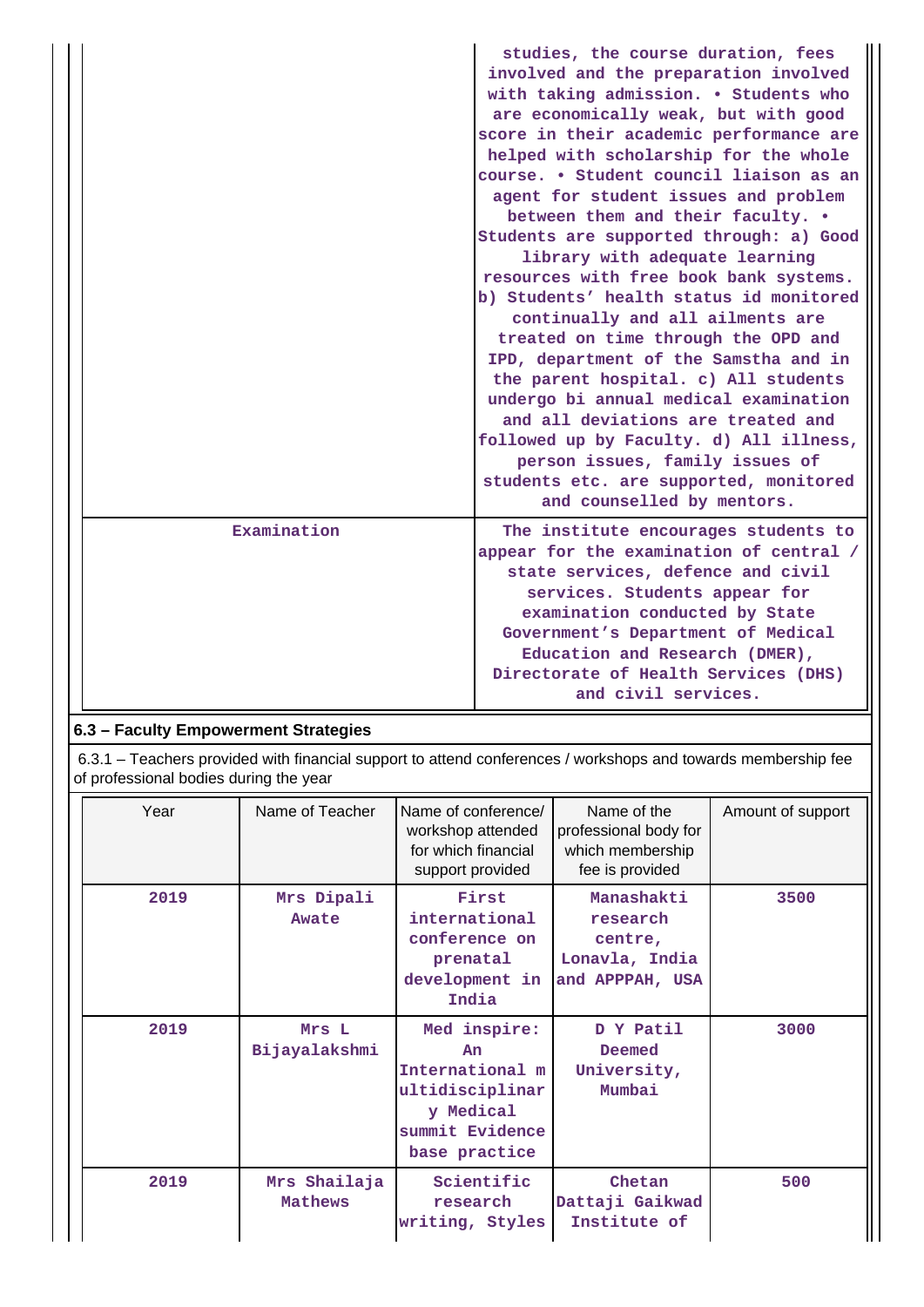|                                                          |                                                                                             |                                                                                                   | of research<br>writing,<br>Plagiarism                                                           |                                                                                                                                                                                            | management                                              |                                                                                                                                                                         |                                                  |              |                                                      |
|----------------------------------------------------------|---------------------------------------------------------------------------------------------|---------------------------------------------------------------------------------------------------|-------------------------------------------------------------------------------------------------|--------------------------------------------------------------------------------------------------------------------------------------------------------------------------------------------|---------------------------------------------------------|-------------------------------------------------------------------------------------------------------------------------------------------------------------------------|--------------------------------------------------|--------------|------------------------------------------------------|
| 2019                                                     | Mrs Nupoor<br>Bhambid                                                                       |                                                                                                   | Scientific<br>research<br>writing, Styles<br>of research<br>writing,<br>Plagiarism              |                                                                                                                                                                                            | Chetan<br>Dattaji Gaikwad<br>Institute of<br>management |                                                                                                                                                                         | 500                                              |              |                                                      |
| 2019                                                     |                                                                                             | Dr Meena<br>Ganapathy                                                                             | Scientific<br>research<br>writing, Styles<br>of research<br>writing,<br>Plagiarism<br>View File |                                                                                                                                                                                            |                                                         | Chetan<br>Dattaji Gaikwad<br>Institute of<br>management<br>6.3.2 - Number of professional development / administrative training programmes organized by the College for |                                                  | 500          |                                                      |
| teaching and non teaching staff during the year          |                                                                                             |                                                                                                   |                                                                                                 |                                                                                                                                                                                            |                                                         |                                                                                                                                                                         |                                                  |              |                                                      |
| Year                                                     | Title of the<br>professional<br>development<br>programme<br>organised for<br>teaching staff | Title of the<br>administrative<br>training<br>programme<br>organised for<br>non-teaching<br>staff |                                                                                                 | From date                                                                                                                                                                                  |                                                         | To Date                                                                                                                                                                 | Number of<br>participants<br>(Teaching<br>staff) |              | Number of<br>participants<br>(non-teaching<br>staff) |
| 2018                                                     | Faculty<br>developmen<br>t program<br>on impact<br>assessment                               | Library<br>Readiness<br>for NAAC A<br>ccreditati<br>on                                            |                                                                                                 | 30/11/2018                                                                                                                                                                                 |                                                         | 08/04/2019                                                                                                                                                              | 20                                               |              | $\overline{2}$                                       |
| 2018                                                     | Communic<br>ation                                                                           | Mahadbt<br>portal<br>workshop                                                                     |                                                                                                 | 05/12/2018                                                                                                                                                                                 |                                                         | 08/04/2019                                                                                                                                                              | 45                                               |              | 5                                                    |
| 2019                                                     | Research<br>presentati<br>on                                                                | writing<br>skill deve<br>lopment<br>training                                                      |                                                                                                 | 11/09/2018                                                                                                                                                                                 |                                                         | 31/05/2019                                                                                                                                                              | 38                                               |              | 1                                                    |
|                                                          |                                                                                             |                                                                                                   |                                                                                                 | View File                                                                                                                                                                                  |                                                         |                                                                                                                                                                         |                                                  |              |                                                      |
|                                                          |                                                                                             |                                                                                                   |                                                                                                 | 6.3.3 - No. of teachers attending professional development programmes, viz., Orientation Programme, Refresher<br>Course, Short Term Course, Faculty Development Programmes during the year |                                                         |                                                                                                                                                                         |                                                  |              |                                                      |
| Title of the<br>professional<br>development<br>programme | Number of teachers<br>who attended                                                          |                                                                                                   |                                                                                                 | From Date                                                                                                                                                                                  |                                                         | To date                                                                                                                                                                 |                                                  |              | Duration                                             |
| Communication                                            |                                                                                             | 35                                                                                                |                                                                                                 | 08/04/2019                                                                                                                                                                                 |                                                         | 08/04/2019                                                                                                                                                              |                                                  |              | 1                                                    |
| Orientation<br>Programme                                 |                                                                                             | 4                                                                                                 |                                                                                                 | 01/08/2018                                                                                                                                                                                 |                                                         | 10/08/2018                                                                                                                                                              |                                                  |              | 10                                                   |
| Styles of<br>research<br>writing,                        | 3                                                                                           |                                                                                                   |                                                                                                 | 20/02/2019                                                                                                                                                                                 |                                                         | 20/02/2019                                                                                                                                                              |                                                  | $\mathbf{1}$ |                                                      |

**Plagiarism**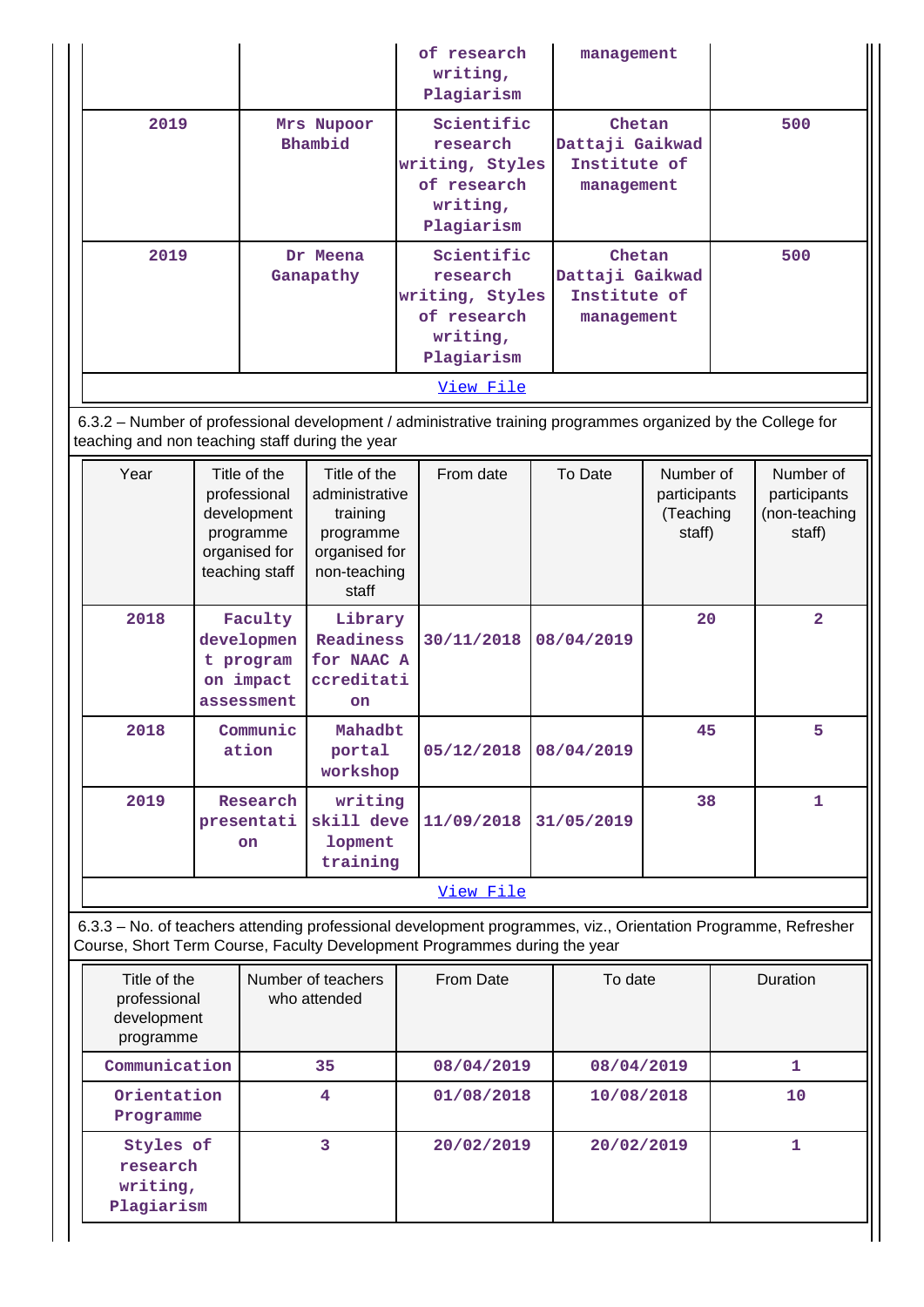|                                                                                                                                                                                                                                                                                                                                                                                                                                                                                                                                                                                                                                                                                                                                                                                                                                                                                                                                                                                                                                                                                                                                                                                                                                                                                                                                                                                                                                                                                                                                                                               |          |                                                                                                                                                                                                                                                                                                                                  | <u>View File</u> |                                                                                                                                                                                                                                                                                        |                  |  |
|-------------------------------------------------------------------------------------------------------------------------------------------------------------------------------------------------------------------------------------------------------------------------------------------------------------------------------------------------------------------------------------------------------------------------------------------------------------------------------------------------------------------------------------------------------------------------------------------------------------------------------------------------------------------------------------------------------------------------------------------------------------------------------------------------------------------------------------------------------------------------------------------------------------------------------------------------------------------------------------------------------------------------------------------------------------------------------------------------------------------------------------------------------------------------------------------------------------------------------------------------------------------------------------------------------------------------------------------------------------------------------------------------------------------------------------------------------------------------------------------------------------------------------------------------------------------------------|----------|----------------------------------------------------------------------------------------------------------------------------------------------------------------------------------------------------------------------------------------------------------------------------------------------------------------------------------|------------------|----------------------------------------------------------------------------------------------------------------------------------------------------------------------------------------------------------------------------------------------------------------------------------------|------------------|--|
| 6.3.4 - Faculty and Staff recruitment (no. for permanent recruitment):                                                                                                                                                                                                                                                                                                                                                                                                                                                                                                                                                                                                                                                                                                                                                                                                                                                                                                                                                                                                                                                                                                                                                                                                                                                                                                                                                                                                                                                                                                        |          |                                                                                                                                                                                                                                                                                                                                  |                  |                                                                                                                                                                                                                                                                                        |                  |  |
|                                                                                                                                                                                                                                                                                                                                                                                                                                                                                                                                                                                                                                                                                                                                                                                                                                                                                                                                                                                                                                                                                                                                                                                                                                                                                                                                                                                                                                                                                                                                                                               | Teaching |                                                                                                                                                                                                                                                                                                                                  | Non-teaching     |                                                                                                                                                                                                                                                                                        |                  |  |
| Permanent                                                                                                                                                                                                                                                                                                                                                                                                                                                                                                                                                                                                                                                                                                                                                                                                                                                                                                                                                                                                                                                                                                                                                                                                                                                                                                                                                                                                                                                                                                                                                                     |          | <b>Full Time</b>                                                                                                                                                                                                                                                                                                                 | Permanent        |                                                                                                                                                                                                                                                                                        | <b>Full Time</b> |  |
| 15                                                                                                                                                                                                                                                                                                                                                                                                                                                                                                                                                                                                                                                                                                                                                                                                                                                                                                                                                                                                                                                                                                                                                                                                                                                                                                                                                                                                                                                                                                                                                                            |          | 36                                                                                                                                                                                                                                                                                                                               | 13               |                                                                                                                                                                                                                                                                                        | 13               |  |
| 6.3.5 - Welfare schemes for                                                                                                                                                                                                                                                                                                                                                                                                                                                                                                                                                                                                                                                                                                                                                                                                                                                                                                                                                                                                                                                                                                                                                                                                                                                                                                                                                                                                                                                                                                                                                   |          |                                                                                                                                                                                                                                                                                                                                  |                  |                                                                                                                                                                                                                                                                                        |                  |  |
| Teaching                                                                                                                                                                                                                                                                                                                                                                                                                                                                                                                                                                                                                                                                                                                                                                                                                                                                                                                                                                                                                                                                                                                                                                                                                                                                                                                                                                                                                                                                                                                                                                      |          | Non-teaching                                                                                                                                                                                                                                                                                                                     |                  |                                                                                                                                                                                                                                                                                        | <b>Students</b>  |  |
| • Mediclaim • Provident<br>Fund facility . Maternity<br>leave . Duty leave . Sick<br>leaves . Casual leaves .<br>Annual leaves . Diwali<br>advance . Faculty<br>development program<br>registration charges and<br>duty leave. . Deputation<br>and study leave for<br>higher studies. .<br>Virangula program .<br>Health OPD and IPD<br>consultation charges are<br>free in parent hospital.                                                                                                                                                                                                                                                                                                                                                                                                                                                                                                                                                                                                                                                                                                                                                                                                                                                                                                                                                                                                                                                                                                                                                                                  |          | • Mediclaim • Provident<br>Fund facility . Maternity<br>leave . Duty leave . Sick<br>leaves . Casual leaves .<br>Virangula program . Earn<br>leaves . Diwali advance .<br>Faculty development<br>program registration<br>charges and duty leave. .<br>Health OPD and IPD<br>consultation charges are<br>free in parent hospital. |                  | · Student development<br>program registration<br>charges and duty leave. .<br>Health OPD and IPD<br>consultation charges are<br>free in parent hospital.<br>• Scholarships •<br>Vacations .<br>Extracurricular<br>activities . Sports .<br>Best Bedside Nurse and<br>All rounder award |                  |  |
| 6.4 - Financial Management and Resource Mobilization                                                                                                                                                                                                                                                                                                                                                                                                                                                                                                                                                                                                                                                                                                                                                                                                                                                                                                                                                                                                                                                                                                                                                                                                                                                                                                                                                                                                                                                                                                                          |          |                                                                                                                                                                                                                                                                                                                                  |                  |                                                                                                                                                                                                                                                                                        |                  |  |
|                                                                                                                                                                                                                                                                                                                                                                                                                                                                                                                                                                                                                                                                                                                                                                                                                                                                                                                                                                                                                                                                                                                                                                                                                                                                                                                                                                                                                                                                                                                                                                               |          |                                                                                                                                                                                                                                                                                                                                  |                  |                                                                                                                                                                                                                                                                                        |                  |  |
| 6.4.1 - Institution conducts internal and external financial audits regularly (with in 100 words each)<br>Yes, there are regular audits done in terms of: . Daily, weekly and monthly<br>financial control is done through cash flow by accountants and principal. • Six<br>monthly financial audits are done by internal auditors. . Annual financial<br>audit is done by external auditing agency. . Audit on the proposal about the<br>fees decided by the 'fee regulating authority, appointed by Govt. of<br>Maharashtra. . Auditing on the admission procedure carried out at the institute<br>by the 'Pravesh Niyantran Samiti' (a government body). . Academic auditing is<br>done annually, by the affiliating University State and central councils audit<br>the institute yearly for continuation and affiliation of the courses. • The<br>state and central nursing councils do renewals of the validity of the programs<br>annually. . There is a budget head for research projects. UG and PG research<br>projects are supported through this budget head. . Budgeting and optimum<br>utilization of finance, including mobilization of resources are the issues<br>considered under this key aspect. There are established procedures and<br>processes for planning and allocation of financial resources. The institution<br>has developed strategies for mobilizing resources and ensures transparency in<br>financial management of the institution. The income and expenditure of the<br>institution are subjected to regular internal and external audit. |          |                                                                                                                                                                                                                                                                                                                                  |                  |                                                                                                                                                                                                                                                                                        |                  |  |

| Name of the non government<br>funding agencies /individuals                  | Funds/ Grnats received in Rs. | Purpose     |  |  |  |
|------------------------------------------------------------------------------|-------------------------------|-------------|--|--|--|
| Interest on Endowment<br>from Samstha management<br>and Nongovernment bodies | 769435                        | Scholarship |  |  |  |
| View File                                                                    |                               |             |  |  |  |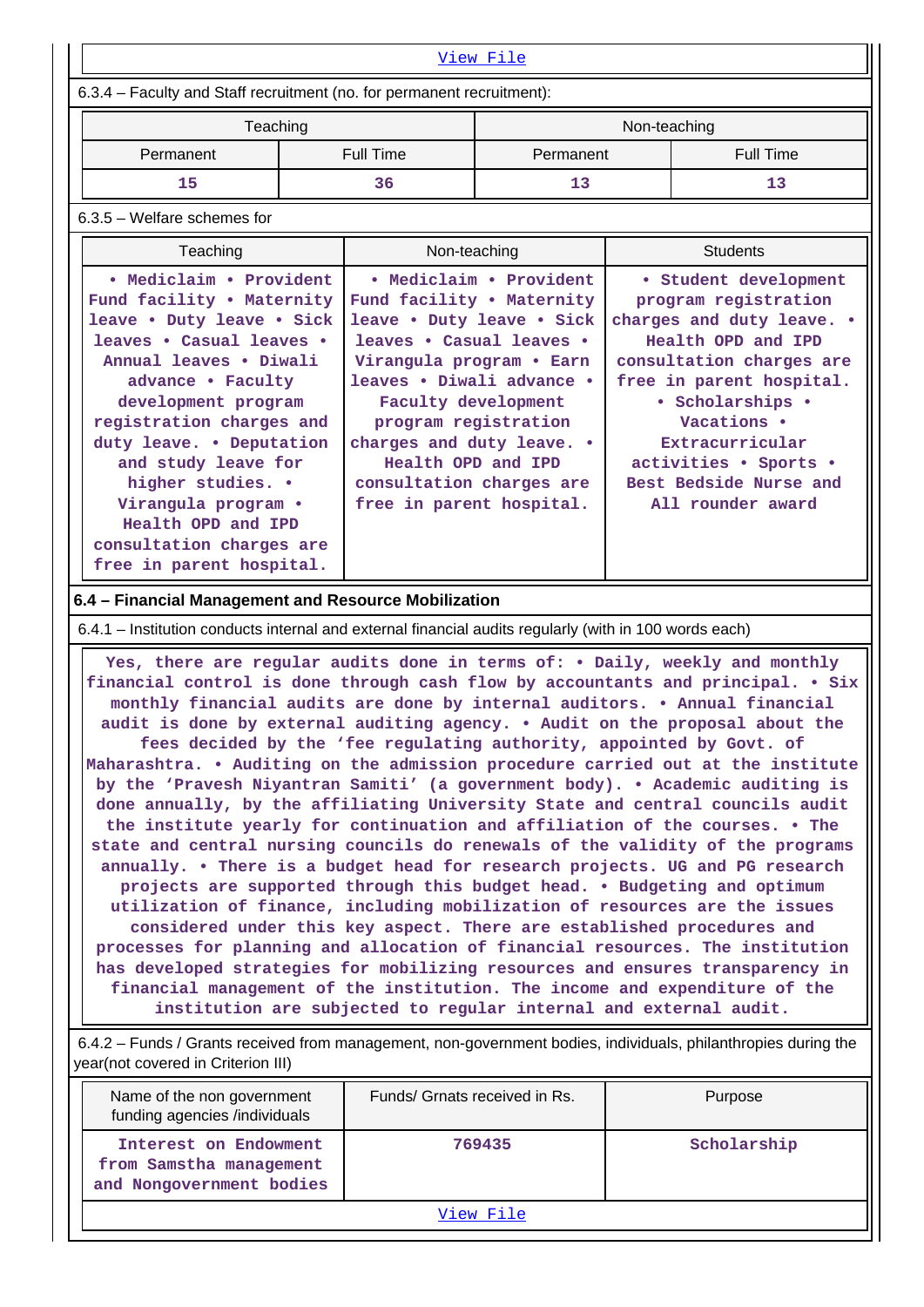6.4.3 – Total corpus fund generated

**6032523**

### **6.5 – Internal Quality Assurance System**

6.5.1 – Whether Academic and Administrative Audit (AAA) has been done?

| <b>Audit Type</b> |                                                                                       | External                                                                                                      | Internal   |                                        |
|-------------------|---------------------------------------------------------------------------------------|---------------------------------------------------------------------------------------------------------------|------------|----------------------------------------|
|                   | Yes/No                                                                                | Agency                                                                                                        | Yes/No     | Authority                              |
| Academic          | <b>Yes</b>                                                                            | Indian<br>Nursing<br>Council,<br>Maharashtra,<br>New Delhi,<br>University of<br>Health<br>Sciences,<br>Nashik | <b>Yes</b> | IQAC and<br>Samstha                    |
| Administrative    | <b>Yes</b>                                                                            | GD Apte and<br>Company                                                                                        | <b>Yes</b> | S G<br>Shashtrabudhe<br>and Associates |
|                   | 6.5.2 – Activities and support from the Parent – Teacher Association (at least three) |                                                                                                               |            |                                        |

 **• Parents are members of Anti ragging committee • Parent's teacher meetings are conducted every six months and ongoing basics and need. • Parent's teachers meet to work for the welfare of students. • Parent's teacher meetings conducted to update the parents regarding their ward's academics and personality progress. • Parents are made members of antiragging committee to foster and ensure the sense of security in freshers' etc. • To foster and promote good relationship among the members of the teaching staff, student and parent/guardians of the students. • To assist students coming from socially and economically backward group financially or otherwise to complete education successfully. • To institute scholarships, prizes, medals, endowments etc. to benefit students showing a high proficiency in their studies and cocurricular activities. • The teachers, the students and the parents know what is to be covered in each session and how.**

6.5.3 – Development programmes for support staff (at least three)

**• Personal hygiene • Anemia prevention and care • Communication**

6.5.4 – Post Accreditation initiative(s) (mention at least three)

 **• Prepared Various Modules • MoU with various Institutes • Extensive extension activities • Research activities**

6.5.5 – Internal Quality Assurance System Details

|      | a) Submission of Data for AISHE portal                           |         | Yes           |             |                           |  |
|------|------------------------------------------------------------------|---------|---------------|-------------|---------------------------|--|
|      | b) Participation in NIRF                                         |         | No            |             |                           |  |
|      | c)ISO certification                                              |         | Yes           |             |                           |  |
|      | d)NBA or any other quality audit                                 |         | Yes           |             |                           |  |
|      | 6.5.6 - Number of Quality Initiatives undertaken during the year |         |               |             |                           |  |
| Year | Name of quality<br>initiative by IQAC   conducting IQAC          | Date of | Duration From | Duration To | Number of<br>participants |  |

 **2018 02/04/2018 01/08/2018 10/08/2018 177**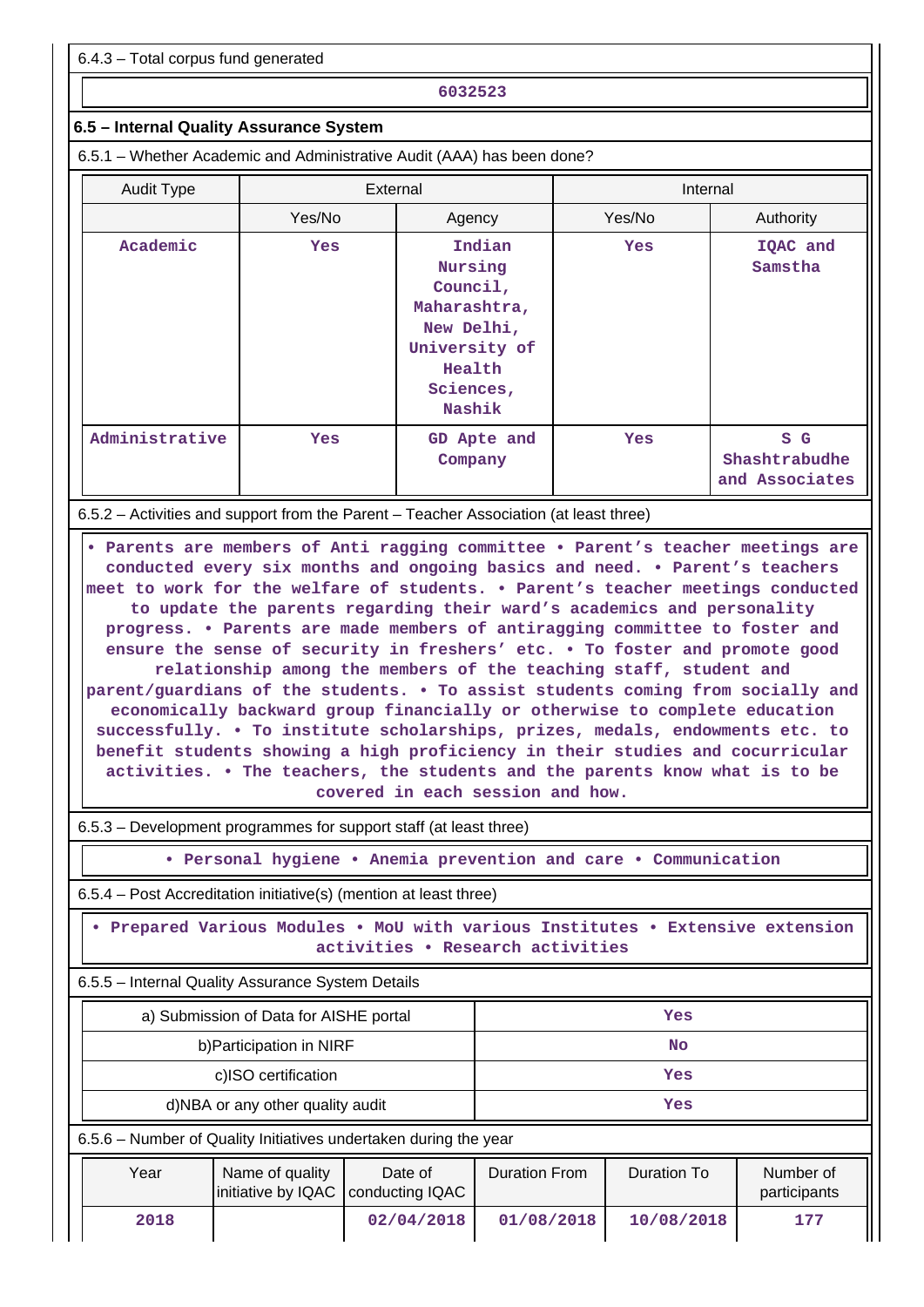|                                                                | Orientation<br>Programme                                                                                    |            |            |                        |                         |
|----------------------------------------------------------------|-------------------------------------------------------------------------------------------------------------|------------|------------|------------------------|-------------------------|
| 2018                                                           | Communicat<br>ion seminar                                                                                   | 16/08/2018 | 08/04/2019 | 08/04/2019             | 45                      |
| 2019                                                           | Faculty<br>development<br>program                                                                           | 16/08/2018 | 20/02/2019 | 20/02/2019             | $\overline{\mathbf{3}}$ |
| 2019                                                           | Workshop<br>on Nursing<br>theories                                                                          | 16/08/2018 | 29/04/2019 | 29/04/2019             | 80                      |
| 2019                                                           | Impact<br><b>Assessment</b><br>by MUHS,<br>Nashik                                                           | 24/01/2019 | 10/05/2019 | 10/05/2019             | 291                     |
| 2019                                                           | INC Audit                                                                                                   | 24/01/2019 | 03/04/2019 | 04/04/2019             | 520                     |
| 2019                                                           | Damini Int<br>ercollegiate                                                                                  | 03/12/2018 | 04/01/2019 | 05/01/2019             | 150                     |
| 2019                                                           | Health<br>Welfare<br>Activity<br><b>Blood</b><br>donation<br>camp                                           | 16/08/2018 | 14/12/2018 | 15/07/2019             | 200                     |
| 2018                                                           | First Aid<br>course                                                                                         | 16/08/2019 | 10/09/2018 | 15/09/2018             | 140                     |
|                                                                |                                                                                                             |            | View File  |                        |                         |
| <b>CRITERION VII - INSTITUTIONAL VALUES AND BEST PRACTICES</b> |                                                                                                             |            |            |                        |                         |
| 7.1 - Institutional Values and Social Responsibilities         |                                                                                                             |            |            |                        |                         |
| year)                                                          | 7.1.1 - Gender Equity (Number of gender equity promotion programmes organized by the institution during the |            |            |                        |                         |
| Title of the<br>programme                                      | Period from                                                                                                 |            | Period To  | Number of Participants |                         |
|                                                                |                                                                                                             |            |            | Female                 | Male                    |
| Women's day<br>celebration                                     | 04/03/2019                                                                                                  |            | 09/03/2019 | 300                    | 6                       |
| Sexual<br>harassment<br>Program                                | 14/03/2019                                                                                                  |            | 14/03/2019 | 120                    | <b>Nill</b>             |
| Beti Bachao<br>Beti Padhav                                     | 01/10/2018                                                                                                  |            | 01/10/2018 | 200                    | <b>Nill</b>             |
| Mahila Melava                                                  | 01/10/2018                                                                                                  |            | 01/10/2018 | 250                    | <b>Nill</b>             |
| tribal girls                                                   | Training camp<br>03/10/2018<br>for adolescent                                                               |            | 03/10/2018 | 400                    | 10                      |

**Counselling 01/08/2018 31/07/2019 255 Nill** 7.1.2 – Environmental Consciousness and Sustainability/Alternate Energy initiatives such as:

 **Self Defence 10/12/2018 10/12/2018 250 8**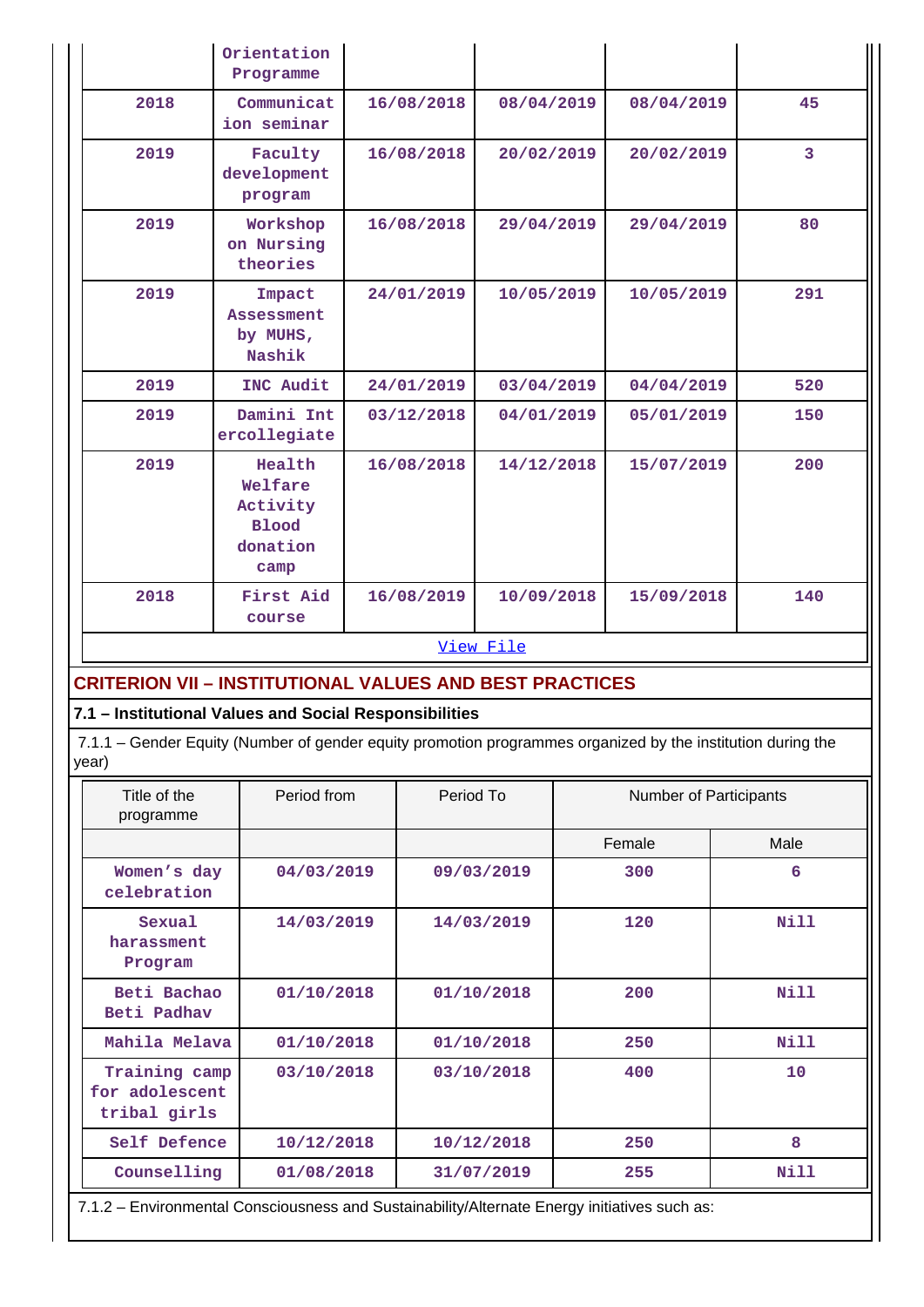Percentage of power requirement of the University met by the renewable energy sources

**• Utilization of heat in the form of solar energy to generate electricity is taken up by the college by installing solar panels. • Well lighted classrooms with CFL bulbs instead of conventional tube lights. • Electricity bill attached**

#### 7.1.3 – Differently abled (Divyangjan) friendliness

| Item facilities                    |                                                                                             |                                                                                                   | Yes/No    |                |                |             | Number of beneficiaries                                        |                            |                                                     |  |
|------------------------------------|---------------------------------------------------------------------------------------------|---------------------------------------------------------------------------------------------------|-----------|----------------|----------------|-------------|----------------------------------------------------------------|----------------------------|-----------------------------------------------------|--|
|                                    | Physical facilities                                                                         |                                                                                                   |           |                | Yes            |             | <b>Nill</b>                                                    |                            |                                                     |  |
|                                    | Provision for lift                                                                          |                                                                                                   | <b>No</b> |                |                | <b>Nill</b> |                                                                |                            |                                                     |  |
|                                    | Ramp/Rails                                                                                  |                                                                                                   |           |                | Yes            |             |                                                                | 600                        |                                                     |  |
|                                    | <b>Braille</b><br>Software/facilities                                                       |                                                                                                   |           |                | <b>No</b>      |             |                                                                | <b>Nill</b>                |                                                     |  |
|                                    | Rest Rooms                                                                                  |                                                                                                   |           |                | Yes            |             |                                                                | 255                        |                                                     |  |
|                                    | Scribes for examination                                                                     |                                                                                                   |           |                | Yes            |             |                                                                | $\mathbf{1}$               |                                                     |  |
|                                    | Special skill<br>development for<br>differently abled<br>students                           |                                                                                                   | <b>No</b> |                |                |             | <b>Nill</b>                                                    |                            |                                                     |  |
|                                    | Any other similar<br>facility                                                               |                                                                                                   |           |                | <b>No</b>      |             |                                                                | <b>Nill</b>                |                                                     |  |
| 7.1.4 - Inclusion and Situatedness |                                                                                             |                                                                                                   |           |                |                |             |                                                                |                            |                                                     |  |
| Year                               | Number of<br>initiatives to<br>address<br>locational<br>advantages<br>and disadva<br>ntages | Number of<br>initiatives<br>taken to<br>engage with<br>and<br>contribute to<br>local<br>community |           | Date           | Duration       |             | Name of<br>initiative                                          | <b>Issues</b><br>addressed | Number of<br>participating<br>students<br>and staff |  |
| 2018                               | $\overline{2}$                                                                              | 5                                                                                                 |           | 01/09/2<br>018 | 9              |             | Swacchata<br>Pakhwada                                          | Cleanli<br>ness            | 150                                                 |  |
| 2018                               | 1                                                                                           | 4                                                                                                 |           | 24/08/2<br>018 | 11             |             | Rally<br>on 'Organ<br>Donation'                                | Social                     | 50                                                  |  |
| 2018                               | $\overline{\mathbf{3}}$                                                                     | $\overline{3}$                                                                                    |           | 28/08/2<br>019 | $\mathbf{1}$   |             | Rally<br>on 'Rasht<br>riya<br>Swadeshi<br>Suraksha<br>Abhiyan" | Social                     | 100                                                 |  |
| 2018                               | $\mathbf{1}$                                                                                | $\mathbf{1}$                                                                                      |           | 31/08/2<br>018 | $\mathbf{1}$   |             | National<br>essay com<br>petition                              | Social                     | 20                                                  |  |
| 2018                               | 7                                                                                           | 6                                                                                                 |           | 03/10/2<br>018 | $\overline{2}$ |             | School<br>Health<br>Programme                                  | Health                     | 200                                                 |  |
|                                    |                                                                                             |                                                                                                   |           |                | View File      |             |                                                                |                            |                                                     |  |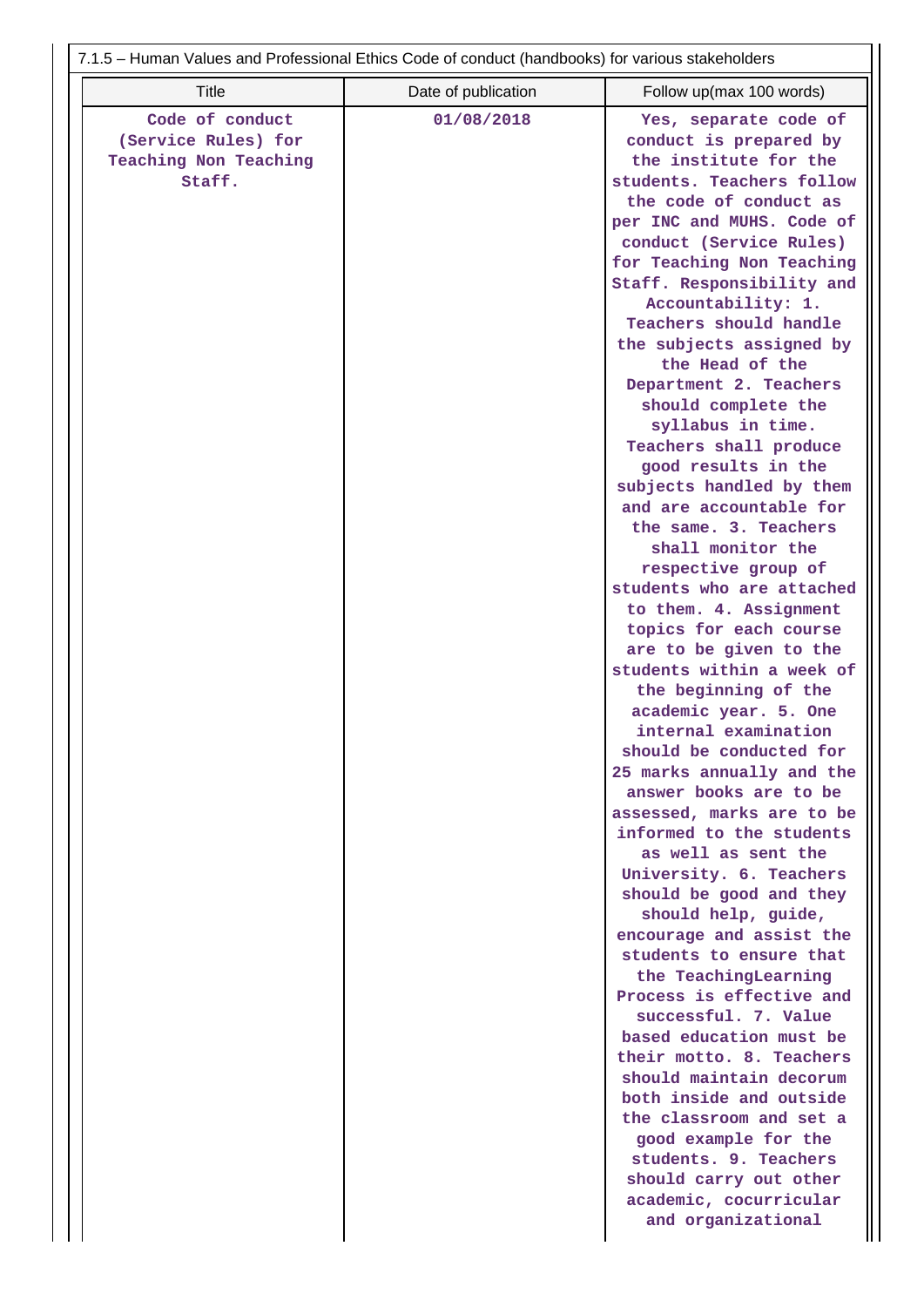| activities that may be    |
|---------------------------|
| assigned to them from     |
| time to time. Punctuality |
| and Attendance: 1.        |
| Teachers must report on   |
| time to duty as per the   |
| working hours prescribed  |
| and should be available   |
| in the campus during      |
| their working time unless |
| and otherwise they are    |
| assigned duties           |
| elsewhere. 2. Information |
| should be conveyed for    |
| reporting late in the     |
| morning or leaving early  |
| in the evening without    |
| detriment to their        |
| duties. 3. Teachers       |
| should sign the           |
| attendance register as    |
| well as register their    |
| attendance biometrically  |
| while reporting for duty. |
| 4. Teachers should remain |
| in the campus till the    |
| end of the college hours. |

#### 7.1.6 – Activities conducted for promotion of universal Values and Ethics

| Activity                      | Duration From | Duration To | Number of participants |
|-------------------------------|---------------|-------------|------------------------|
| Independence Day              | 15/08/2018    | 15/08/2018  | 255                    |
| <b>Blood Donation</b><br>Camp | 14/12/2018    | 15/07/2019  | 255                    |
| Republic Day<br>Celebration   | 26/01/2019    | 26/01/2019  | 255                    |
| Plastic Mukth<br>Bharat       | 01/08/2018    | 31/07/2019  | 255                    |
| Community Health<br>Education | 01/08/2018    | 31/07/2019  | 243                    |
| View File                     |               |             |                        |

7.1.7 – Initiatives taken by the institution to make the campus eco-friendly (at least five)

 **Swacch Bharat Plastic Mukth Bharat E Waste Management Pollution Control Swacchata Pakhwada Tree Plantation Smart City Solar Bio Gas Fertilizer Environmental Awareness Health education and preventive measures**

#### **7.2 – Best Practices**

7.2.1 – Describe at least two institutional best practices

 **Title of the practice - 1 'VALUE BASED EDUCATION OF HOLISTIC DEVELOPMENT OF THE STUDENTS TOWARDS QUALITY PROFESSIONALISM' The institute's mission is to develop conscientious, confident, caring and quality nursing professionals of international repute. This mission is mainly a value based education to inculcate a sense of morality and ethics in the practice of nursing profession. This value based education is incorporated in the curriculum in all appropriate**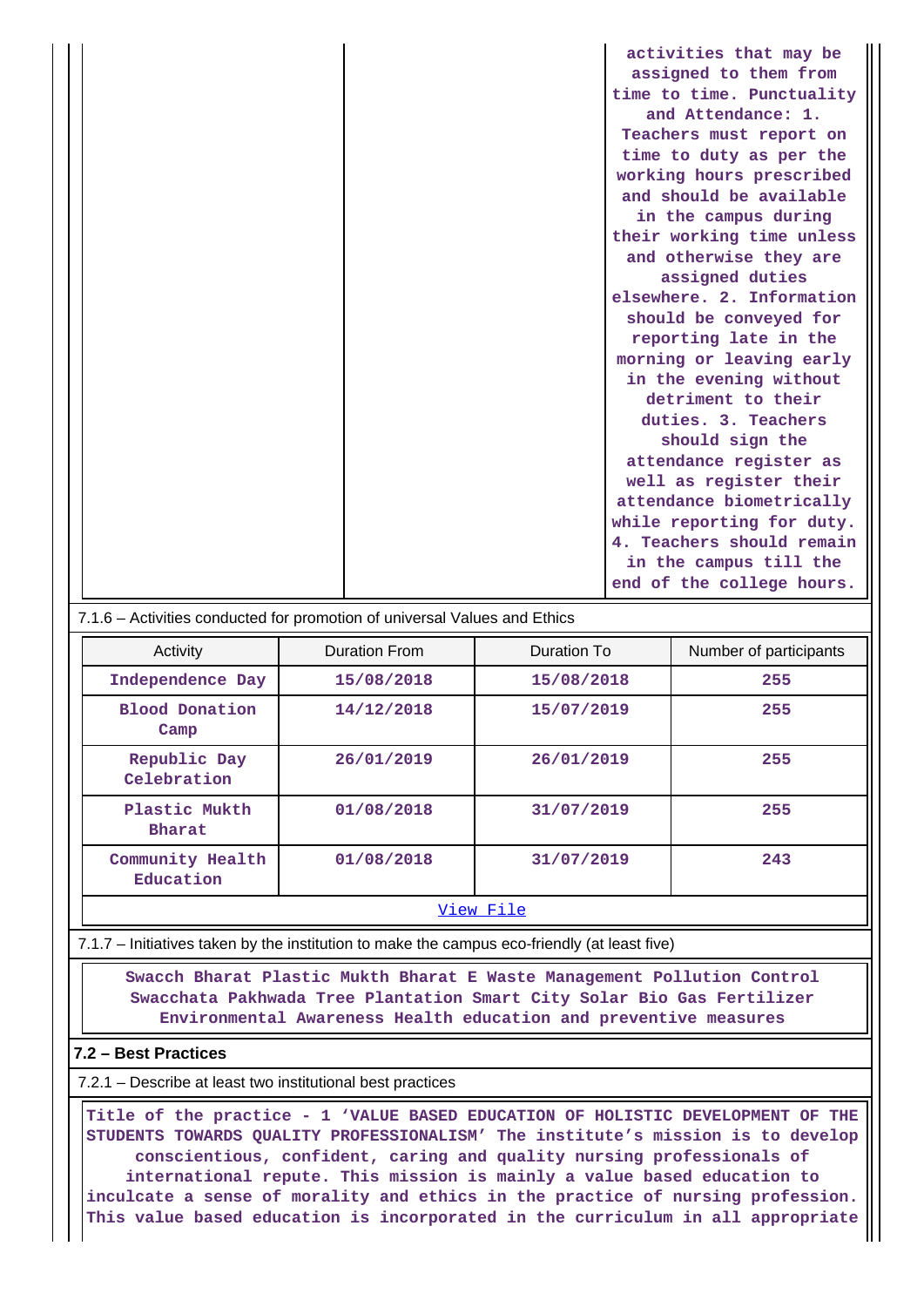**places throughout the course. Objectives of the practice • Implementing and practicing quality education to the students. • Providing value based education. • Developing knowledge, attitude and skills to students to inculcate delivery of patient care of good quality. • Developing and inculcating professional ethics and code of conduct. • Inculcating moral and values based education for holistic self-development. Context of the practice • The institute believes in women's education and holistic development of the students to serve the society without any discrimination. • The institute provides competent faculty, good infrastructure and excellent clinical practice in the multispecialty parent hospital for clinical learning. • The institute strives continuously to make the students to become competent nursing professionals to deliver quality, holistic care to their patients. • The institute emphasizes on discipline, character building and all around development through inculcation of the values of professionalism and ethics, manifested in students as conscientiousness, compassion, confident and caring attitude. • The values for holistic care are incorporated in the curriculum in all the aspects throughout the course. • The institution offers an excellent and safe campus life that is compatible to the development of values among the students. • Students practice supervised hands-on-skills in the demonstration room and faculty teaches and supervises the procedures in the clinical area. By this guided practice, students are able to develop compassion and caring qualities. • Teacher student ratio of 1:10 is always maintained for clinical learning. • Students attend various seminars, conferences, workshops in and out of the institution. • Students participate in co-curricular and extracurricular activities. Evidence of success • The institute runs an 'Association of Management of Unaided Nursing Colleges of Maharashtra' that deals with the grievances of all the private nursing colleges, faculty and nursing students in Maharashtra. • The institute is well established since 2000. It has all the nursing programs. They are RANM- 2-years, RGNM – 3-years, B.B.Sc (N) – 4 years, P.B.B.Sc (N)-2 years, M.Sc (N)-2 years and PhD (N). • The institute is recognized by government of Maharashtra, MUHS, INC, and MNC. • Students of the Institutes are toppers in MUHS, MNC examinations and in curricular/academic, cocurricular and extra-curricular activities. Students have participated in SNA, TNAI, MUHS local, state and national level conferences, seminars and sports. Problems encountered and resources required • Balancing core curricular and cultural activities requires effective time management. • Many students are financially poor so getting various scholarships is a challenge. • To boost students' attitudes, such as compassion and caring, requires constant mentoring through committed faculty. If a faculty goes on long leave, this kind of close mentoring becomes difficult. • It requires more finance to have more faculty members to manage maternity leaves, long leaves and study leaves of the faculty. • Intangible values like compassion, conscientiousness are difficult to measure quantitatively. However, the institute has made some indicators of qualitative measures which are quantified for evaluation of these values in the students. Title of the practice – 2 CURRICULUM FOR EXPERIENTIAL LEARNING Title Clinical learning or clinical practice is an imported aspect in nursing education, where students receive their firsthand experience in dealing with the patients/ clients system. Objectives of this practice • Demonstrate abilities of critical thinking and analysis by responding to the clinical situation • Facilitate experience based teaching – learning by practicing and enhancing students professional skills. • Contribute to generation new approaches of teaching in classroom and allow testing of this knowledge in clinical field. • Develop self-confidence and proficiency in the student for independent practice. • Develop models of collaborative, community and hospital based curriculum to enable students to have smooth transition in caring for both. The Context Clinical learning of skills is very important ground for a nursing student here students are exposed to the actual situation under the guidance of the teacher to develop skill to deal with complex organizational**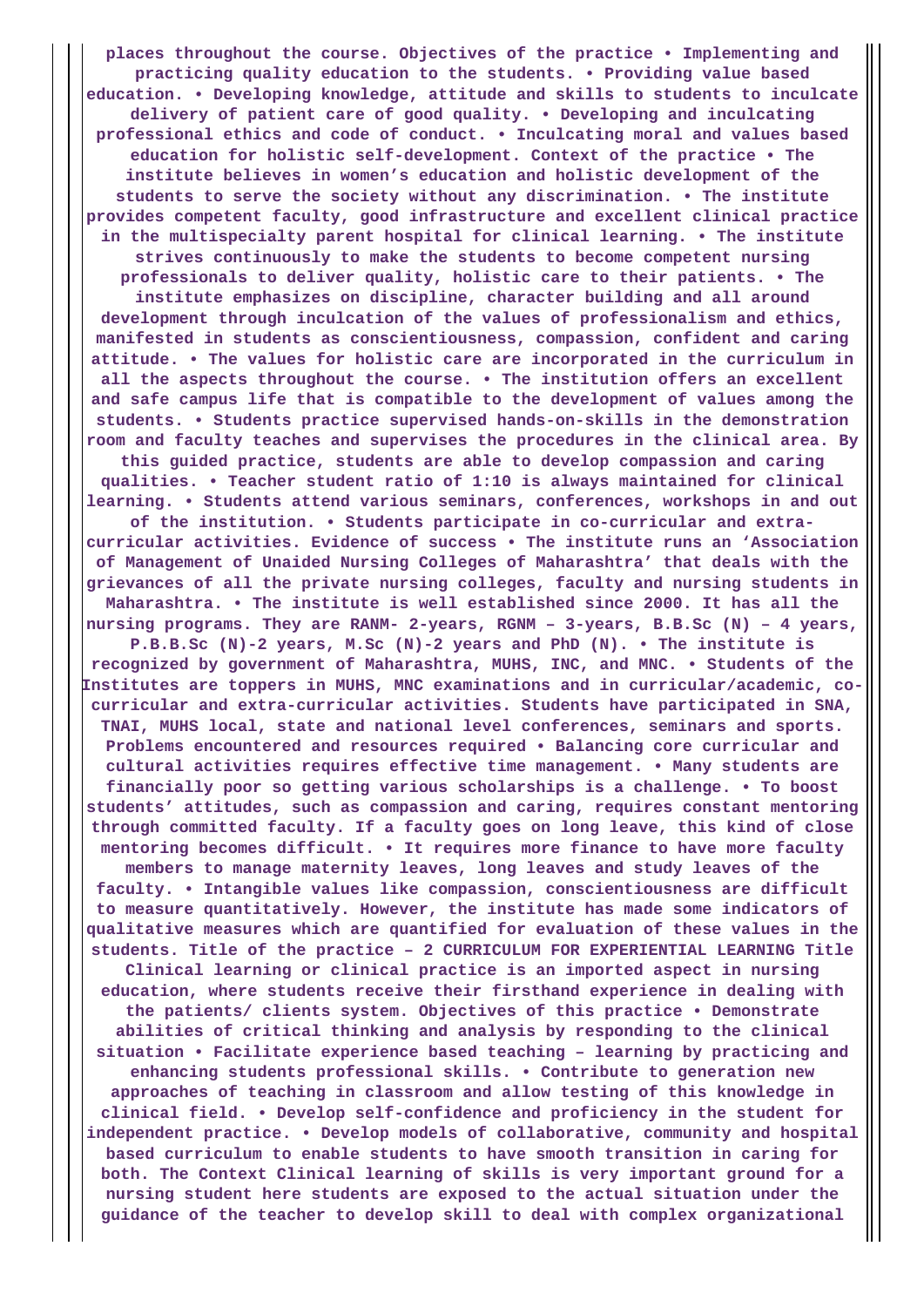**system of hospital and the client system. The Practice • As per the curriculum students are sent to the clinical field along with a faculty as mentor at the ratio of one teacher for ten students. • According to their level of learning they are gradually exposed from a simple to complex clinical and community situation and reality. • Each area of clinical experience is earmarked with required assignment to be completed in the area prior to the clinical posting, the faculty/ mentor explains to the students the aim, objectives, duration and assignments required to be completed along with the evaluation scheme. • Students are gradually weaned to perform independent activities under the supervision of the faculty. • At the end of each clinical experience or posting the student and the mentor evaluate the student's positive strengths, weakness and challenges. Evidence of success Students are able to smoothly fit into the complex system of hospital services and community services under guidance. They respond and learn effectively the skills required and are able to face crises in these areas with critical and analytical thinking. Students are able to work in a group where there peer learning is facilitated. Student and faculty relationship becomes meaningful and deep. Effective collaboration with the hospital and community health personnel is achieved. Problem encountered and resources needed • There should always be the lesser teacher and student ratio especially for the novice students the lesser teacher and student ratio is preferable. • There are problems when the teacher/mentor/faculty proceeds on the long leave like maternity leave. • It requires 30 surplus teachers/mentors to have smooth clinical learning experience. Notes • We require well experienced and committed faculty who are themselves proficient or excellent with clinical skill. • Finance for salary of extra faculty required.**

 Upload details of two best practices successfully implemented by the institution as per NAAC format in your institution website, provide the link

<http://mksssbtine.ac.in/wp-content/uploads/2020/11/2018-19-best-practices.pdf>

#### **7.3 – Institutional Distinctiveness**

 7.3.1 – Provide the details of the performance of the institution in one area distinctive to its vision, priority and thrust in not more than 500 words

 **The heritage is Women's empowerment through education." The Maharshi Karve Stree Shikshan Samstha, our parent body, has been committed to "Empowerment of women through education". The Samstha was founded by the great visionary and social worker, Bharat Ratna Dhondov Keshav Karve in 1896. He founded India's first women's university (now known as Srimathi Nathibai Damodar Thackersey [SNDT] Women's University) and made major contributions to the cause of women's education. For his outstanding work, he received the nation's highest civilian honor, the Bharat Ratna, in 1958. The Maharshi Karve Stree Shikshan Samstha founded and nurtured by him has now grown in to a large tree running. A total of 62 institutes in 7 locations: Pune, Nagpur, Wai, Satara, Ratnagiri, Vasai, Mumbai and Kamshet. Today the Samstha provides quality education to around 30,000 girls and young women. Maharshi Karve Stree Shikshan Samstha is an organization with a difference. It has its commitment of empowering women through education. Education is an excellent instrument available to human being for social change and social transformation. Here enrolment of students from economically and socially challenged is encouraged. The institute's vision is, Vision: "Women's education and national development are closely related". Mission: "The institute is committed to developing conscientious, confident and caring quality nursing professionals of international repute." Goal: 'Maharshi Karve Stree Shikshan Samstha's Smt. Bakul Tambat Institute of Nursing Education' strives for developing outstanding holistic, empowered professional nurse leaders in providing excellent, compassionate health care at local, national and global level. Core professional values: Integrity: quality of consistently adhering to code of honesty and accountability and being ethically**